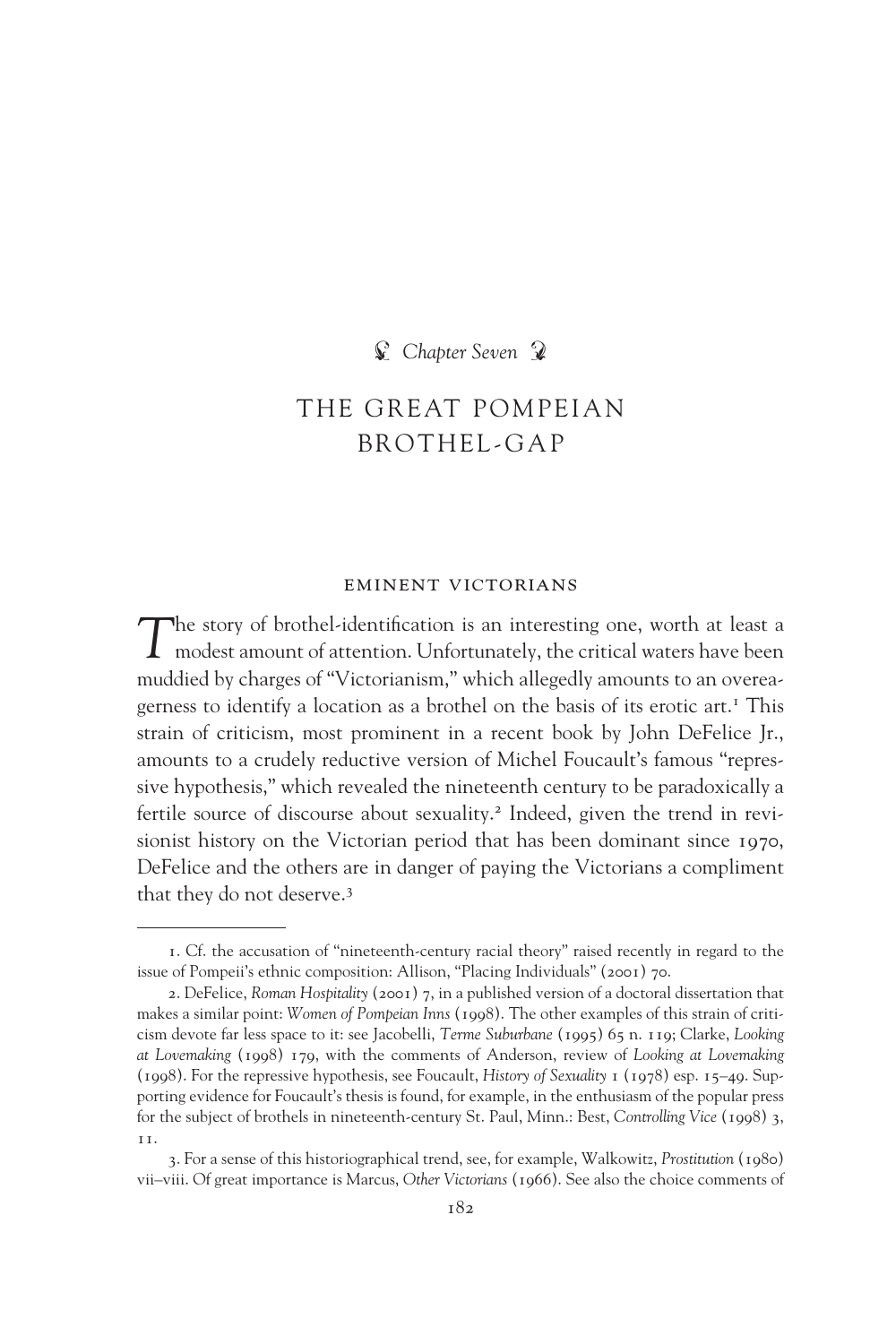In evaluating this criticism, it is important to make two points. First, the modern history of scholarly and popular reaction to the discovery of erotic art at Pompeii is far more complex and interesting than such vague and valueladen terminology can suggest.4 Second, I would argue that great care should be taken in attributing motives to those writing on Roman brothels, for reasons not only of fairness, but also of method.<sup>5</sup> It has long been customary, at any rate, to belabor, however gently, the naiveté of one's predecessors regarding sexual matters at Pompeii.6 This is a tradition with which I hope to break, if possible. The sheer difficulty of doing so, however, might well form one of the themes of this book. As the reader will note, the fault is far easier to criticize in others' work than to avoid in one's own.

It must be conceded that the charge of "Victorianism," whatever one thinks of it, does raise the interesting question of just what constituted the nineteenth-century discourse on brothels at Pompeii. As noted in chapter 1, this book focuses particularly on late twentieth-century scholarship devoted to Pompeian brothels. While it is possible, even salutary, to spare a backward glance at the previous century, I must make a necessary caveat here to the effect that the coverage cannot be as complete as it is elsewhere for the twentieth century. One difficulty is that works from the nineteenth century are far less accessible as a rule than those from the twentieth.7 There is also the problem of method. The nineteenth-century discourse on Pompeian brothels is so spare, as it turns out, that we are often left accounting for lacunae. Finally, there is the question of breadth of coverage. It would be interesting to place this discussion in the context of an "archaeology" of nineteenth-century tourism, with particular attention to women's role in that tourism. But that would take me far beyond the scope of my present purpose.

Foucault, *History of Sexuality* 1 (1978) 3–13. For the purpose of this discussion, "Victorian" refers to the nineteenth century and somewhat beyond, and includes other European cultures, not just the British.

<sup>4.</sup> For a good sense of the various and mutable quality of these reactions, see Cantilena, "Vizi"  $(1992)$ .

<sup>5.</sup> Excessive concern with motive has been identified as a flaw of the radical constructionist approach: see Boghossian, "Social Construction" (2001).

<sup>6.</sup> See Spano, "Illuminazione" (1920) 25, on the interpretation of the use of lamps in brothels (more on this subject in the text below).

<sup>7.</sup> This is not only true for published works but even more so for unpublished work of all periods, which in some cases can be found only in the archives of the Soprintendenza di Pompei. See Berry, "Domestic Life" (1997) 105, on this problem for 1.9.11–12 (= cat. no. 4), first excavated in the 1950s. For a similar challenge regarding an excavation from the nineteenth century, see Koloski Ostrow, *Sarno Bath Complex* (1990) 1–13. For an historical overview of problems with publication of finds from Pompeii, see Zevi, "Storia" (1981).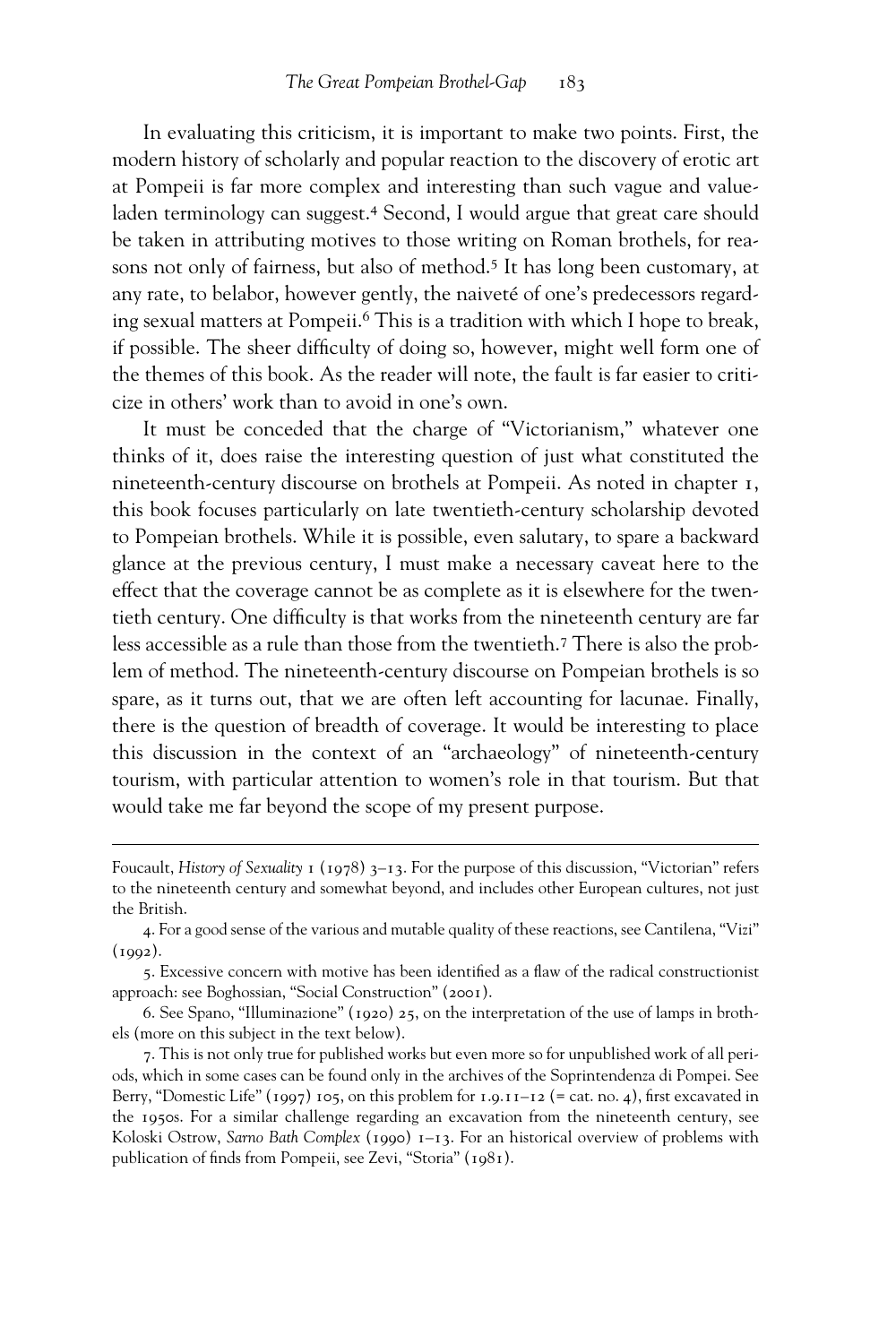All the same, it is worth trying to locate information on brothels in the more general literature from this period. I freely concede that more brothelidentifications may be found lurking in the nineteenth-century excavation reports and specialist literature, the examination of which should properly form a separate object of study. The challenge I put to those who postulate the identification of a large number of brothels in the nineteenth century, or at any time before Hans Eschebach published a comprehensive attempt at listing all Pompeian brothels in 1970, $8$  is to document their assertions as thoroughly as possible. The fact that only thirty (or, discounting doublets, twenty-seven) of the forty-one possible brothels listed in the catalog were first excavated in the nineteenth century might appear to impose that number as an upper limit, but this need not be the case at all.9 If the Victorians were as active in this field as has been claimed, many more, albeit highly improbable, identifications must have been made.

My goal is not to attempt a complete inventory of brothel-identifications, but the more modest task of first locating the scholarly consensus on brothelidentification in the nineteenth century and then evaluating what became of this in the years that followed. What brothels were routinely and unambiguously identified as such and why? The results are interesting to the point of cautionary for the purpose of this study.

I must raise another caution in regard to periodization. Many persons would regard 1914 as the terminus of nineteenth-century culture. This is sensible enough, though it is remarkable all the same how long a shadow that culture went on to cast. Many of its classic works of scholarship continued to reappear in new editions (though often with few substantial changes or none at all) for many years to come. These editions routinely seem to have eclipsed their predecessors. This cultural drag (and what a drag it was) manifests itself here in the fact that I am able to cite several works from the early years of the twentieth century that are directly rooted in the previous one. Toward the conclusion of this section, I cite works from a bit later in the twentieth century, which help show that, while in some respects nothing essential changed in the attitude and approach of scholars in regard to brothel-identification, a new direction can be perceived in the work of Matteo Della Corte.

A good reason for preferring late- or even strictly post-Victorian products

<sup>8.</sup> Eschebach, *Entwicklung* (1970) 175.

<sup>9.</sup> The years of first excavation are given for each entry in the catalog in appendix  $\tau$ . The possible brothels first excavated in the twentieth century are cat. nos.  $3, 4, 5, 6, 7, 8, 9, 15, 32, 40, 41$ .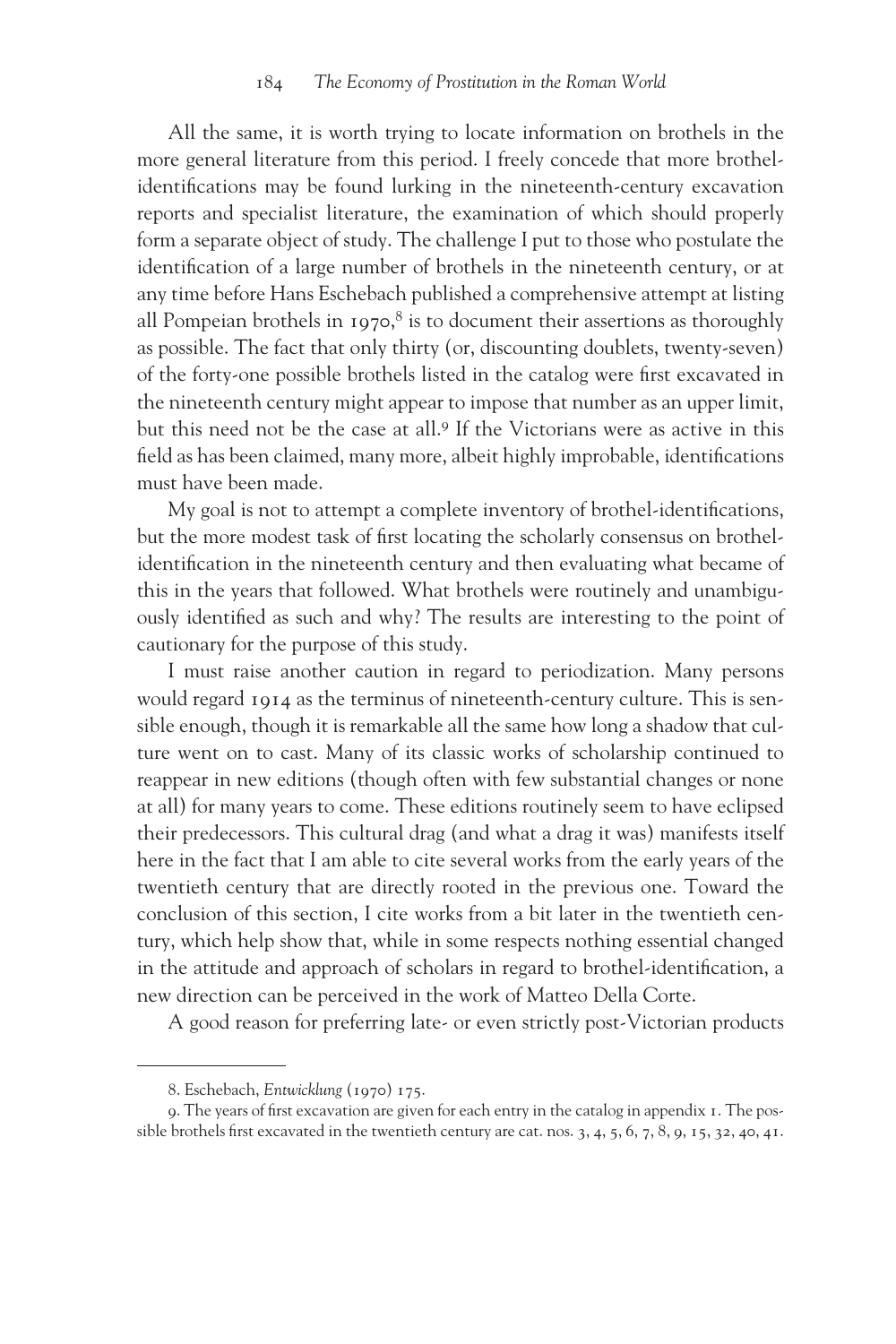is that the nineteenth century witnessed a great deal of excavation at Pompeii. Later works, or at least later editions of works published at that time, seem at least notionally to stand a better chance of rounding up more brothels. We might reasonably object that the "nineteenth century" may seem to prove almost as elastic a concept as "Victorian." Nevertheless, it is essential to try to be as clear as possible about the method adopted here.

Despite the difficulties mentioned above, the chief threads of the nineteenth-century discourse on the subject of brothels are fairly easy to discern. The Victorians turn out to be surprisingly reticent on this subject at Pompeii. Whether this relegates them to some new subcategory (e.g., the Other, Other Victorians) or unmasks them as no true Victorians at all, readers are left to decide for themselves.

We begin with guidebooks, or at any rate those with a scholarly bent. An early version is the guidebook by Ludwig Goro von Agyagfalva, which was published in 1825. It discusses one of the catalog entries (7.2.32–33, cat. no. 18), without identifying this establishment or any other as a brothel.<sup>10</sup> A later best-seller of this genre by August Mau was first published in 1893, then went through five editions in less than two decades and culminated in a sixth and final version in 1928. The last two editions, the first of which was edited by Walther Barthel, the second by Albert Ippel, appeared after Mau's death in 1909.<sup>11</sup> The index to the fifth edition contains a reference to precisely one brothel. This is the relatively large installation familiar to most modern visitors to Pompeii and located not far from the Forum, which in this book I refer to as the Purpose-Built Brothel.<sup>12</sup> The description is one paragraph in length and spare at that and includes a bare allusion to "obscene paintings."13

The sixth edition duplicates word for word the description of the Purpose-Built Brothel offered by the fifth, but adds a photograph showing the *outside* of the brothel (for an early twenty-first-century version, see fig.  $4$ ). The index offers, aside from this specimen, what appears at first glance to be a reference to another brothel. This is the so-called "*gran Lupanare,*" also known, among other names, as the "*Scavi degli Scienzati*" at 6.14.43. The odds this establishment was actually a brothel are so unlikely I have excluded it from my catalog

<sup>10.</sup> Goro von Agyagfalva, *Wanderungen durch Pompeii* (1825) 110; cf. his index.

<sup>11.</sup> Mau/Barthel, *Führer durch Pompeji*<sup>5</sup> (1910); Mau/Ippel, *Führer durch Pompeji*<sup>6</sup> (1928).

<sup>12.</sup> So also in the second edition: Mau, *Führer durch Pompeji*<sup>2</sup> (1896) 54 (one-paragraph description of Purpose-Built Brothel), 112 (index reference to single *lupanar*).

<sup>13.</sup> Mau/Barthel, *Führer durch Pompeji*<sup>5</sup> (1910) 62 (description), 141 (index). The brothel in question is nos. 26 and 27 in the catalog in appendix 1.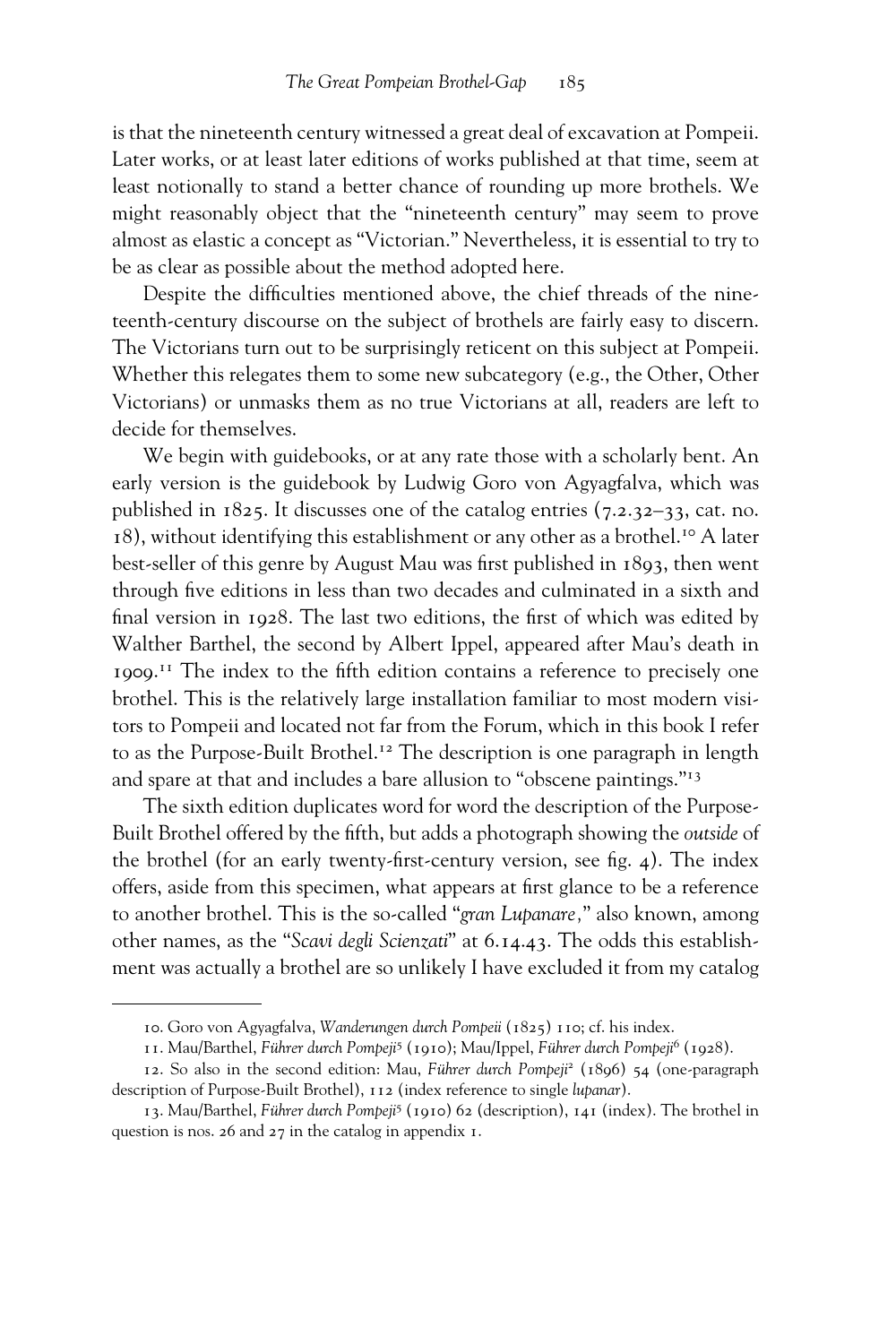of possible brothels. For that matter, it is unclear whether Mau, or rather Ippel, regarded it as one or was simply repeating a conventional designation.14

Such reticence on the part of the putatively sexually loquacious Victorians is rather surprising.<sup>15</sup> The brevity of the descriptions offered by these books of the Purpose-Built Brothel may be explained by the fact that in their day, as both editions acknowledge, this establishment was closed ("verschlossen") to visitors. There might have seemed little point in extensively describing to visitors something they could not see for themselves. On the other hand, the descriptions are not really shorter than those provided in these guides for buildings that were open to the public. And this explanation does not account for why these guidebooks offer only one, or at the most two, examples of brothels. Here again we confront the difficulty, which I raised above, of speculating about motive. Nineteenth-century scholars knew of other venues for prostitution; hence why not allude to these?<sup>16</sup>

William Gell published a third version of his guide to the antiquities of Pompeii, not a guidebook in the sense Mau's was, but which was wildly popular nonetheless, in  $1832$  after his first two editions were sold out.<sup>17</sup> The date was late enough for Gell to take notice of the brothel now known as 6.10.1, 19 (= cat. no. 12), which had been excavated just five years before, in  $1827$ <sup>18</sup> Gell does this almost grudgingly, however.<sup>19</sup> This establishment does appear to have been identified as a brothel very early on.<sup>20</sup> But not every nineteenthcentury writer who discusses it mentions this fact, and as we shall see, some

<sup>14.</sup> See Mau/Ippel, *Führer durch Pompeji6* (1928) 73 (description of the *Scavi degli Scienzati/gran Lupanare*), 174 (description of the Purpose-Built Brothel), 261 (index).

<sup>15.</sup> For what it is worth, the later guidebook by Warscher, *Pompeji: Ein Führer durch die Ruinen* (1925) 144, describes the Purpose-Built Brothel in a brief paragraph. It justifies the identification of this establishment as a brothel by referring to "the obscene scenes on the walls." Warscher does not canvass the possibility that sex was sold at the two *cauponae* located at 6.10.1, 19 and 6.10.2 (= cat. nos. 12 and 13), which she takes as one establishment, analogous to the modern *rosticceria* (71–72). We might conclude from the coy language she uses to describe  $9.11.2-3$  (= cat. no. 40), however, that she regards this as a brothel.

<sup>16.</sup> It is interesting to note that in a specialized work Mau identifies a brothel, which he was the first to characterize as such, but does not refer to this venue as a brothel in either of the guidebooks discussed here. Compare Mau, "Scavi" (1879) 209–10, with Mau/Barthel, *Führer durch Pompeji*<sup>5</sup> (1910) 69, and Mau/Ippel, *Führer durch Pompeji*<sup>6</sup> (1928) 42. The brothel in question is 9.5.14–16, no. 35 in the catalog. Mau and his epigones did not therefore attempt to enumerate in their guidebooks all of the brothels known to them.

<sup>17.</sup> Gell, *Pompeiana,* 13 (1832) i–ii. On the professional and popular success of this book, see Wallace-Hadrill, "Case" (2001) 114.

<sup>18.</sup> For the date of excavation, see Overbeck, *Pompeji* (1856) 437.

<sup>19.</sup> Gell, *Pompeiana*  $2^3$  ( $1832$ ) 10–13, 135; the micromap in the first volume faces 182.

<sup>20.</sup> See, for example, the passing references in Bonucci, "Scavi" (1829) 146; Fiorelli, *PAH* 2 (1862) 204 (entry for January 1, 1828); 223 (entry for June 14, 1829).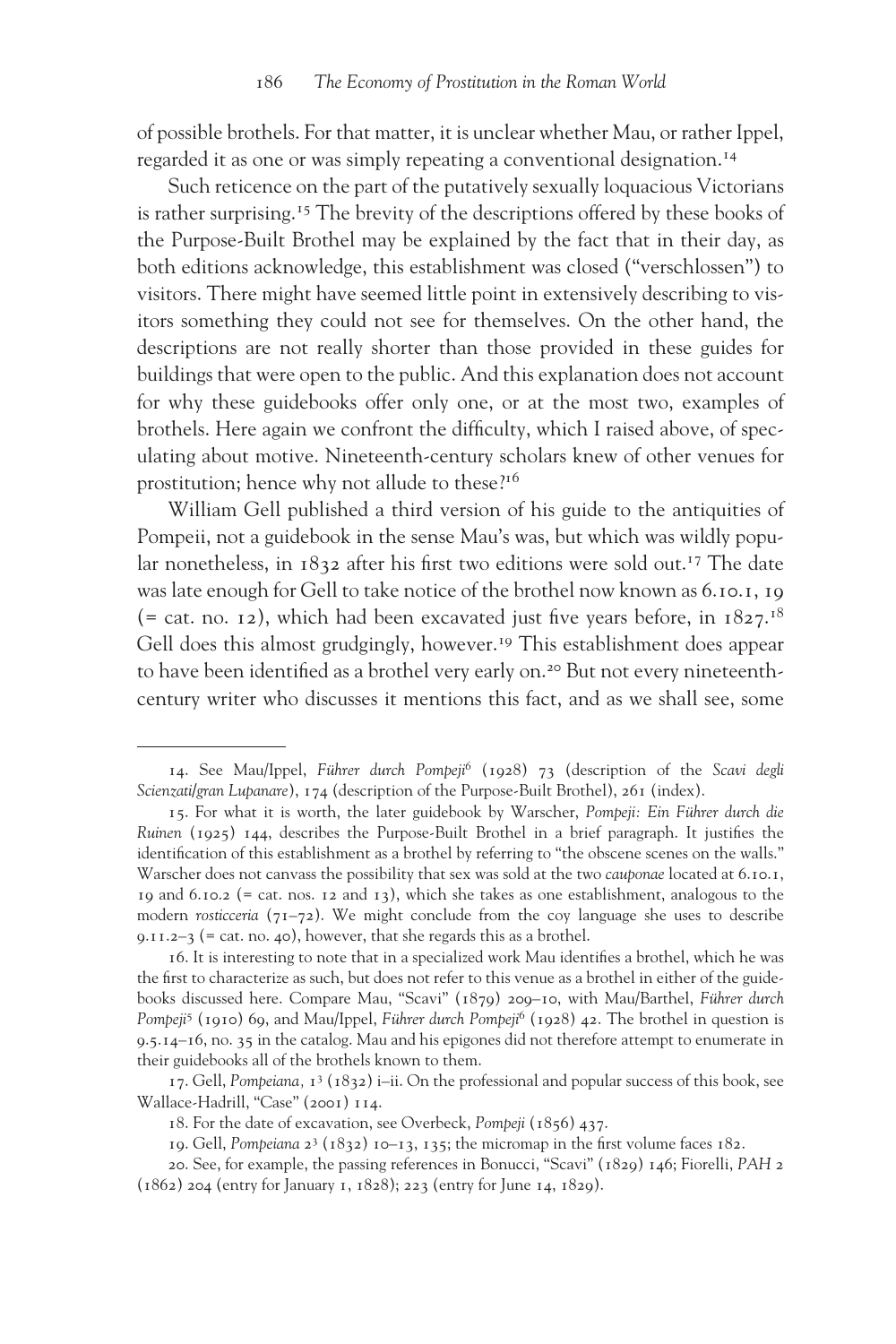later scholars back away from the identification, referring to the establishment as the "so-called brothel."

As the century progressed, and more information on brothels became available, this development was not always received with enthusiasm by the writers of guides to Pompeii. Thomas Dyer, in his revised 1875 edition of a book that first appeared in 1867, is almost strident in his refusal to discuss the Purpose-Built Brothel:

A little beyond the house of Siricus, a small street, running down at right angles from the direction of the Forum, enters the Via del Lupanare. Just at their junction, and having an entrance into both, stands the Lupanar, from which the latter street derives its name. We cannot venture upon a description of this resort of Pagan [sic] immorality. It is kept locked up, but the guide will procure the key for those who may wish to see it.<sup>21</sup>

This is still more information than the reader receives from the later guide by Rolfe, who discusses the tavern at  $6.10.1$ ,  $19$  (= cat. no. 12) without mentioning the possibility that sex was sold there and who on one of his walking tours ("itineraries") takes the reader right past the Purpose-Built Brothel without acknowledging its existence (though it does appear as "Lupanare" on the Italian-language map at the end of the book).<sup>22</sup> This trend toward reticence is developed further by Forbes in his 1893 guide to Naples and its surroundings, when the Pompeian brothel all but completely disappears from sight.<sup>23</sup> On the map of Pompeii provided in the book the wedge-shaped form of the Purpose-Built Brothel is discernible, although it is not labeled.

I am inclined to attribute this silence to the exigencies of the genre, though it is clear that differences of approach do exist. Even the guidebooks that do mention brothels, however, may be thought to fix on one or two for reasons of economy of presentation.<sup>24</sup> This is pure speculation, but when we

<sup>21.</sup> Dyer, *Pompeii* (1875) 471.

<sup>22.</sup> Rolfe, *Pompeii* (1888) 250, 272.

<sup>23.</sup> Forbes, *Rambles in Naples* (1893) 43–87 (tour of Pompeii).

<sup>24.</sup> As late as 1982, a guidebook to Pompeii offers only three entries in the index under *lupanar,* 1.10.5 (= cat. no. 5), 7.9.33 (= cat. no. 25: 7.9.29–34), 7.12.18–20 (= cat. no. 26/27): A. De Vos and M. De Vos, *Pompei* (1982) 378. A later publication gives only one entry in the index, 7.12.18–20 (= cat. nos. 26/27), though several others are mentioned in the text: La Rocca, A. De Vos, and M. De Vos, *Pompeii* (1994). A 1998 publication treats only that brothel, while alluding to "25 or so places of prostitution": Guzzo and D'Ambrosio, *Pompeii* (1998) 71–73, 160; cf. Nappo, *Pompeii* (1998) 74 ("[o]ver 30"); Amery and Curran, *Pompeii* (2002) 90 ("an abundance"), 91 ("twenty-five organized brothels"), both of which focus on the Purpose-Built Brothel.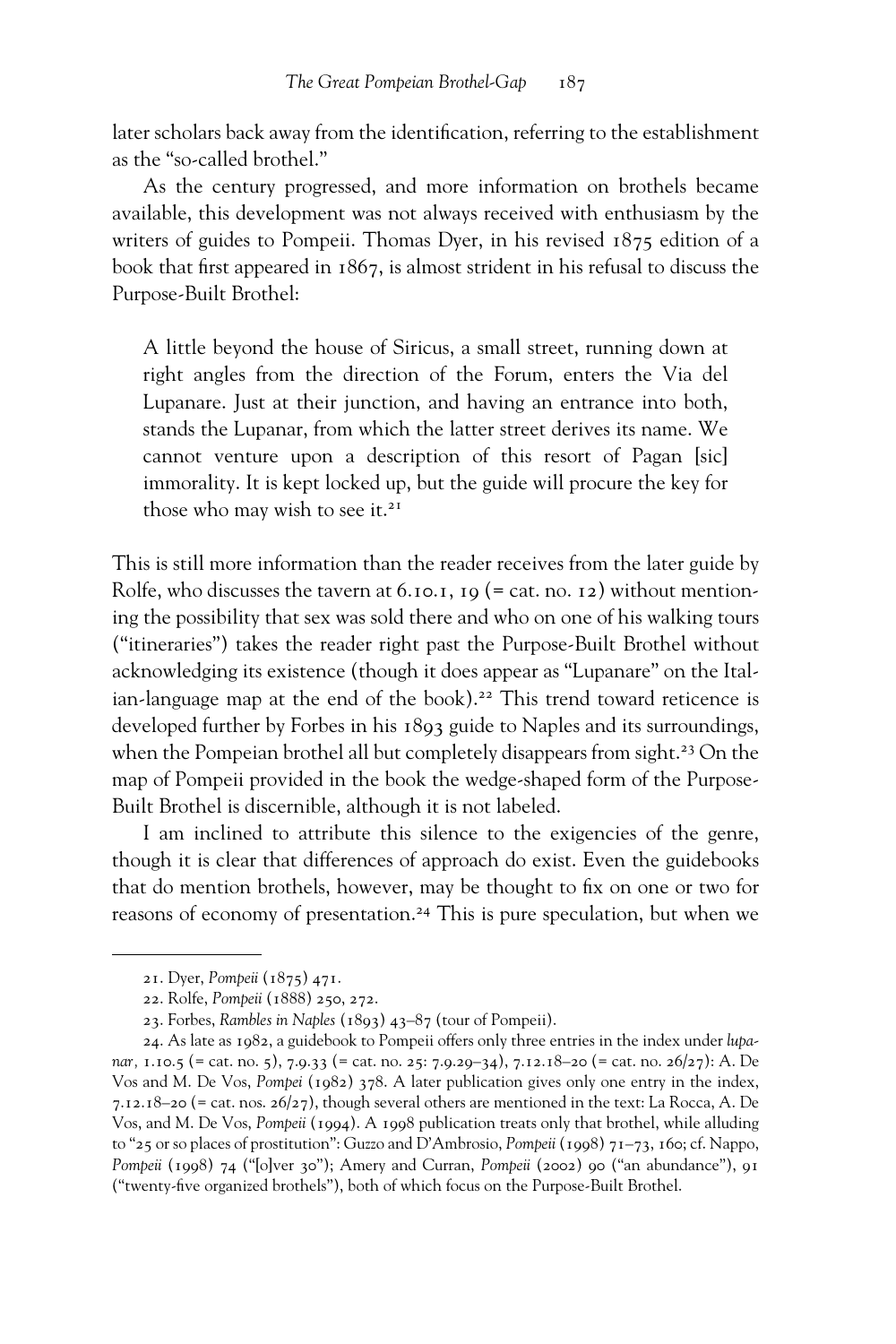move on to other types of publication from the nineteenth century, the overall picture changes but little.

Francophone guidebooks from the nineteenth century appear to strike a balance between the scholarly and the popular, a fact that suggests that these were not so much mutually exclusive categories as types that fell along a broad spectrum. In André De Jorio's contribution from 1828 there is a brief description of the establishment I catalog as no. 25, without any hint that sex might have been sold there.<sup>25</sup> We at last emerge from this desert into the oasis, albeit a very small one, of Stanislas D'Aloe's 1861 guidebook. D'Aloe identifies two establishments as brothels, one a likely candidate, the other less so, and he misses two or more possibilities.<sup>26</sup> What is interesting is that he uses the criteria of erotic art and graffiti for this purpose, though he does so rather tentatively, and in both cases in the context of (that is in or near) a tavern, rather than, for example, a private house.

Ernest Breton seems to have had an interest in identifying brothels to judge from the second edition of his survey of Pompeii, an interesting combination of scholarly treatise and guide for tourists, published in 1855. His index contains only two "brothels."<sup>27</sup> The first is the tavern at  $6.10.1$ , 19, identified as no. 12 in the catalog. Though Breton does not present criteria for this identification, he does mention the "obscene" wall paintings, suggesting that erotic art almost certainly played a role in this identification.<sup>28</sup> The other is the false identification of  $6.14.43$  as a brothel, which Breton is the first to make.29 The criteria are of interest. First is the location of the establishment near the "*Vico Storto.*" I am tempted to speculate that Breton depends here on the ancient cliché that had brothels on winding, secluded streets and that has had such a long life.<sup>30</sup> Next are the numerous epigraphs, which the author deems too obscene for a respectable establishment. Unfortunately the epigraphs were illegible only a decade after excavation, and Breton permits himself to cite only a few of the "more decent" examples, which do not prove much of anything about the presence of a brothel.

In the third edition of this book, dating to 1870, Breton displays an even

<sup>25.</sup> De Jorio, *Plan de Pompi* (1829) 114.

<sup>26.</sup> See D'Aloe, *Ruines de Pompéi* (1861) 66 (= cat. no. 12), 113 (= cat. nos. 29 and 30: not canvassed as brothels),  $116$  (= cat. no. 7),  $133-34$  (= cat. no. 34: not canvassed as a brothel).

<sup>27.</sup> Breton, *Pompeia*<sup>2</sup> (1855) 368.

<sup>28.</sup> See Breton, *Pompeia*<sup>2</sup> (1955) 288–90. Cf. Schulz, "Scavi" (1838) 186–88, who is content only to mention nonerotic paintings from this location, which he refers to as the "Lupernale."

<sup>29.</sup> Breton, *Pompeia*<sup>2</sup> (1855) 305–6. Breton discusses at least one other possible brothel,  $9.2.7-8$  (= cat. no. 34), without identifying it as such:  $315-16$ .

<sup>30.</sup> See chap. 9.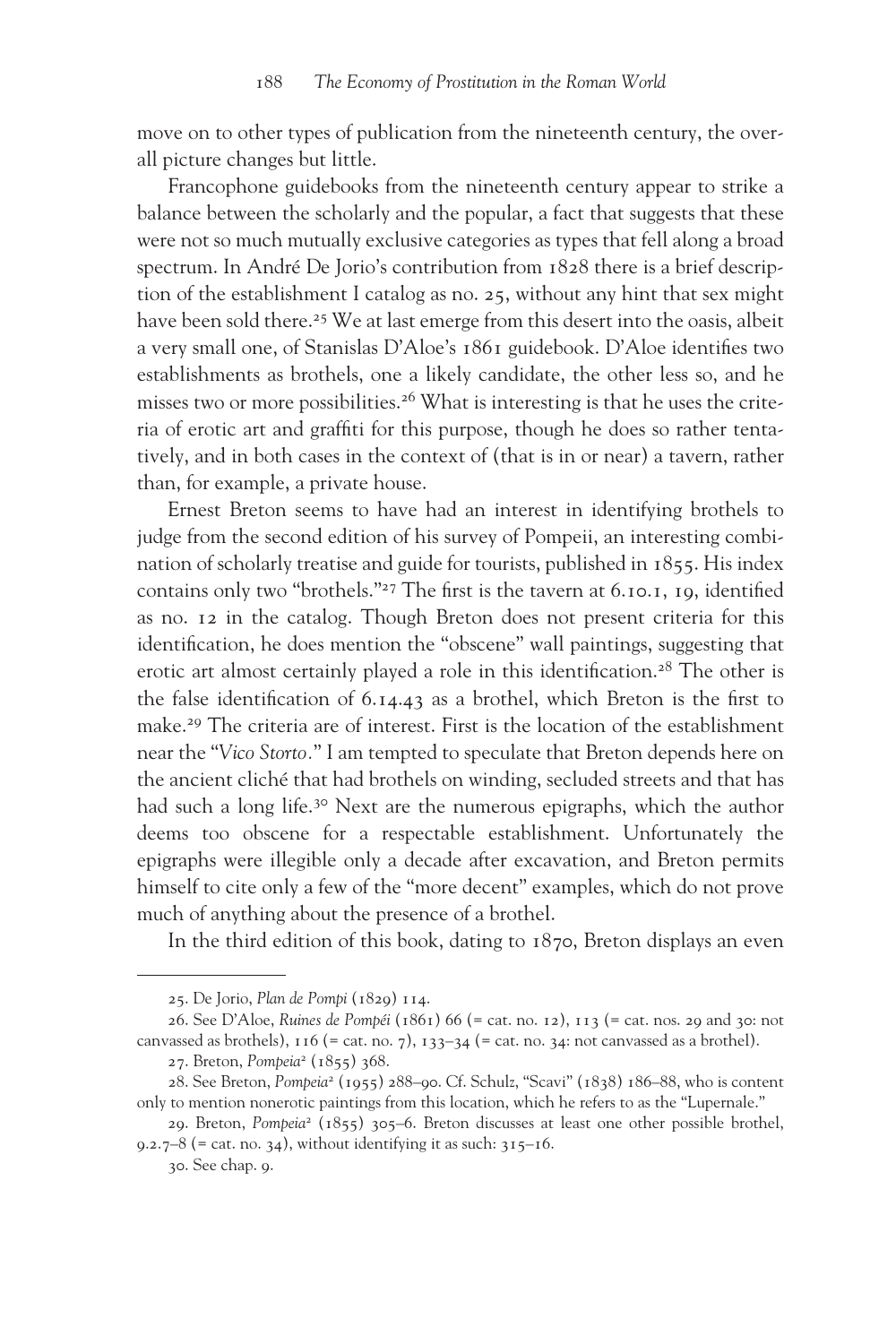greater interest in the subject. In addition to the two brothels mentioned in the second edition,31 there is the Purpose-Built Brothel at 7.12.18–20, discovered in  $1862$  (= cat. nos. 26 and  $27$ ), which receives a rather full description.<sup>32</sup> Erotic paintings and graffiti are mentioned without giving details, while Breton also acknowledges the presence of the masonry beds in the downstairs *cellae.* The author does not explicitly present any of these items as probative criteria for the existence of a brothel, but we might reasonably infer that they played such a role for him. Breton also cites a total of four cribs, one (evidently) at 7.12.33, plus 7.13.15, 16, and 19, the last three of which are said to explain the presence of a representation of a phallus, the name Daphne, and an obscene inscription.33 Beyond this he expresses the belief that prostitutes, especially young ones, lived in houses on the *Vico Storto* on the ground that erotic art and objects were found there.34

Johannes Overbeck's monumental work on Pompeian antiquities contains, in its first edition, published in  $1856$ , two references to brothels in its index, both of which are located on the map he provides. One of these is known now by the address of 6.14.43, the so-called *gran Lupanare* or *Scavi degli Scienzati.* In the text, Overbeck cites the authority of Ernest Breton for this identification, which as already noted is now regarded as almost certainly an error.<sup>35</sup> The other is a tavern with back rooms now identified as  $6.10.1$ ,  $19$  (= cat. no.  $12$ ), which quite likely was indeed a brothel.<sup>36</sup> These two brothels, plus the Purpose-Built Brothel, discovered subsequently, in 1862, are the only ones mentioned in the fourth edition to the work, published in 1884.37 In the text of this edition, the existence of brothels at Pompeii is alluded to very sparingly indeed.38

As the nineteenth century wore on, excavators unearthed more and more of the ancient city. A progress report for a period lasting just over a decade, from 1861 to 1872, is offered by Giuseppe Fiorelli in *Scavi di Pompei.* Fiorelli,

<sup>31.</sup> Breton, *Pompeia*<sup>3</sup> (1870) 359–60 (= cat. no. 12); 379–81 (the false brothel at 6.14.43).

<sup>32.</sup> Breton, *Pompeia*<sup>3</sup> (1870) 434–36.

<sup>33.</sup> Breton, *Pompeia*<sup>3</sup> (1870) 441–42, 452.

<sup>34.</sup> Breton, *Pompeia*<sup>3</sup> (1870) 411.

<sup>35.</sup> Overbeck, *Pompeji7* (1856) 338–39 (which provides a brief discussion of the rationale for identifying  $6.14.43$  as a brothel),  $437$  (index for the map). The criterion employed was evidently the presence of erotic graffiti, which makes identification of this establishment as a brothel, though almost certainly erroneous, hardly absurd.

<sup>36.</sup> The already mentioned guidebooks identify this establishment simply as a tavern: Mau/Barthel, *Führer durch Pompeji*<sup>5</sup> (1910) 105–6; Mau/Ippel, *Führer durch Pompeji*<sup>6</sup> (1928) 230–32.

<sup>37.</sup> Overbeck/Mau, *Pompeji*<sup>4</sup> (1884) 673, 675.

<sup>38.</sup> Overbeck/Mau, *Pompeji*<sup>4</sup> (1884) 380.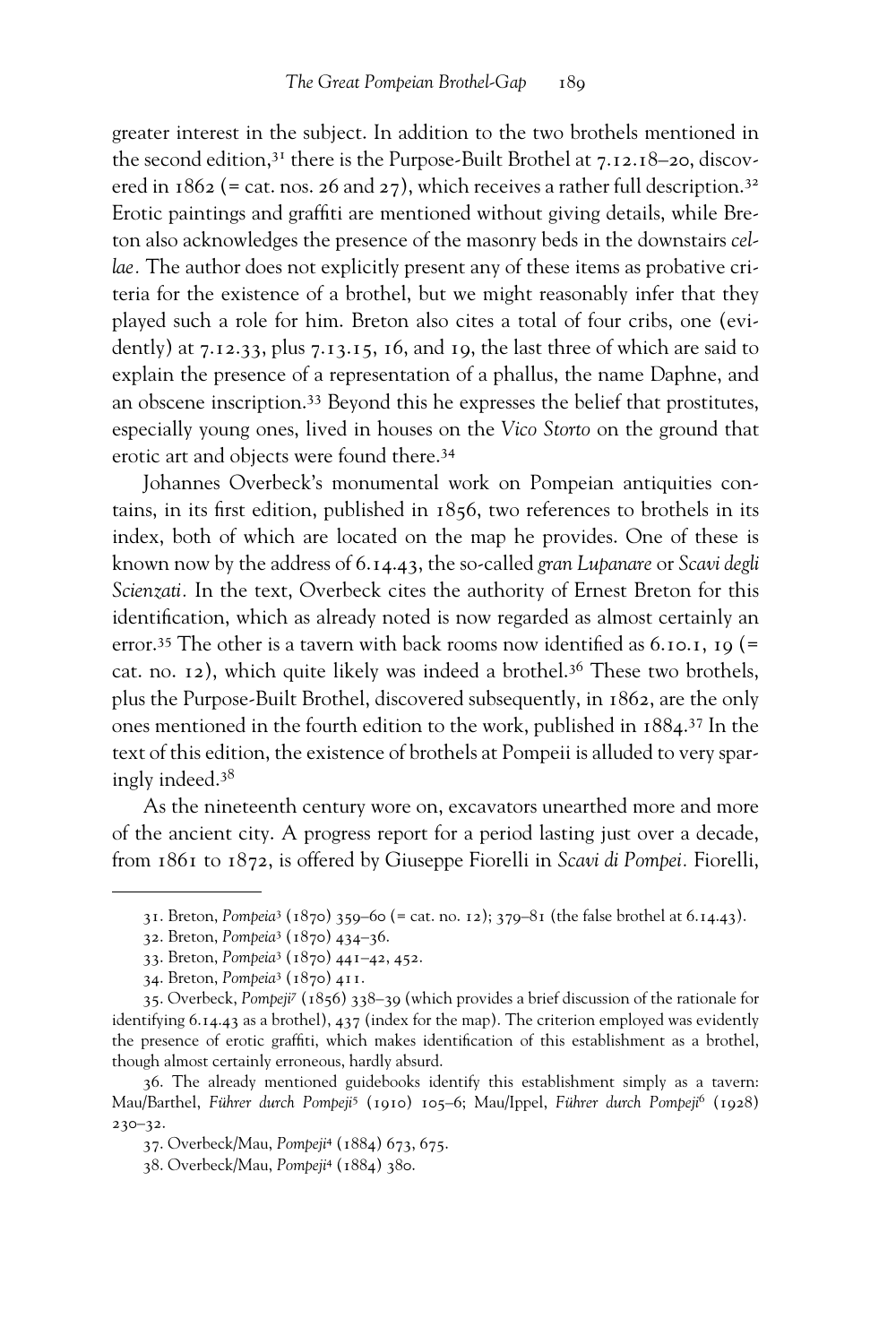*inter alia,* gives what by the standards of the day are fairly close descriptions of seventeen *Insulae,* or street blocks, on the plan he himself devised for Pompeii.39 Ten of these contain establishments that are listed as possible brothels in appendix 1. Not all of these *Insulae* were completely excavated at the time of publication, but Fiorelli has references to nine of these entries, encompassing what are a minimum of seven possible brothels: catalog nos. 17, 18, 19, 20 (19 and 20 may be one brothel or two), 26, 27 (26 and 27 may also be one brothel or two),  $31, 33, 34$ . Of these, he identifies only two explicitly as brothels, the downstairs and upstairs of the Purpose-Built Brothel (26 and 27), and at most implies that one other location served as such (here to take 19/20 as one establishment).40 Again, this is a report on recent progress in excavation, not a survey of the entire city, but the low number of brothels reported is striking all the same.

The language Fiorelli uses to identify these brothels is of interest. He describes the downstairs of the Purpose-Built Brothel with a common Latin word for brothel, *fornix.* Was he being euphemistic here? It does not seem so, given that Fiorelli uses *lupanare* to describe the upstairs. But there is no question that his overall description is laconic, to say the least: he mentions neither erotic paintings nor graffiti.<sup>41</sup> Of course we know that these items were present, and that they almost certainly figured into Fiorelli's own identification of these establishments as brothels. All the same, as they do not appear in his discourse, it is difficult to know exactly how much weight Fiorelli gave them. Aside from describing the layout of the *cellae,* with their masonry beds and pillows, he chiefly mentions that the brothel is recognizable as such "by the dark and narrow space in which it was contained" ("dal tetro ed angusto spazio ov'era confinato"), drawing on a brothel cliché traceable all the way back to antiquity, as we shall see in chapter 9.

In regard to the brothel he perhaps identifies through implication, Fiorelli writes the following: "Stairway to an upstairs dwelling, where various women were accustomed to congregate, among whom at one point there was Euplia, *cum hominibus bellis.*"42 Here the Latin reference to male partners, to say noth-

<sup>39.</sup> A list is provided at Fiorelli, *Scavi di Pompei* (1873) vi–vii. For a brief description of Fiorelli's system of Pompeian addresses, see my preface.

<sup>40.</sup> Fiorelli, *Scavi di Pompei* (1873) 20, 42–43. Fiorelli in this publication does seem to regard the Purpose-Built Brothel as two separate establishments: see chap. 8 for a discussion of this problem.

<sup>41.</sup> Fiorelli, *Scavi di Pompei* (1873) 20.

<sup>42.</sup> Fiorelli, *Scavi di Pompei* (1873) 42: "Scala di un'abitazione superiore, ove solevano convenir varie donne, tra le quali fuvvi una volta Euplia, *cum hominibus bellis.*" For more on this site, see below in the text.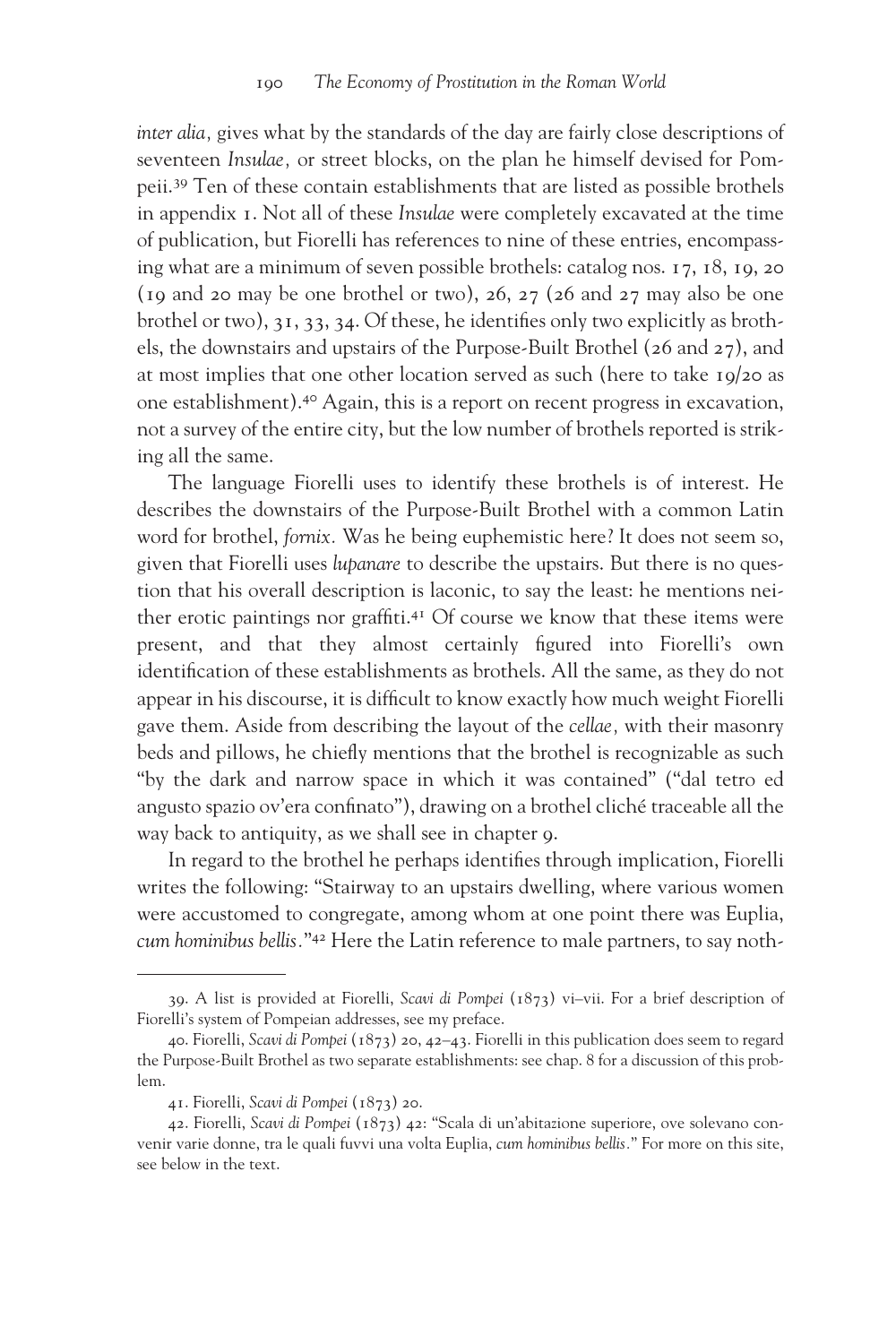ing of the description of the women as "various," seems an unmistakable euphemism. It is not entirely clear, however, whether he understands this place to be an assignation house, rather than a brothel. I argue below in this chapter that the Romans did not distinguish between assignation houses and brothels, though Fiorelli may well have done so. Or, perhaps, for reasons given below, he employed a different definition of brothel than we do.

Matters do not improve in a lavishly produced survey of a later group of nineteenth-century excavations, covering the period 1874 to 1881, by Emil Presuhn. The author simply does not canvass one candidate for brothelhood at 9.5.19 (= cat. no. 36) as such, while for another, a tavern at  $9.5.14-16$  (= cat. no. 35), the author at most alludes to the possibility that sex was sold there, when he cites Bacchus and Venus as patrons of the clientele.43

When we come to August Mau's great work on life and art in Pompeii, the second edition of which appeared in 1908, brothels seem to have disappeared entirely. There is no mention of them in the index, nor in the text, as far as I can see.44 This silence is consistent with Mau's treatment of Pompeian painting in this book, which ignores the presence of erotic subjects. The same holds for his discussion of graffiti.<sup>45</sup> The result is a brighter, cleaner, and nicer Pompeii than we believe it actually was. It is almost as if Mau had found the City of Venus and transformed it into a Victorian version of Chicago. Whether his motive was sheer hypocrisy or a sense of propriety difficult to contemplate in an age ruled by a radically different sense of honor and shame I leave to the reader to decide. A third alternative, mere lack of interest, is an even more unintelligible motive to us. But even this motive cannot be ruled out as a reason for Mau's omitting this information in this work.

If lack of interest was indeed the motive behind such reticence, it may have been shared by others with an interest in the life and art of the ancient city of Pompeii. Wolfgang Helbig's encyclopedic treatment of Campanian wall painting, published in 1868, virtually ignores erotic subjects. Although Helbig occasionally mentions prostitutes and brothels, he describes them in a manner that suggests their status as the proverbial exceptions that prove the rule. The apparent backing away from recognition of 6.10.1, 19 as a brothel

<sup>43.</sup> Presuhn, *Pompeji*<sup>2</sup> (1882) Abt. 7.6, Abt. 8.5–6.

<sup>44.</sup> The lone exception appears in the appendix Mau published independently of the second edition, where he repeats Helbig's skeptical identification of 6.10.1, 19 (= cat. no. 12) as a "socalled brothel": Mau, *Pompeji: Anhang* (1913) 56. On Helbig, see below in the text.

<sup>45.</sup> Mau, *Pompeji in Leben und Kunst*<sup>2</sup> (1908) 419–24 (inns and wine shops), 472–89 (paintings), 509–15 (graffiti). See also the English translation of the first edition: Mau, *Pompeii: Its Life* and Art  $(1899)$   $392-96$  (inns and wine shops),  $461-74$  (paintings),  $481-88$  (graffiti).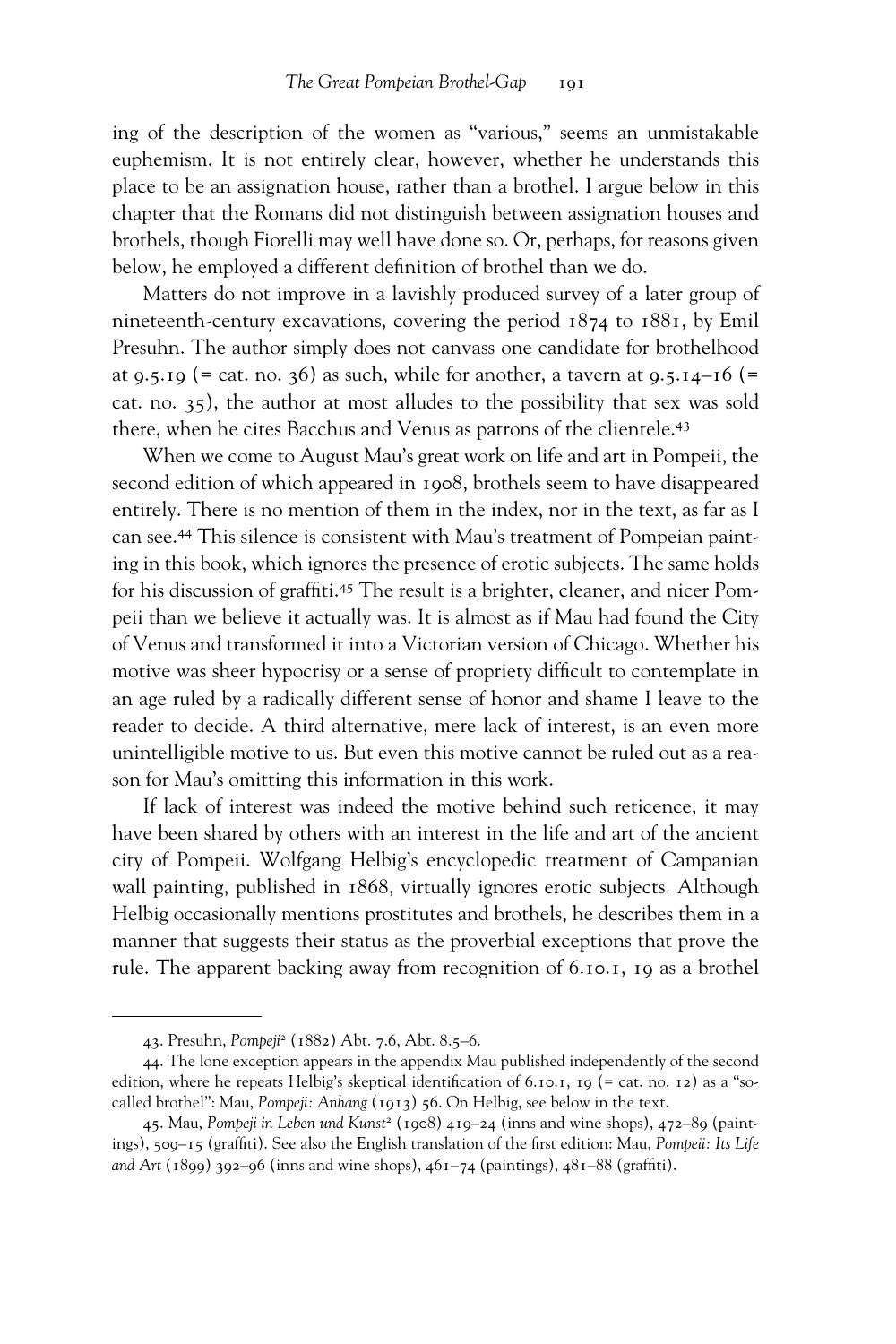stands as the most striking instance, at least from my perspective.<sup>46</sup> Henry Thédenat's 1910 volume on Pompeian *vie publique* shows scant interest in venal sex. The chapter on taverns, hotels, shops, professions, and streets does not raise the subject, though at least one catalog item comes in for discussion, 6.10.1, 19 (= cat. no. 12).<sup>47</sup> The detailed map at the rear of the book shows two more such items, one of which, the Purpose-Built Brothel, is identified as a *lupanar*; the other,  $6.16.32 - 33$  (= cat. no. 15), is not.

Aside from Ernest Breton, Giuseppe Fiorelli cites the largest number of "brothels," for a grand total of four, in the index to his *Descrizione.* Only one of these, the Purpose-Built Brothel, is explicitly identified as a brothel in the text.48 The four "brothels" are:

- 1. 6.10.1, 19
- 2. 6.14.a (scil. 6.14.43)
- 3. 7.4.42 (a misprint gives the *Regio* as 6)
- 4. 7.12.18–20

The first is a tavern that doubled as a brothel  $(= cat. no. 12)$ , the second is now recognized as a likely misidentification (the *Scavi degli Scienzati*), the third is a crib, or *cella meretricia,* and the fourth is the Purpose-Built Brothel (= cat. nos.  $26/27$ ). At least four cribs not included in the index are found in the text. One is at 7.11.12, while the others are found in a cluster located at 7.13.13, 15, 19.49

Furthermore, there are three additional establishments that Fiorelli might also have considered to be brothels. For 6.11.5,  $15-16$  (= cat. no. 14), he declares that "facili donne" ("loose women") lived there on the basis of erotic graffiti.<sup>50</sup> According to Fiorelli, who again cites epigraphic evidence, at the tavern known as 7.3.26–28 (= cat. no. 19) "giocondamente passavano le ore

<sup>46.</sup> Helbig, *Wandgemälde* (1868) has a very brief section on "obscene paintings" (370–71, which refers to some published examples; see also 369), another on women, possibly *hetairai,* at banquets, plus a short survey of *Liebescenen* (342–45), and *hetairai* in scenes from Comedy  $(352–56)$ . The identification of 6.10.1, 19 (= cat. no. 12) as a brothel is doubted  $(471:$  "Sog. Lupanar"), while the identification of  $6.14.43$  as such, now discarded, is accepted as secondary and evidently unreliable to judge from his description of its nomenclature (472: "Scavi degli scienziati, auch Gran lupanar genannt").

<sup>47.</sup> Thédenat, *Pompéi*<sup>2</sup> (1910) 118.

<sup>48.</sup> Fiorelli, *Descrizione* (1875) 461; cf. 286–87, where the Purpose-Built Brothel is identified as a *lupanare.* Fiorelli discusses at least two other possible brothels without identifying them as such: 7.7.18 (= cat. no. 24) and 9.2.7–8 (= cat. no. 34) at 248 and 379–80, respectively.

<sup>49.</sup> Fiorelli, *Descrizione* (1875) 279, 298.

<sup>50.</sup> Fiorelli, *Descrizione* (1875) 151, has this as 6.11.15.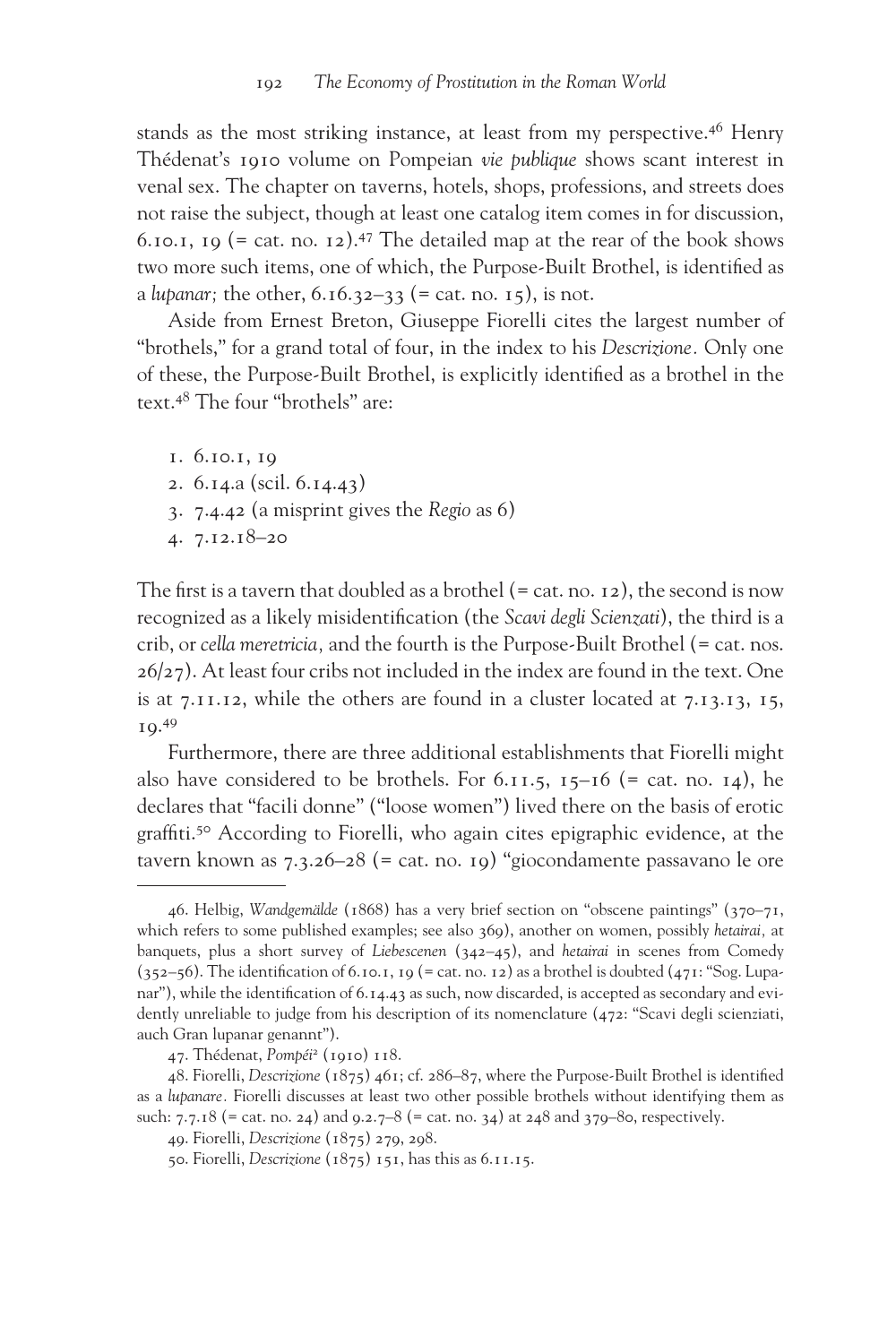uomini e donne" ("men and women were accustomed to pass time pleasantly").<sup>51</sup> Elsewhere for 7.9.29–34 (= cat. no. 25) he refers to apartments that "non erano frequentati da donne pudiche" ("that were not used by chaste women").<sup>52</sup> It is odd that Fiorelli, who does not hesitate to include four brothel-identifications in his index, should resort to euphemism elsewhere, and it may be that he did not in fact regard all of the three establishments in question as brothels. An explanation for this strange result might be that Fiorelli had a different, more restrictive, definition of brothel than our working one, which defines brothel as a public place where two or more prostitutes can service clients at the same time. A nineteenth-century European accustomed to a Parisian-style system of regulationism might have had a more elevated set of expectations for a brothel from the institutional perspective. In other words, he might more easily locate a brothel in the physical plant of the Purpose-Built Brothel, for example, than in most of the other places we would accept as Pompeian brothels using my definition.<sup>53</sup> Or, as already suggested, perhaps Fiorelli regarded these simply as assignation houses and not as brothels. Both solutions are far from certain, but might help explain why Fiorelli and some other nineteenth-century scholars identified far fewer brothels than we might have expected.

Even so, this last piece of information, together with the cribs missing from Fiorelli's index, raises an obvious caution. The publication of brothels and cribs in the nineteenth century was far from systematic, so that it is easy to miss them in the literature. More are perhaps found elsewhere in Fiorelli's published work or, as I have already pointed out, in the nineteenth-century specialist literature overall.<sup>54</sup> All the same, I do not believe the total of cribs identified, rightly or wrongly, in that period is going to exceed by more than a half dozen or so that which I have already unearthed. In regard to brothels, I would be surprised to find that their number exceeded the numbers identified as such in the course of the twentieth century by Matteo Della Corte, let alone by Hans Eschebach. It is interesting to note that in the second edition of

<sup>51.</sup> Fiorelli, *Descrizione* (1875) 206, has this as 7.3.27. See also the discussion above.

<sup>52.</sup> Fiorelli, *Descrizione* (1875) 267, has this as 7.9.32, the more usual listing.

<sup>53.</sup> On the experience of nineteenth-century regulationism in Italy, see Gibson, *Prostitution and the State in Italy<sup>2</sup>* (1999).

<sup>54.</sup> The collection of excavation records edited by Fiorelli that is known as the *PAH* (*Pompeianarum Antiquitatum Historia*) does not promise well in this regard. *PAH* 2.204 identifies what is evidently 6.10.1,  $IQ = cat$ .  $n. 12$ ) as a brothel on the basis of erotic art and graffiti; cf. *PAH* 2.223, 250, 3.84. Otherwise reticence appears to rule on the subject of brothels to judge from the sampling I have done. *PAH* 2.369–70, 446–47, 449–50 do not identify 6.14.43 as a brothel. Cf. *PAH* 2.64–65 (cat. no. 25), 2.381–82, 384, 400 (cat. no. 29), 2.496–99, 506–7 (cat. no. 34).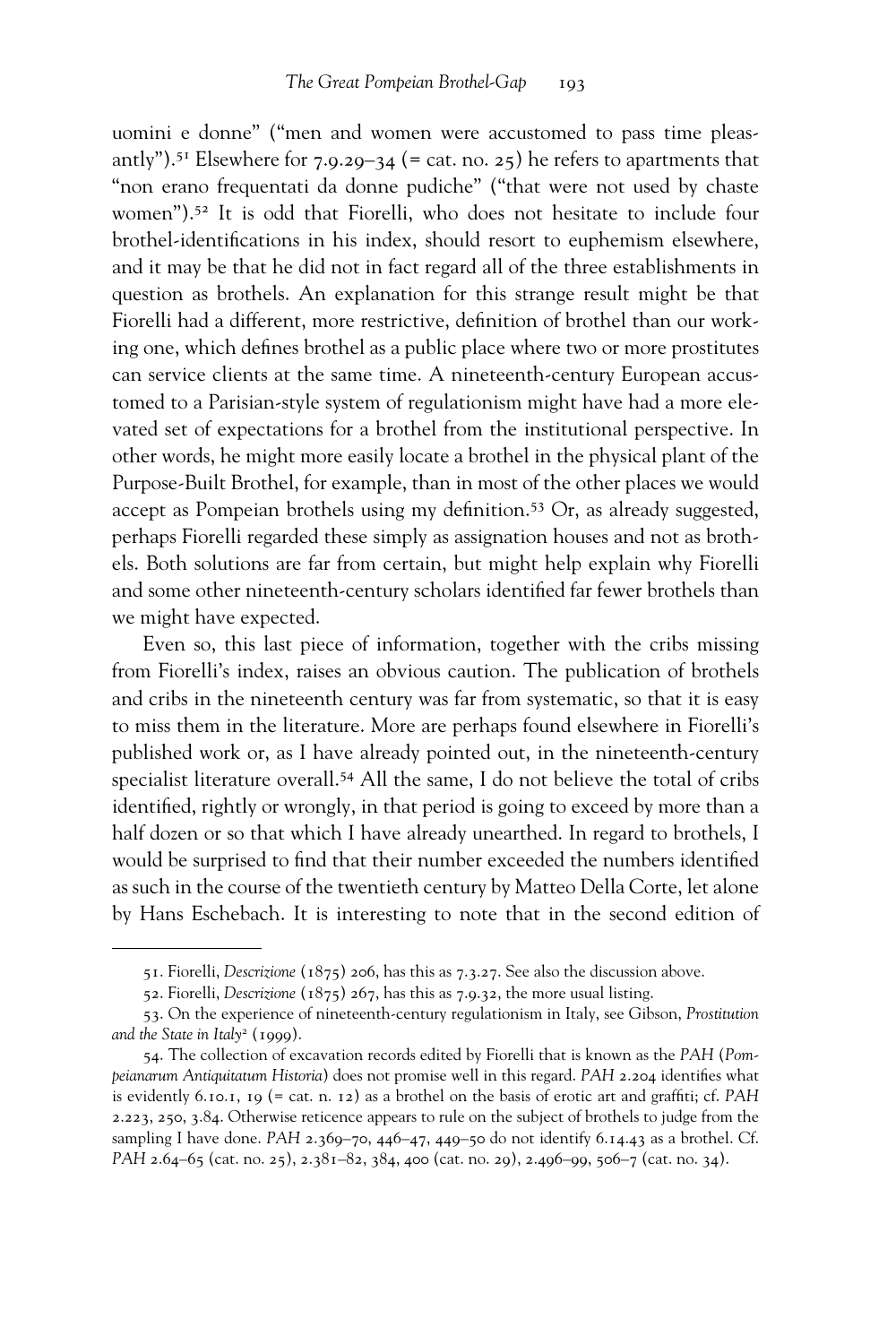Pierre Gusman's book on Pompeii, published in 1906, in a chapter promisingly entitled "Les lupanars et les cellae meretriciae," a few specifics are included: the Purpose-Built Brothel, the (probably misidentified) *Scavi degli Scienzati*, and one crib, at 7.11.12.55 Gusman's knowledge of Pompeian brothels and cribs appears to be derivative at best, but the results may serve as an indication of what was by then commonly known or accepted on the subject. Thus when the article on prostitutes in the great *Dictionnaire des antiquités grecques et romaines,* edited by C. Daremberg and E. Saglio, appears in 1918, the author, citing Gusman, confidently asserts that at Pompeii "at least two brothels" ("au moins deux lupanars") had been excavated.56

The brothels routinely and unambiguously cited as such by nineteenthcentury scholars amount to a total of three, two of which are quite likely to be brothels (= cat. nos. 12 and  $26/27$ ), while the third is not likely to be one at all  $(6.14.43).$ <sup>57</sup> We may add to this tally the six cribs given by Breton and Fiorelli (three of which overlap).

This is a disappointing harvest, particularly in regard to the brothels. Given the sheer amount of excavation in the nineeteenth century, a Foucauldian, or anyone for that matter, might reasonably have expected more. A passing remark of Ludwig Friedländer's in his classic encyclopedia on Roman life and manners, which originated back in 1861 and, like August Mau's work, continued to be published in new editions after the author's death (by sheer coincidence, in the same year as Mau's), suggests as much. Friedländer remarks that moral conditions in the capital could hardly be worse than in Pompeii, "where among so many hundreds of wall paintings obscene subjects were hardly found elsewhere than in brothels."58 He makes as straightforward a connection between the location of erotic art and brothels as we would like, and so it is not surprising to find this text cited as a kind of "smoking gun" in the modern Victorian-*jagd.*<sup>59</sup> But Friedländer disappointingly fails to connect the dots. In other words, he does not employ the criterion of erotic art to identify any brothels, either real or imaginary.

Far from a smoking gun, then, this passage is a dead end. Nineteenth-cen-

<sup>55.</sup> Gusman, *Pompéi*<sup>2</sup> (1906) 271–73: there are also vague references to taverns and houses, the latter in the *Vico Storto,* an idea perhaps derived from Ernest Breton.

<sup>56.</sup> Navarre, *DS* s.v. "meretrices" (1918) 1836.

<sup>57.</sup> Compare Mau's index to *CIL* 4, published in 1909, which has (at 787–90), in addition to these three listings and the six *cellae meretriciae* of Breton and Fiorelli, the "*Casa del lupanare*" at  $6.10.2$  (= cat. no. 13).

<sup>58.</sup> Friedländer/Wissowa, *Sittengeschichte Roms* 110 (1922) 288: ". . . wo [sc. in Pompeji] unter so vielen Hunderten von Wandgemälden obszöne Bilder schwerlich anderswo als in Bordellen gefunden worden sind."

<sup>59.</sup> By DeFelice, *Roman Hospitality* (2001) 7.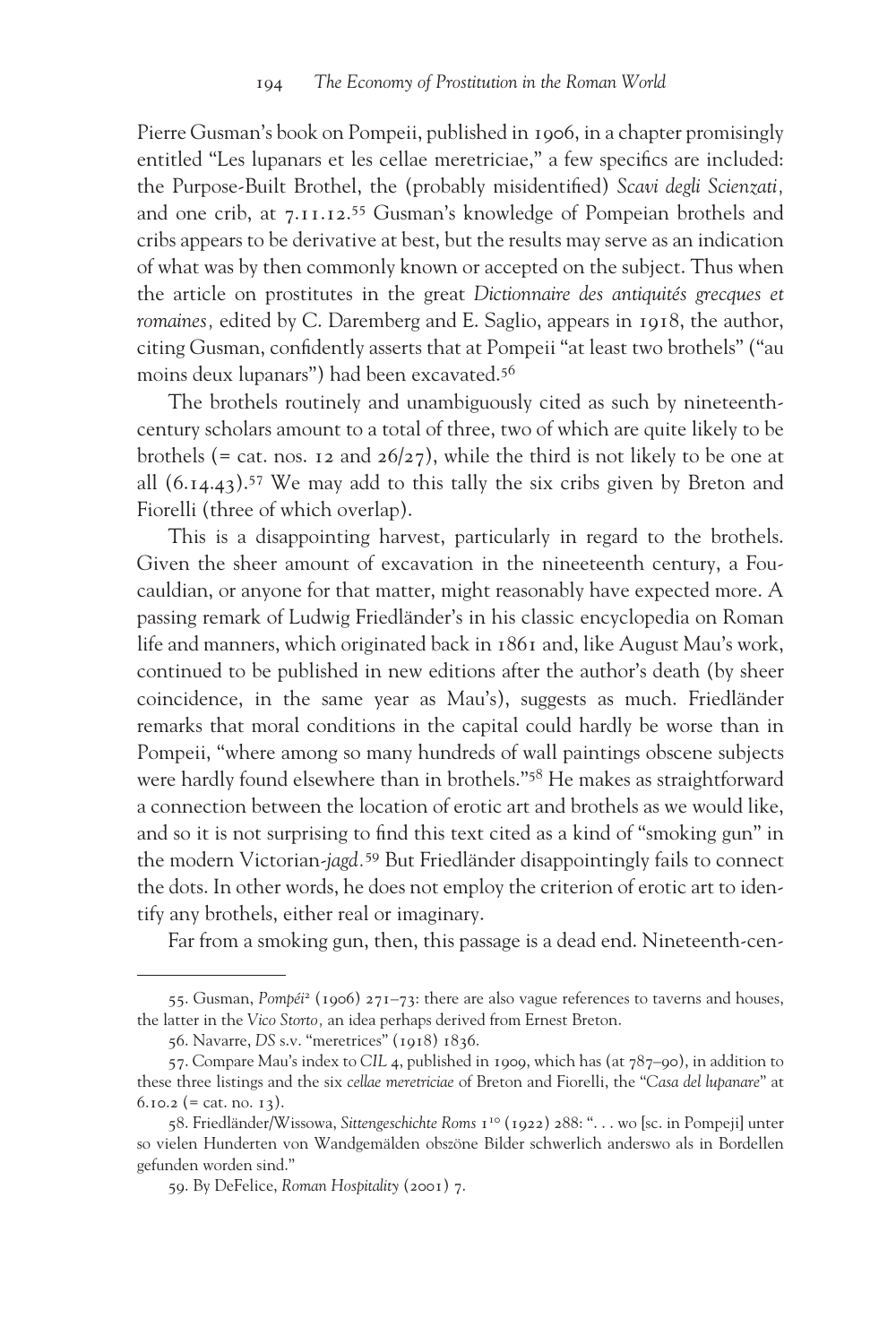tury scholars may have enjoyed the most lurid—or prosaic—fantasies about the large number of Pompeian brothels. If so, these fantasies found scant expression in the literature surveyed here. Their legacy regarding the identification of brothels in post-Victorian Pompeian studies is therefore somewhat negligible. It is significant that, as late as 1920, in his extensive study of street lighting in Pompeii, Giuseppe Spano cites only one "true brothel" in the city, the one characterized in this book as the Purpose-Built Brothel.<sup>60</sup> Though he does acknowledge that "alcuni termopolii" functioned as brothels, he gives only one example, the tavern-brothel known to us as 6.10.1, 19. For serious and sustained efforts at brothel-identification, at least as reflected in print, readers had to wait until the twentieth century was well underway.

Why this silence? A clue to Victorian reticence on the subject of brothels may be found in the Victorians' bizarre approaches to ancient latrines. In terms of "hardware," these latrines were more difficult to ignore than were the brothels. Perhaps for this reason, resort to fanciful explanations was a necessity; worth mentioning in this regard is the theory that the characteristic stone benches with perforations served as "amphora-holders."61 As with scatology, so perhaps with sex.<sup>62</sup> If feelings of embarrassment prevented nineteenth-century archaeologists from saying more about Pompeian brothels, this can easily be reconciled with Foucault's repressive hypothesis. This is especially true if we assume that they were quite prepared to talk about sex in the present tense, just not in the past, as though uncovering certain aspects of Roman sexuality might undermine public confidence in the entire enterprise of ancient archaeology.

Another possible explanation—which is not inconsistent with the one just given—is simply that the tentative suggestions that were periodically made for the identifications of brothels in the specialist literature were tacitly rejected by mainstream scholars because they were deemed unconvincing.<sup>63</sup> We should not assume that these earlier scholars were, on the whole, less skep-

<sup>60.</sup> Spano, "Illuminazione" (1920) 35.

<sup>61.</sup> See Neudecker, *Pracht der Latrine* (1994) 7–9, for this and alternative versions.

<sup>62.</sup> For a good discussion of the "prudish reticence about sex . . . in Anglo-American scholarship of the Victorian and post-Victorian era," see Nussbaum and Sihvola, "Introduction" (2002) 2–7 (quotation at 3). On material culture in particular, see Johns, *Sex or Symbol* (1982)  $15-35.$ 

 $63$ . This point is impossible to prove. See perhaps the tentative identification of some shops at 6.6.14–16 as brothels by Mazois, *Ruines* 2 (1824/38) 24. The suggestion evidently awaits Pirson, *Mietwohnungen* (1999) 33 n. 127, for explicit refutation. It is passed over in silence, for example, by Niccolini, *Case* 2 (1862): 9. Another sign is the evident backing away from identification of  $6.10.1$ ,  $19$  (= cat. no.  $12$ ) as a brothel by scholars such as Helbig (see n. 46 above).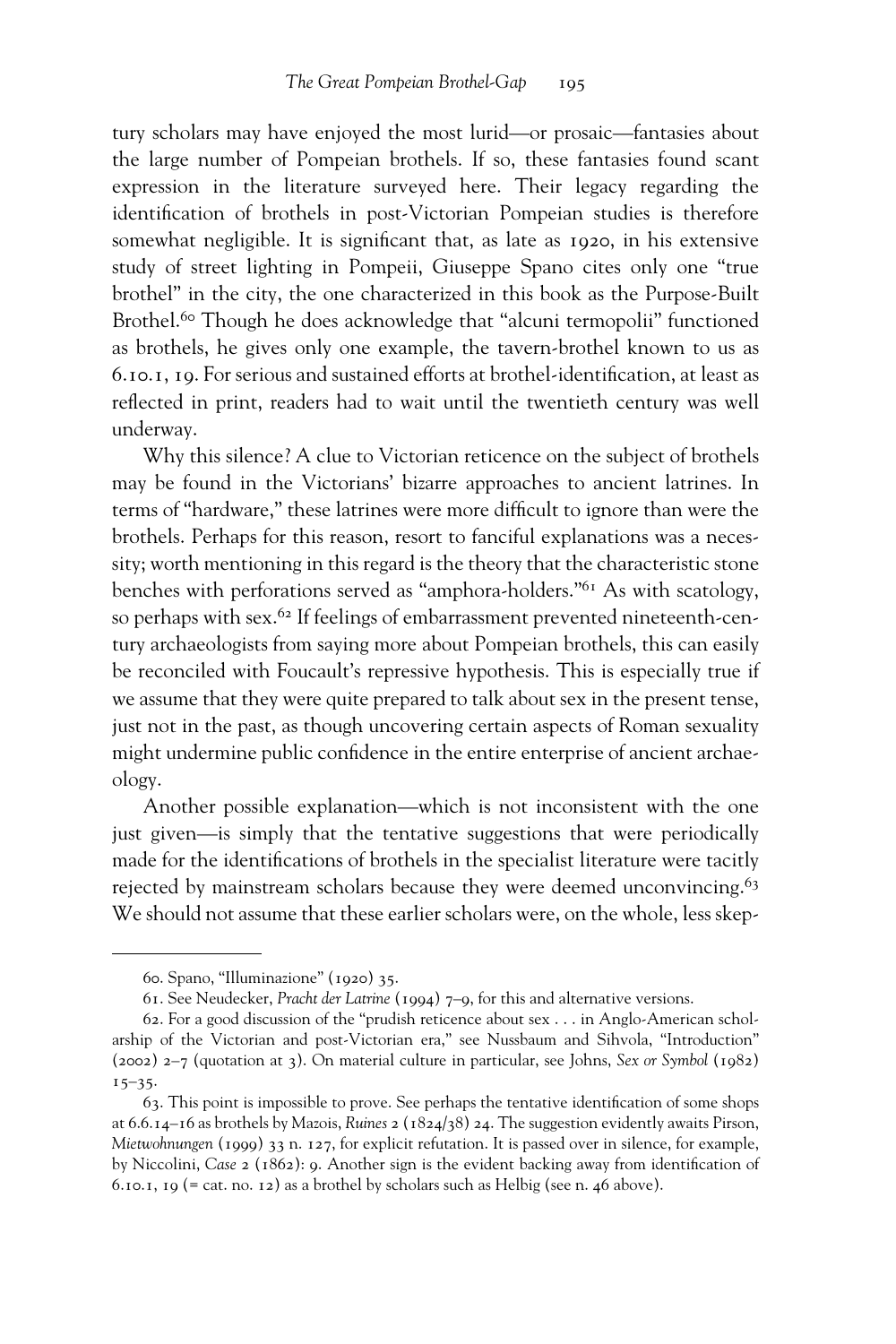tical than some of us are, regardless of whether that skepticism is in the end justified. It is also possible that at least some of them, as noted above, defined brothel differently from the way we do and/or made tacit distinctions between assignation-houses and brothels.

Once we move past the limits of what may be reasonably described as "Victorian," let alone nineteenth-century scholarship, a change occurs, which appears very dramatic in comparison to what precedes it, though much less so in comparison to what follows. In 1926 Matteo Della Corte published the first edition of his study of the houses and inhabitants of Pompeii. The work is in fact a collation of a series of articles that appeared from 1914 to 1925 in such journals as *Neapolis* and the *Rivista Indo-greco-italica.* In the text, Della Corte gives a total of seven brothels, a modest number by today's standards but one which more than doubles the total of the consensus I have been able to unearth for the previous period.<sup>64</sup> In a postscript to the book, Della Corte adds one more example.65 This did not, to be sure, exhaust the number of venues for venal sex in Pompeii known to Della Corte at that time,<sup>66</sup> but the question of why he did not add to the list of brothels in 1926 must remain a matter for speculation.

The original number of seven brothels given by Della Corte was taken up by the Pauly-Wissowa encyclopedia in an article on Roman prostitution published just five years later.<sup>67</sup> Thus it came to stand as, in a sense, canonical for much of the twentieth century. Indeed, it was cited as late as 1963 by J. P. V. D. Balsdon in his book on Roman women.<sup>68</sup> Guidebooks to Pompeii published in this period, however, including one written by Della Corte himself, mention the Purpose-Built Brothel and very little else.<sup>69</sup>

In the second edition of his book, published in 1954, Della Corte increases the number of brothels he lists to ten.<sup>70</sup> He also includes two cribs in his index,

<sup>64.</sup> Della Corte, *Case*<sup>1</sup> (1926) nos. 58 (= my cat. no. 14), 207 (= cat. no. 36), 220 (= cat. no. 22),  $285$  (= cat. nos.  $26/27$ ),  $348$  (= cat. no. 33),  $399$  (= cat. no. 1),  $401$  (= cat. no. 2).

<sup>65.</sup> Della Corte, Case<sup>1</sup> (1926) no. 208 (= my cat. no. 37). The change is reflected in the book's index s.v. *"Lupanar"* (at 111), which therefore gives a total of eight brothels.

<sup>66.</sup> Cf. Della Corte, *Case*<sup>1</sup> (1926) index s.v. "*Leno, Meretrices"* (at 109).

<sup>67.</sup> Schneider, *RE* s.v. "meretrix" (1931) 1023.

<sup>68.</sup> Balsdon, *Roman Women* (1963) 225 ("at least seven" brothels for Pompeii, citing the Pauly article). See also Della Valle, "Amore" (1937) 149.

<sup>69.</sup> Della Corte, *Piccola Guida di Pompei* (1939) 40–41 (cf. 42 for the crib at 7.11.12); Ciprotti, *Conoscere Pompei* (1959) 93 (has two brothels, the Purpose-Built and cat. nos. 22/23).

<sup>70.</sup> The additions are found at Della Corte, *Case*<sup>2</sup> (1954) 122–23 (= my cat. no. 19), 378 (= cat. no. 12); see 429 s.v. *"Lupanaria."*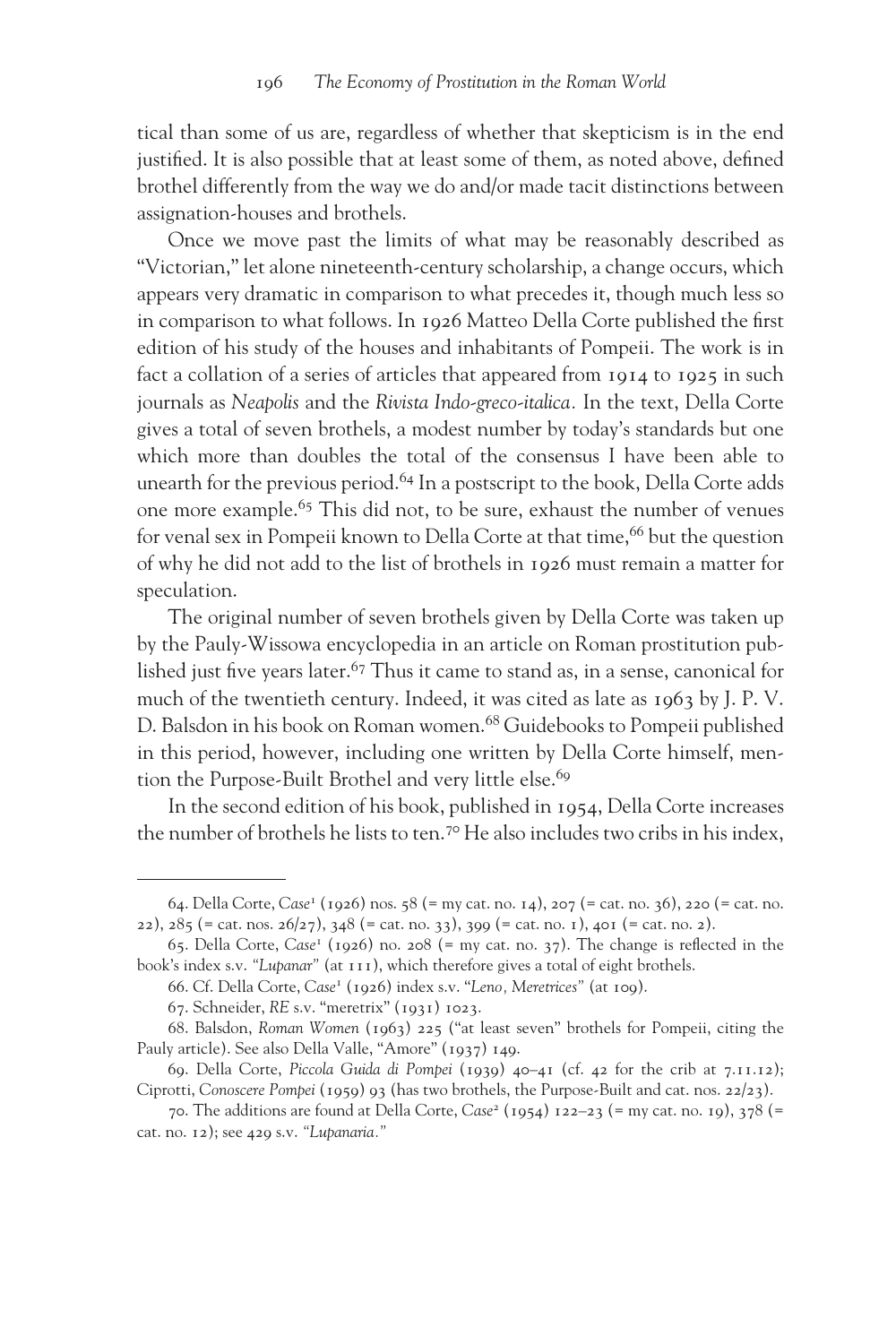but just two cribs, less than the number cited by nineteenth-century scholars such as Breton and Fiorelli.<sup>71</sup>

It is interesting to note that one of the two "new" brothels included in the second edition of *Case,* and only in a postscript, is my catalog number 12, which, for well over a century, some thought had functioned as a brothel. This fact, taken with Della Corte's underreporting of cribs, suggests a significant break with the tradition of scholarship that preceded his publication. To put the matter another way, of the three "usual suspects" I have been able to unearth for the nineteenth century, Della Corte cites one (the Purpose-Built) consistently, names one (= cat. no. 12) belatedly, and completely ignores the third, which is probably a false attribution, as it turns out (6.14.43). The changes made between the first two editions are modest in nature, as are those between the second and third edition of *Case,* posthumously published in 1965, which contains two more brothels and one less crib, as we shall see.72

What all of this might suggest is that instead of simply relying on the reports of others, Della Corte relied on personal observation and knowledge of the physical remains and in so doing, generated a higher number of possible brothels for the ancient city of Pompeii. For now this explanation of Della Corte's departure from precedent must remain an hypothesis. The same holds for the evident absence of a great legacy of Pompeian brothels identified, rightly or not, by generations of scholars in the nineteenth century. What does seem reasonably certain is that Della Corte and his twentieth-century successors moved well beyond the limits of the mainstream discourse on brothels recoverable from the Victorian period, and that it is at minimum an exaggeration to characterize these later developments as inevitably "Victorian" in nature. The systematic identification, collation, and above all counting of Pompeian brothels is a distinctly twentieth-century phenomenon and, apart from the contributions of Della Corte himself, a late one at that.

<sup>71.</sup> Della Corte, *Case*<sup>2</sup> (1954) 72–76 (if anything this is likely to be a brothel and not a *cella meretricia*), 170 (the crib at 7.11.12); cf. 429, index s.v. *"Meretriciae cellae."*

<sup>72.</sup> I am unable to verify the assertion of Berry, "Domestic Life" (1997) 104, that in an article published in 1958 Della Corte identified the then recently excavated 1.9.11 as a brothel, the "Lupanar di Amarantus" (sic). She gives no page reference, while Della Corte, "Pompei" (1958) twice refers to this establishment, once as the *Caupona Amaranti* (79) and again as an "osteria" (105). See also Della Corte, *Case*<sup>3</sup> (1965) 340, 504; *CIL* 4.9829a (editorial note), 10017 (editorial note). For what it is worth, Della Corte, *Amori e amanti* (1958) does not explicitly identify any brothels not given in the various editions of *Case,* though his coy description (72–73) of the establishment at  $2.1.6$  (scil. =  $1.11.6-7$ ) is of interest.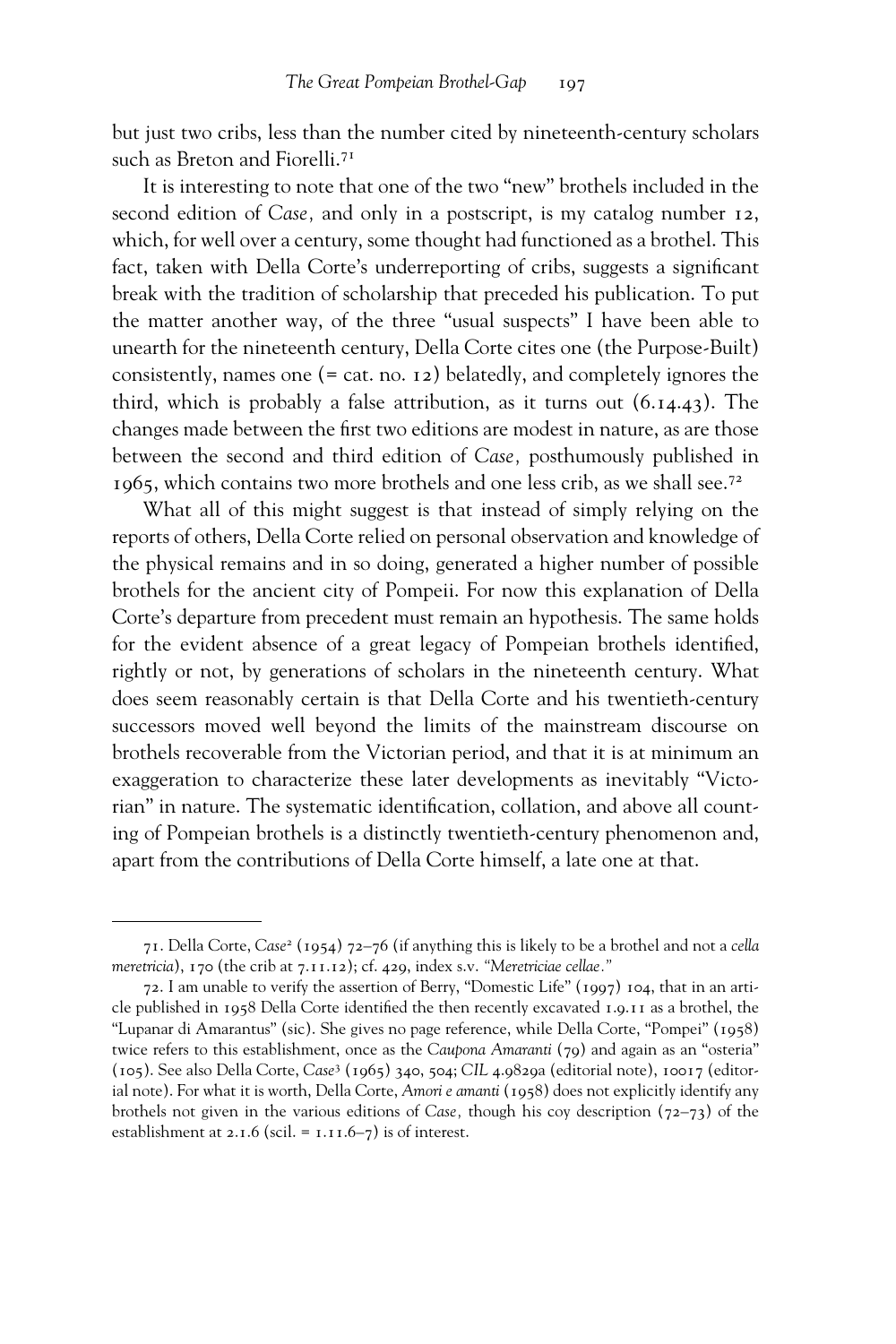## counting brothels

The figure of "thirty-five or more" for the total number of Pompeian brothels introduced in chapter 1 is of late vintage, dating in published form to the 1994 harvest of books on Pompeii by Ray Laurence and Antonio Varone.73 Before this date, counting the number of brothels in Pompeii seems to have held little interest for scholars.<sup>74</sup> These authors arrived at the number thirty-five by taking the largest number of brothels compiled up to that point, namely Gioacchino La Torre's twenty-five,<sup>75</sup> adding the nine *cellae meretriciae* (cribs) identified at that time, and throwing in the recently excavated Suburban Baths for good measure.76

The result is vulnerable to criticism. Lumping the *cellae meretriciae* together with the brothels in this manner is a mistake, in my view.77 Worth noting is that La Torre appears to be the first scholar to have done this, while Laurence and Varone are the first ones, as far as I know, to count the total number of brothels in more than a casual manner and publish a total for the entire city.78 Beyond the error of including the *cellae meretriciae,* there is some double counting, as we shall see, and as for Laurence's phrase "or more," this may simply be a case of erring on the side of caution.

These criticisms may appear to be quibbles, and in a very real sense they are, but they are nonetheless important given the impact that the total num-

<sup>73.</sup> Laurence, *Roman Pompeii* (1994) 73; Varone, *Erotica Pompeiana* (1994) 135 n. 228.

<sup>74.</sup> For a pre-90s tally, see Alföldy, *Social History of Rome* (1988) 135, who gives the number of twenty-eight, though this is evidently a casual estimate. Eschebach himself gives the number of twenty-three in *Pompeji* (1978) 18: "Bisher wurden ungefähr 23 Freudenhäuser (Lupanare) identifiziert" ("Up to this point approximately 23 brothels have been identified"). Cf. the desultory list given at Hermann-Otto, *Ex Ancilla Natus* (1994) 345 n. 10.

<sup>75.</sup> La Torre, "Impianti" (1988) 93 n. 29: "[a] Pompei sono attestati ben 18 lupanari e 9 *cellae meretriciae* . . . [v]i sono poi anche 7 lupanari connessi a case private. . . ." ("at Pompeii a good 18 brothels and 9 *cellae meretriciae* are in evidence . . . there are also 7 brothels attached to private houses") Cf. 71, where he presents a bar graph giving the number of "lupanari" by *Regio:* (I:4, VI:4, VII:15, VIII:1, IX:10), once again without giving the total for the entire city. While La Torre distinguishes the *cellae* from the "lupanari" in the footnote, he does not do so in the graph.

<sup>76.</sup> So Varone, *Erotica Pompeiana* (1994) 135 n. 229. Laurence, *Roman Pompeii* (1994) 73, is silent about the basis of his calculation, though Wallace-Hadrill assures me that it derives ultimately from La Torre as well: Wallace-Hadrill, p.c.

<sup>77.</sup> Wallace-Hadrill, "Public Honour and Private Shame" (1995) 54, refers to the *cellae* as brothels, though at 53 he appears to distinguish *cellae* from *lupanar.*

<sup>78.</sup> I note that Wallace-Hadrill gave the original oral presentation of his paper, in which he added up the number of La Torre's brothels for Pompeii, in July 1991: see Cornell and Lomas, *Urban Society* (1995) vii. Thirty-four is his top estimate for previously identified brothels: "Public Honour and Private Shame" (1995) 51 and 53.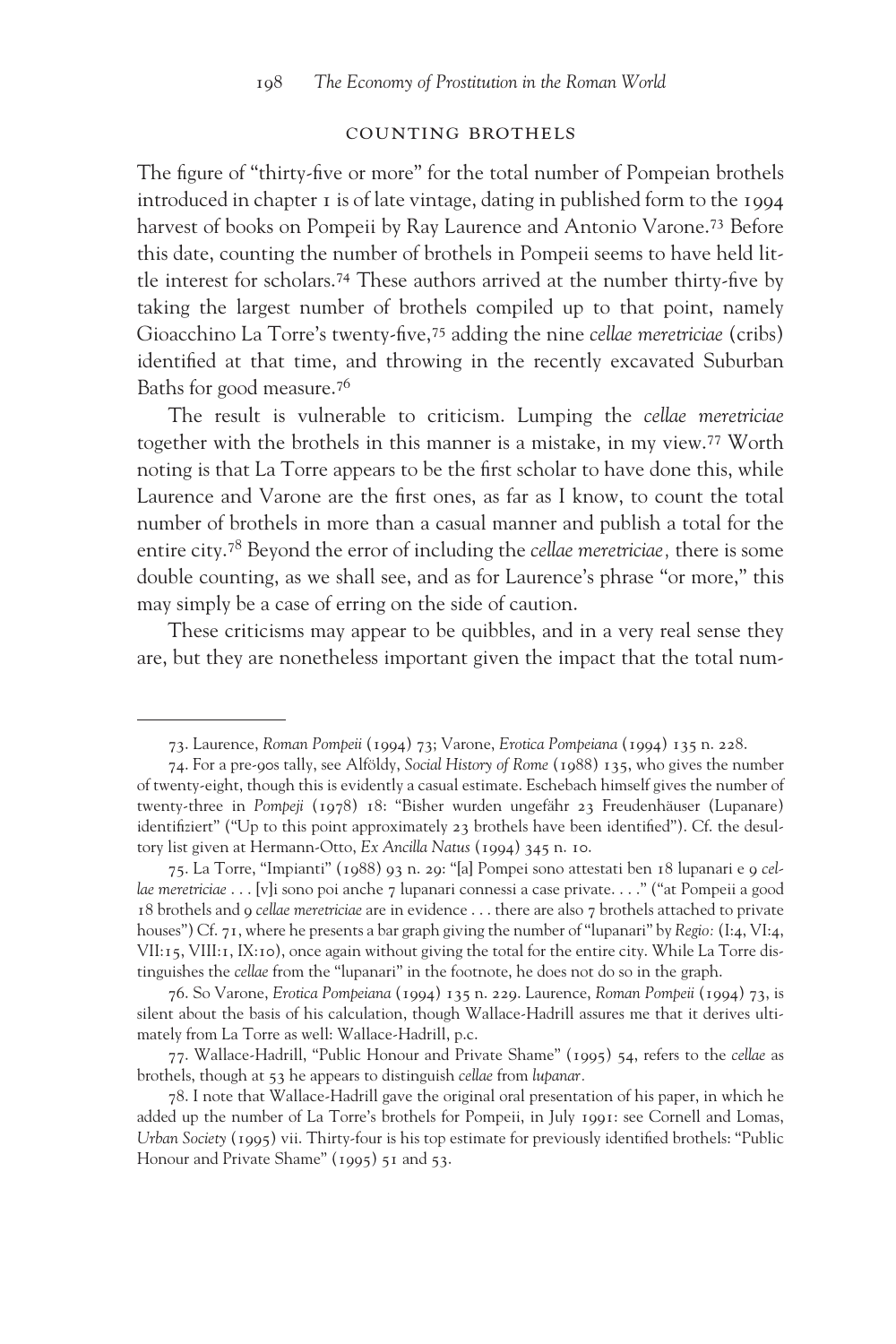ber of "thirty-five or more" brothels has had on the scholarly mind. This number has struck more than one researcher as wholly inappropriate, if not simply absurd, for a city of Pompeii's size. In turn, it has helped inspire a search for a radical solution to the problem that I hope to show is not convincing.

Eliminating the *cellae* and the Suburban Baths from the total of thirty-five leaves us with twenty-five brothels,<sup>79</sup> which is still a large number and one that Andrew Wallace-Hadrill, the first scholar to employ criteria for identifying brothels in a manner that is both rigorous and clear, reduces to one certain example, the famous Purpose-Built Brothel.<sup>80</sup> Wallace-Hadrill's three criteria for identification are:  $(1)$  "the structural evidence of a masonry bed set in a small cell of ready access to the public," which the author regards as the most reliable measure; (2) "the presence of paintings of explicit sexual scenes"; and  $(3)$  "the cluster of graffiti of the 'hic bene futui' type" (they display male boasting: "I had a good fuck here").<sup>81</sup> Appearing too late for Wallace-Hadrill to take it into account is the "revised Eschebach,"82 which in raw form presents a very long list of brothels, forty-six, by my count. This number excludes the *cellae meretriciae,* which for the "revised Eschebach" numbered eleven. Before assessing the value of Wallace-Hadrill's criteria, I want briefly to trace the genesis of the figure of twenty-five and then explore why this figure has ballooned to thirty-five, or as many as forty-six, of late.

Before Wallace-Hadrill's intervention, there existed four important sources of information on the subject of Pompeian brothels. They are the descriptions of Pompeian buildings offered by Matteo Della Corte and the lists of brothel-locations provided first by Hans Eschebach, then by Gioacchino La Torre, and, most recently, by Liselotte Eschebach. Unlike the others, Della Corte gives explicit criteria for identifying a site as a brothel. $83$  His approach

<sup>79.</sup> La Torre, "Impianti" (1988) 93 n. 29.

<sup>80.</sup> Wallace-Hadrill, "Public Honour and Private Shame" (1995) 51–54, followed by Hoskins Walbank, review *Urban Society* (1996); Savunen, *Women* (1997) 105—6, 111; Cantarella, *Pompei* (1998) 87; Clarke, *Looking at Lovemaking* (1998) 195; Flemming, "*Quae Corpore*" (1999) 45; Pirson, *Mietwohnungen* (1999) 55 with n. 233, 154; Guzzo and Scarano Ussani, *Veneris ‹gurae* (2000) 12. For an echo, albeit critical, of the older view, see Dierichs, *Erotik* (1997) 73–78. This brothel—renamed the Purpose-Built Brothel for this study—is discussed in detail in chap. 8.

<sup>81.</sup> Wallace-Hadrill, "Public Honour and Private Shame" (1995) 52.

<sup>82.</sup> Eschebach and Müller-Trollius, *Gebäudeverzeichnis* (1993) 491–92.

<sup>83.</sup> See Della Corte, *Case*<sup>3</sup> (1965) 55, for the criteria (not expressed as clearly as one would like); on brothels and such: 55–56 (*caupona-lupanar:* 6.10.1), 60–61 (6.11.16), 149–50 (7.3.26–28), 162–63 (9.5.19), 163 (9.6.8), 169–72 (7.6.34–35), 203 (7.12.18–20), 204–5 (*cella meretricia:* 7.11.12), 237–38 (*ganeum-lupanar:* 8.4.12), 272 (*caupona-lupanar:* 1.2.18–19), 273–74 (1.2.20–21), 299 (1.10.5–6), 440–43 (7 Occ. in front of the Porta Marina N).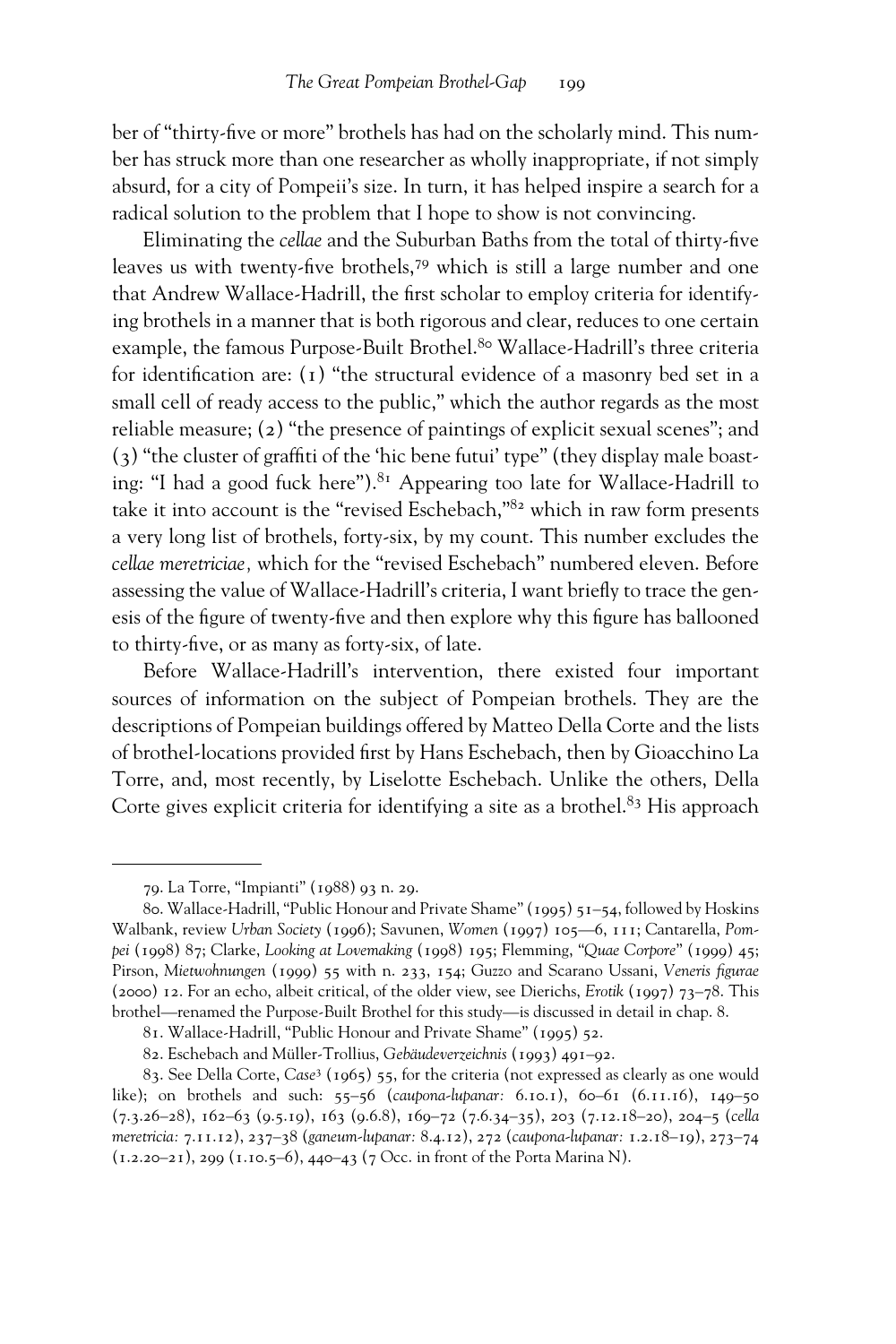is unsystematic and therefore somewhat arbitrary $84$  and perhaps partly for this reason he does not name as many brothels as the Eschebachs and La Torre do. By my count, he comes up with nine, or at most twelve, brothels and one *cella meretricia.*<sup>85</sup> His most consistent criteria are, however, broadly similar to those employed by Wallace-Hadrill: (1) a particular design, with the difference that Della Corte is more concerned with the layout of the rooms than with the presence of a masonry bed; (2) the presence of erotic art; and (3) the presence of erotic graffiti. Della Corte also construes the latter two criteria more broadly than does Wallace-Hadrill, in that he considers art beyond painting and graffiti beyond the "hic bene futui" type. These differences in defining criteria are not by themselves sufficient, however, to explain the brothel-gap that has emerged in 1990s Pompeii.

Hans Eschebach lists twenty-two brothels, which represents a significant increase over the dozen given in Della Corte's third and last edition.<sup>86</sup> La Torre offers twenty-five, eighteen of which are identified as "public" (ten of these are associated with *cauponae* and eight are independent) and seven of which are connected with private houses. $87$  The discrepancy in their overall totals is explained by the fact that for three locations Eschebach lists one brothel and La Torre two.<sup>88</sup> In addition, each author gives two brothels not listed by the other author.<sup>89</sup> Finally, one more brothel is listed in the "Indirizzario" ("Address-Book") of the publication in which La Torre's article is found, than he himself offers in the article.<sup>90</sup> As noted above, the new list by Liselotte Eschebach shows forty-six items, though when duplicates, double counts, and other errors are discounted, the number is reduced to thirty-five.<sup>91</sup> To complicate matters even further, a late entry into the brothel fray, a doc-

<sup>84.</sup> In recent years, scholars have been increasingly critical of Della Corte's work: see, for example, the severe treatment by Mouritsen, *Elections* (1988) 13–27. What follows should in no way be interpreted as a defense of his methods. At the same time, his contribution to Pompeian studies can scarcely be denied.

<sup>85.</sup> The higher total includes two items Della Corte places under the rubric of *caupona-lupanar* and one under that of *ganeum-lupanar.* This may well distort the author's intent, it must be conceded.

<sup>86.</sup> Eschebach, *Entwicklung* (1970) 174–75.

<sup>87.</sup> La Torre, "Impianti" (1988) 93 n. 29.

<sup>88.</sup> The locations are 7.3.26–28 (E.), 7.3.27.28 (L.); 7.6.34–36 (E.), 7.6.34.35 (L.); 7.12.18–20 (E.), 7.12.18–19.20 (L.).

<sup>89.</sup> These are 6.14.43, 7 Occ. in front of the *Porta Marina* N, 6.14.4 (a mistake for 6.14.43?), 7.7.18.

<sup>90.</sup> This is 1.9.11–12 (= cat. no. 4): De Simone et al., *Pompei* (1988) 110.

<sup>91.</sup> Eschebach and Müller-Trollius, *Gebäudeverzeichnis* (1993) 491–92. Among others, I eliminate 7.12.34–35, which is given the wrong address in the list  $(491)$  and is not identified as a brothel in the text (332).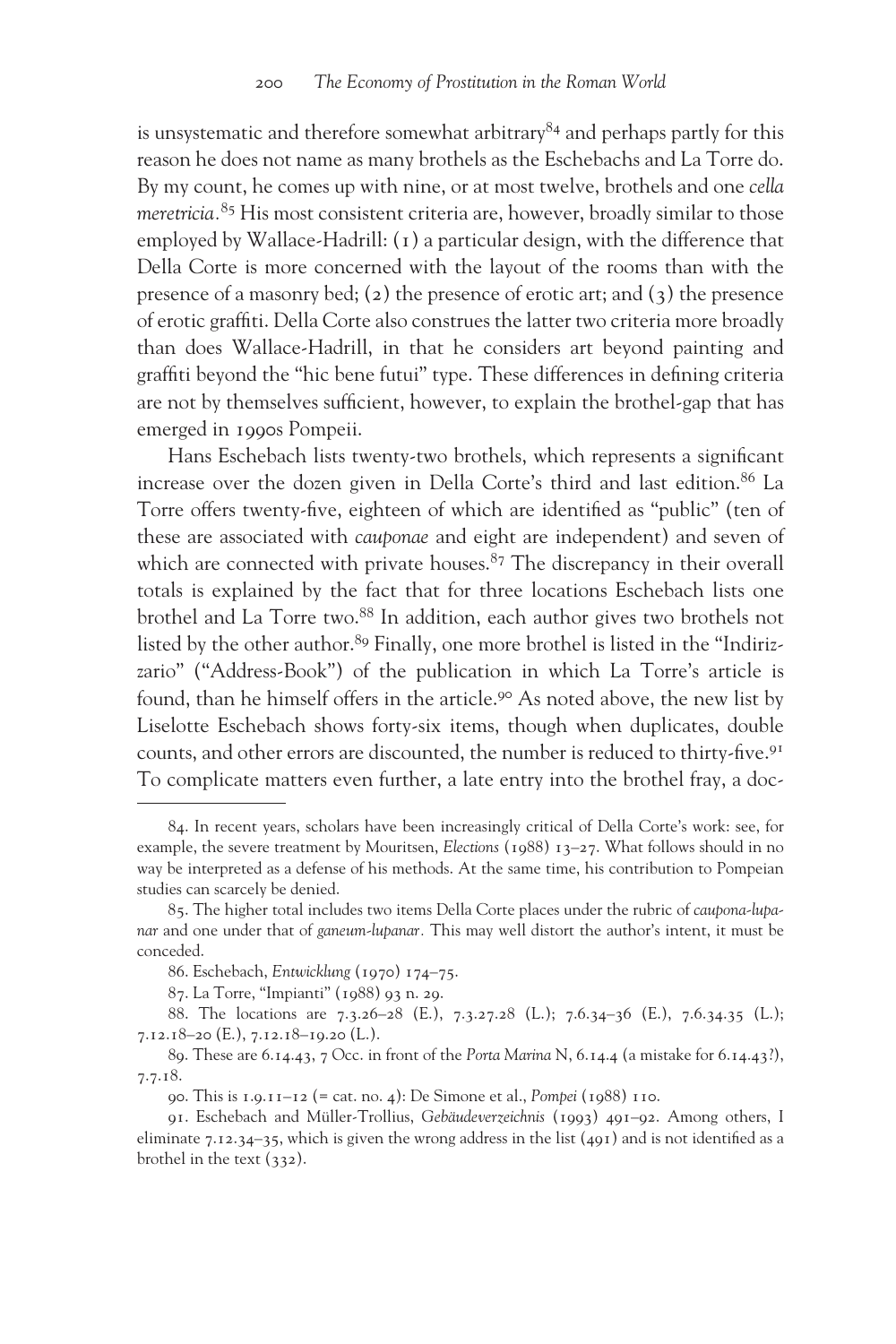toral dissertation, now published as a book, by John DeFelice Jr., while accepting Wallace-Hadrill's criticism of the apparently high number of Pompeian brothels, goes on to suggest a handful of new candidates.<sup>92</sup>

As noted, neither the Eschebachs nor La Torre offer explicit criteria for identifying brothels. A skeptic might object that this omission is of little consequence, since the criteria available for this purpose are patently inadequate. To take that of design first, Della Corte's reliance on room layout seems too porous in that it provides no effective way of distinguishing a brothel, say, from an inn.93 On the other hand, Wallace-Hadrill's insistence on the presence of masonry beds seems overlimited, in that it will only reveal the existence of a purpose-built brothel and no other kind.

It is impossible to believe that no Pompeian prostitute ever used a wooden bed (or no bed at all). Like other wooden objects from Pompeii, such beds are unlikely to have survived.94 In a study surveying possible brothels at Rome, Giuseppe Lugli names two establishments where a form of wooden bed was used and another showing a lighter form of masonry than the one used at Pompeii.95 Comparative evidence shows that low-budget brothels sometimes lack beds.96 This evidence suggests that prostitutes may offer sexual services that do not require a bed, if indeed any of them do.

The other two criteria promise no better. As I discussed in chapter 4, erotic art appears to have been a near-universal feature of Roman social life,97 a fact that has encouraged brothel-spotting in some controversial places.<sup>98</sup> Moreover, even where an identification is plausibly made, the kind and qual-

96. For an example of a brothel in nineteenth-century New York City that had no beds, but "a field bed of straw spread over the whole floor," see Hill, *Their Sisters' Keepers* (1993) 221.

97. On the broad construction and dispersal of erotic art, see chap. 4.

<sup>92.</sup> DeFelice, *Women of Pompeian Inns* (1998) now published as *Roman Hospitality* (2001) (at  $6-7$ ,  $11$ ). The new brothels are given in the catalog in the first appendix.

<sup>93.</sup> Now-vanished wooden partitions may have divided space in brothels as they did in both shops and houses: see Gassner, *Kau݊den* (1986) 64, for shops; Wallace-Hadrill, "Houses and Households" (1991) 213, for houses.

<sup>94.</sup> Gassner, *Kau݊den* (1986) 38, estimates that only 5 percent of Pompeian shops had a stone or masonry table. Though wooden ones have not survived, they are amply attested in paintings and reliefs. On the problem of using beds to identify *cubicula* in private houses, see Riggsby, "*Cubiculum*" (1997) 42, with literature.

<sup>95.</sup> Lugli, *Monumenti* (1947) 143, 150, 158.

<sup>98.</sup> A good example is the House of the Vettii brothers (6.15.1, 27), which sports an apparent advertisement for a prostitute at its entrance (*CIL* 4.4592) and erotic paintings in a back room off the kitchen (Room  $x^1$ ) of a style and quality similar to those on the ground floor of the Purpose-Built Brothel. Varone, *Erotica Pompeiana* (1994) 133–34, connects the dots and argues for the presence of a brothel, an idea refuted by Clarke, *Looking at Lovemaking* (1998) 169–77.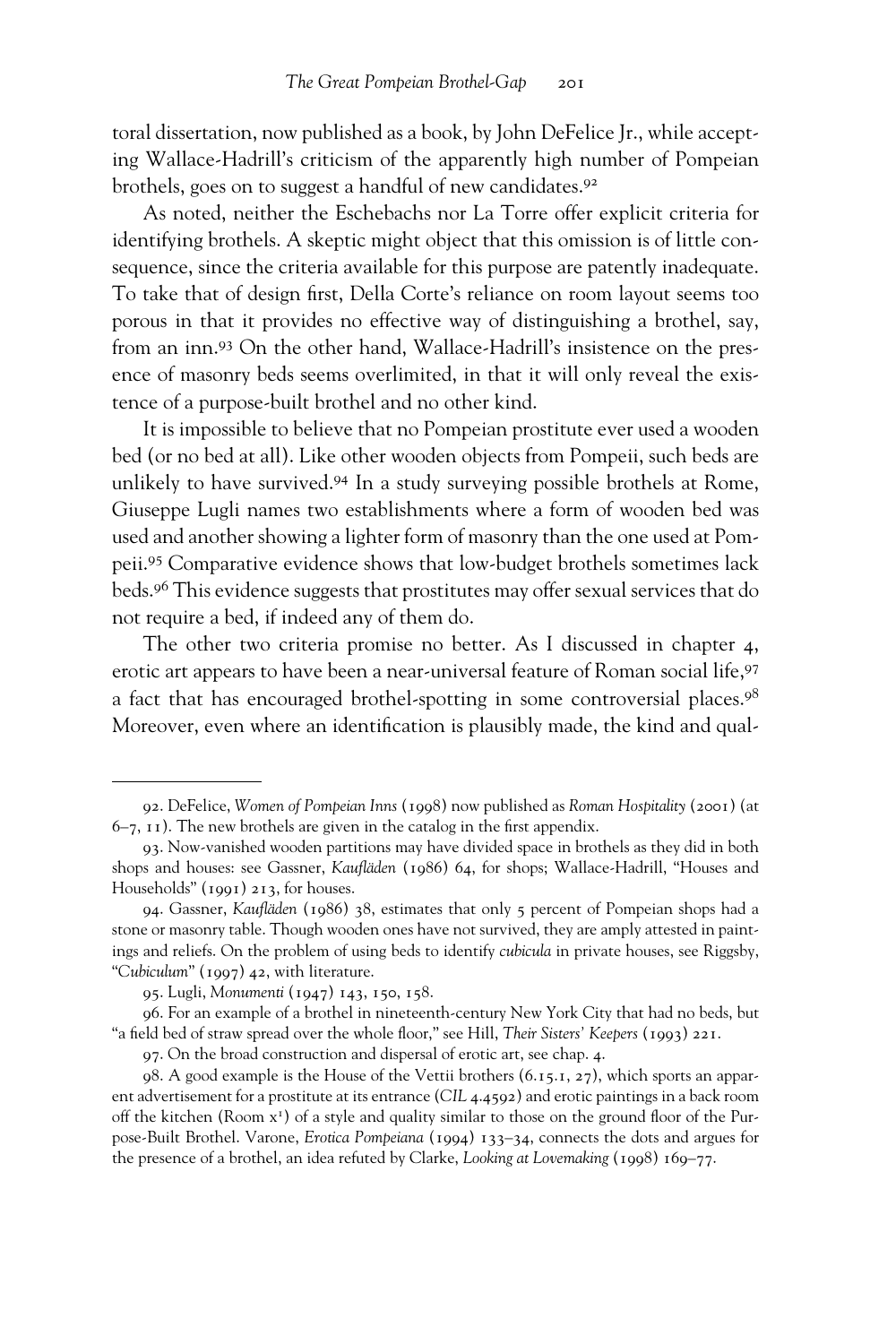ity of erotic art in public establishments cannot serve as a straightforward index of the socioeconomic level of the clientele.99

As for the third criterion, graffiti, we do not have to be radical skeptics to note that they are as liable to communicate jokes, insults, and/or idle (male) boasting as the facts of commercial sex.100 Some of the surviving examples almost certainly were meant as jokes, insults, or empty boasts, though it is difficult to determine which ones.

In regard to identifying the *cellae meretriciae,* Wallace-Hadrill seems to use the presence of masonry beds as the sole criterion, since he cites neither painting nor graffiti here. As far as erotic art and graffiti are concerned,  $7.11.12$  has a phallus made of tufa, 7.13.15 a phallic amulet, 7.4.42 an erotic painting, 7.13.15, 16, and 19 show a price nearby,<sup>101</sup> while 9.6.2 has sexual graffiti nearby, and 9.7.15 and 17 have several prices in the vicinity.<sup>102</sup> Evidence of this kind is not, of course, available for all cribs. The absence in some instances of such features raises the question of whether or not we should insist on the same criteria for both the brothels and the *cellae.* Perhaps not all of the latter were in fact venues for prostitution. Is it impossible that not one of these had a different use, for example, as storage or by a watchman?

All the same, it is possible to turn all of these objections inside-out, insofar as not one of the three criteria is essential to the operation of a brothel, ancient or modern. In fact, not one of these three criteria is employed to identify brothels in any other culture known to me.<sup>103</sup> The proper reply to the

102. Savunen, *Women* (1997) 113–14. The erotic significance of the phallus is open to dispute: Spano, "Illuminazione" (1920) 25–27; Clarke, *Looking at Lovemaking* (1998) 13; Varone, *Erotismo* (2000) 15–27. Whatever view we take, insofar as such representations appear in venues like the Purpose-Built Brothel, they are treated in this article as "erotic art" for the purposes of brothel identification. This avoids having to create a cumbersome fourth category for evaluation. Representations of Priapus do have a role to play, however limited, in the identification of brothels: see chap. 9.

103. Cf. the criteria used to identify a building in the Athenian Ceramicus (Building Z) as a brothel, none of which correspond precisely with those used at Pompeii: Davidson, *Courtesans and Fishcakes* (1998) 85. The ancient historian can only envy the resources at times available to those who study more recent periods. The archaeologists who excavated a nineteenth-century brothel in Washington, D.C., could rely on public records detailing the precise location, proprietor's

<sup>99.</sup> Guzzo and Scarano Ussani, *Veneris figurae* (2000) 12, 47. For attempts to mimic an upper-class ambience in a classical Athenian brothel, see Davidson, *Courtesans and Fishcakes* (1998) 94. See further my comments in chaps. 8 and 10.

<sup>100.</sup> On some difficulties of using Pompeian graffiti as a source, see Mouritsen, *Elections* (1988) 17. Those concerning sexual matters appear most vulnerable to misapprehension. For a discussion of the reliability of Pompeian prostitute graffiti, see chap. 2.

<sup>101.</sup> When the crib at 7.13.19 was excavated on February 25, 1863, the following objects were found: a gold ring with an engraving of Cupid holding a crown, a silver handle for a mirror, a fragment of a mirror, and a silver ladle. See Eschebach, "Casa di Ganimede" (1982) 248.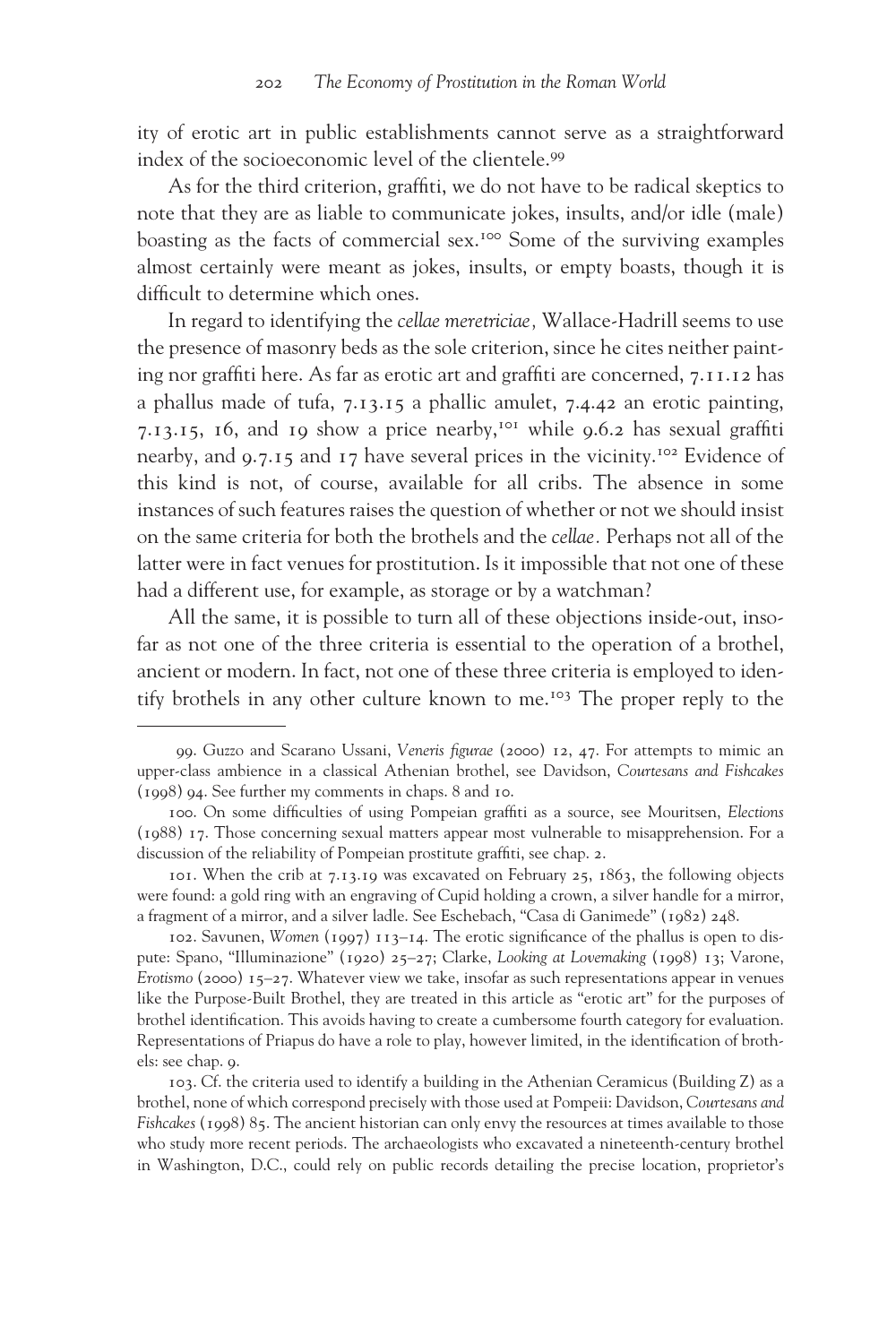skeptic is that the three criteria, while far from definitive, are all—aside perhaps from a few modest suggestions given in chapter 10—that we have and are likely to have for the purpose of identifying brothels in ancient Pompeii.<sup>104</sup>

To take just one example of what we lack in terms of evidence for identifying brothels, let us look at the question of lamps. Lamps, when placed outside the door, may have served an iconographic purpose for the Romans akin to that of our "red light," to judge from several passages from Tertullian.<sup>105</sup> The author inveighs in three separate places against the practice of decorating the doors and facades of houses by hanging both laurel branches and lamps (even in daytime, we are told in one text), particularly by Christians. He denounces this practice by asserting that it characterizes the adorning not just of a brothel, but a new brothel at that.

It is not precisely clear whether Tertullian is thinking of the equivalent of a "Grand Opening" etiquette for venues of prostitution, as has reasonably been proposed,<sup>106</sup> or is simply cautioning against presenting to the outside world any suggestion of a house-to-brothel makeover. In any case, lamps (and, if this is relevant, laurel branches) do not turn up in the archaeological record in a manner that permits us to exploit them for the purpose of identifying brothels, just as we cannot use the "red light" to identify most brothels today.107 Tertullian's information might be dismissed as mere cliché, but it seems entirely possible that brothels were equipped with more lamps than were other establishments and/or that, unlike elsewhere, the brothel lamps were lit both day and night.<sup>108</sup> All the same, no one has ever succeeded in identifying a brothel using this criterion and the outlook remains bleak.

It is not always the case that students of more recent cultures are blessed with better evidence for identifying brothels. Here is a description of a room

106. By Spano, "Illuminazione" (1920) 36; Casson, *Travel* (1994) 211.

name, and the number of prostitutes: Himmelfarb, "Capitol Sex" (1999) 18; Seifert et al., "House" (2000). See also Gilfoyle, *City of Eros* (1992) 331–36 (a particularly useful treatment); Hill, *Their Sisters' Keepers* (1993) 175–216; Costello, "Voices" (2000), and below in the text.

<sup>104.</sup> McDonald, "Villa or Pandokeion?" (1951) 368 with n. 13, hesitates to identify an establishment at Olynthus he views as an inn (*pandokeion*) as a brothel as well, because although it contains a mosaic inscription mentioning Aphrodite, ". . . there is no open indication of this aspect here, as there is in the seductive paintings and inscriptions in certain rooms of the *cauponae* at Pompeii."

<sup>105.</sup> So Courtney, *Commentary on Juvenal* (1980) 277, citing Tert. *Apol.* 35.4 *CCSL* 1.145 and *Uxorem* 2.6.1 *CCSL* 1.390. See also Tert. *Idololatria* 15 *CCSL* 2.1115–17.

<sup>107.</sup> This result emerges from the extensive study by Spano, "Illuminazione" (1920) who finds copious evidence of bronze and terracotta lamps adorning the facades of all manner of shops: see esp. 10, 17–23, 25–29 (for a discussion of Tertullian's evidence, see also 33–36, 57–60).

<sup>108.</sup> See Spano, "Illuminazione" (1920) 33–36.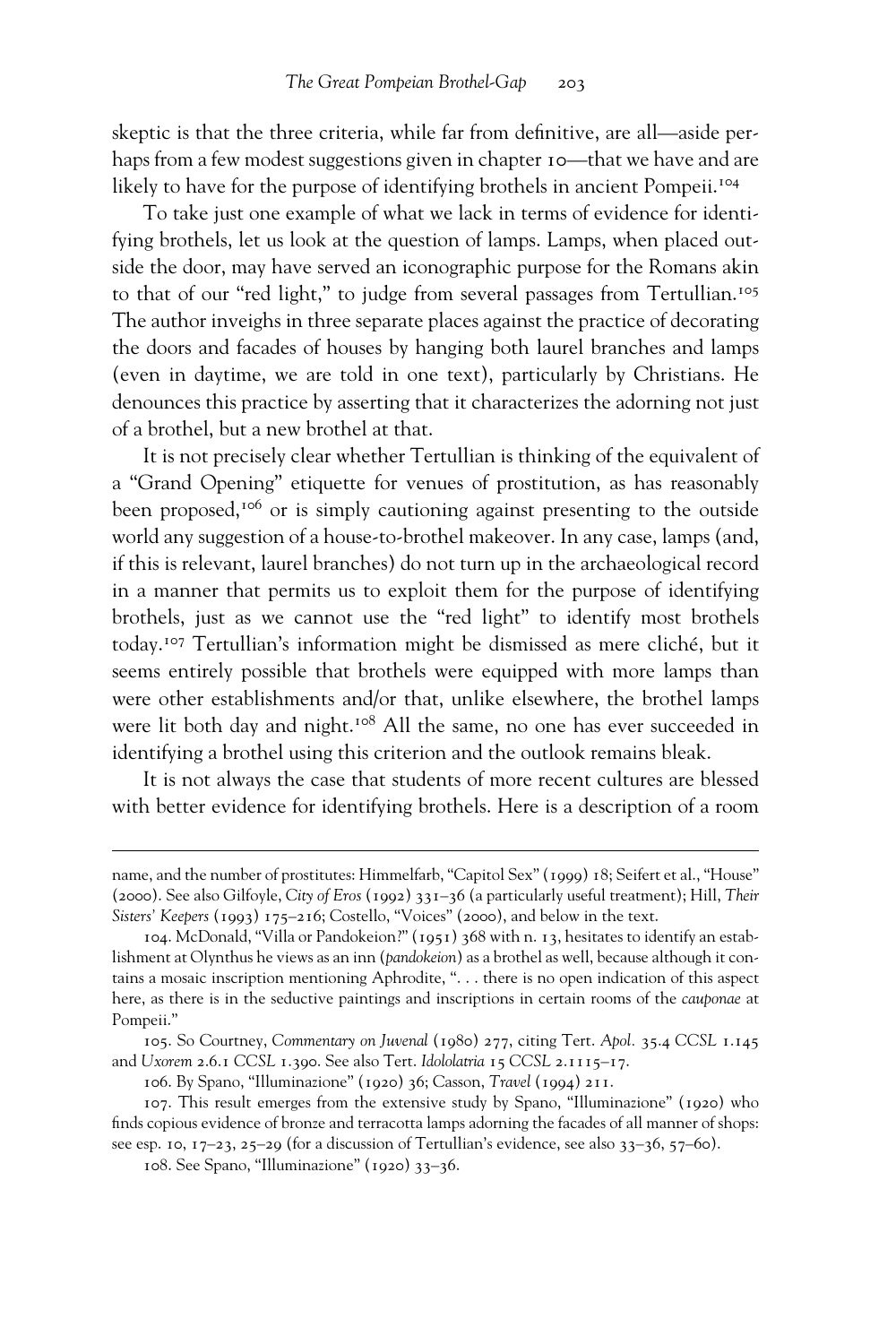in a French brothel from the early twentieth century: "An iron bed with a fleainfested mattress, a wooden table, and a straw-stuffed chair were usually the only furniture in the rooms available to the inmates."109 What is an archaeologist, if she has no other information, to conclude from this description? It seems inevitable that archaeologists will underreport the presence of brothels and not just because of the "Victorian" constraints reviewed earlier in this chapter.

#### defining brothel

I propose to address the dilemma of brothel-identification by beginning, for the sake of clarity, with what everyone will agree are the *most* certain venues for the sale of sex at Pompeii, the *cellae meretriciae* and the Purpose-Built Brothel (see figs. 3 [a crib] and  $4$ –11 [the Purpose-Built Brothel], as well as map  $2$  [cribs]).<sup>110</sup> First, however, there is the problem, knottier than it might at first appear, of setting forth a definition of brothel.<sup>111</sup> A brothel for our purposes is a location open to the public where sex is the principal business or, at any rate, is a major component of the business of the place, and where two or more prostitutes can work simultaneously.<sup>112</sup> Such a definition is hardly to be taken for granted, however. This is clear when we consider contemporary efforts to define the brothel in counties from the state of Nevada where prostitution is legal, though heavily regulated. The statute from Storey County, for example, has the following definition for "houses of ill-fame": "any house, building, trailer (with or without wheels), vehicle, or other structure or property wherein or whereon acts of prostitution are committed, or offered to be committed."<sup>113</sup>

Such a definition is left deliberately vague and open-ended, because the

<sup>109.</sup> Corbin, *Women for Hire* (1990) 81. Cf. the inventory of furniture drawn up for a brothel in Nîmes in 1505: Otis, *Prostitution* (1985) 53.

<sup>110.</sup> I deliberately contrast my point of departure with the conclusion of Wallace-Hadrill, "Public Honour and Private Shame" (1995) 51–54, who argues that these are the *only* certain venues. Once again, his definition of brothel differs from mine, in that he would count the *cellae* as brothels: "Public Honour," 54.

<sup>111.</sup> See chap. 1.

<sup>112.</sup> For a similar de‹nition, see Sleightholme and Sinha, *Guilty without Trial* (1996) 56.

<sup>113.</sup> Chapter 5.16.010, citing Ord. 39 Section 1, 1971. The definition of "House of Prostitution" in the Nye County ordinance is almost identical, though it does include tents: Chapter 9.20.020 subsection 11; cf. subsection 4 "Brothel." Lyon County curiously appears to avoid defining brothel entirely, preferring for the most part the euphemism "licensed operations" or the like in its statutory language. For these rules, see the Georgia Powers website (see list of abbreviations).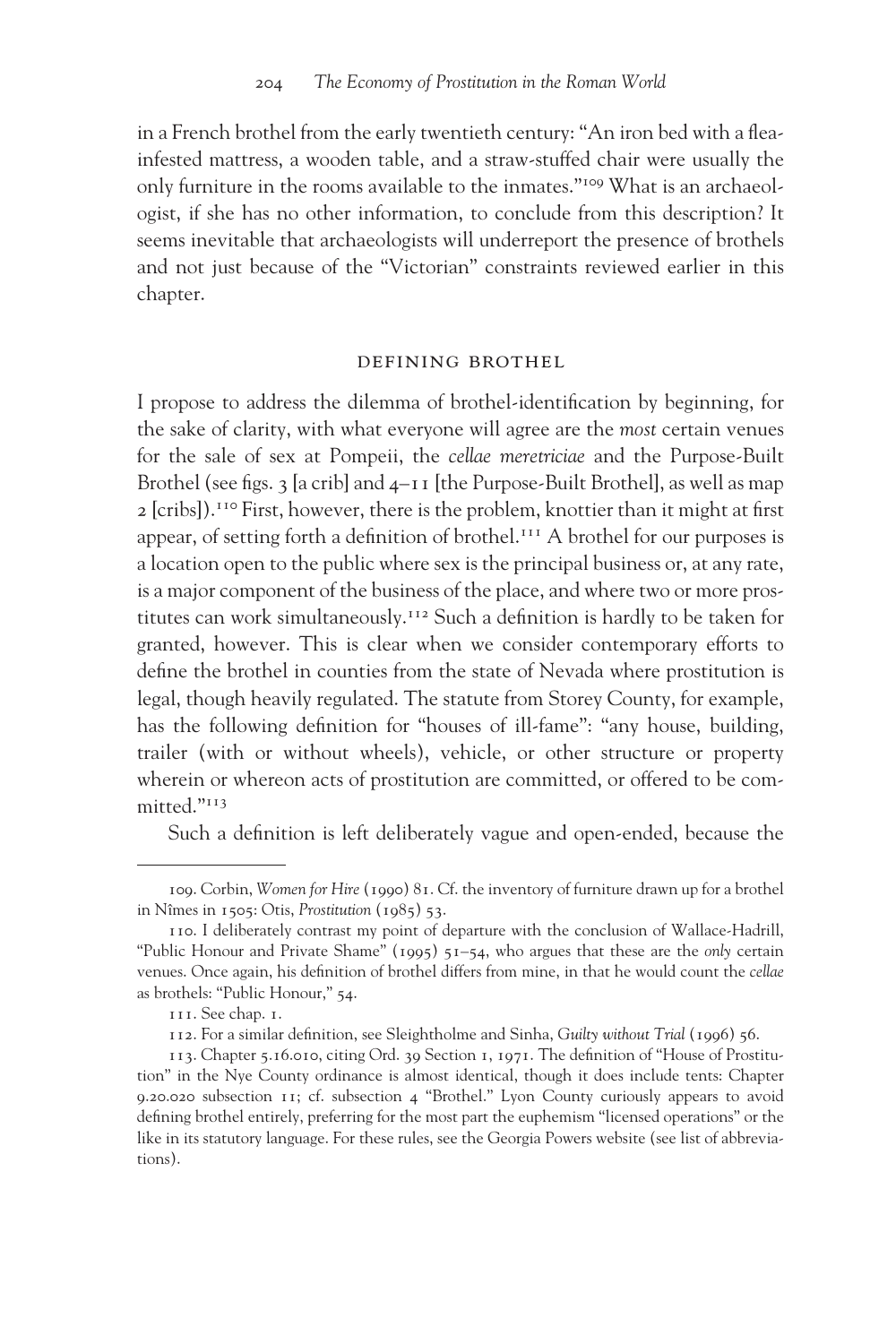county's policy is to repress any sale of sex *not* under its regulatory purview. So the authorities, for the purposes of administrative (and ultimately judicial) flexibility, are both able and willing to rely on a means of identifying brothels that is simply beyond the reach of the ancient historian. A similar motive explains why the same Storey County statute establishes the following: ". . . evidence of general reputation shall be deemed competent evidence as to the question of the ill-fame."<sup>114</sup> Legal definitions of brothel, like those of prostitution itself, are often baldly teleological in nature.

Disagreement on how to define—and in turn identify—brothels can reign even within a culture. To illustrate this crucial point, I present the answers offered by various state courts in the nineteenth-century United States to the following question: "Does one woman resorting to a room in a building for prostitution render that house 'disorderly,' that is, a brothel in the eyes of the criminal law?"115

North Carolina trial court: yes North Carolina supreme court: no Massachusetts trial court: yes Massachusetts supreme court: no Michigan trial court: yes Michigan supreme court: no

There is an evident conflict here between the trial courts, which perhaps display a more "popular" conception of what makes a brothel, and the appeals courts, which seem more concerned with the role of logic in the law.

It is also worth noting that the definition of prostitution that we choose plays at least an indirect role in the number of brothels that we identify. The broader the definition of prostitution, the more numerous the possible venues we fill find. Nevertheless, I believe the Roman evidence supports the definition of brothel that I have offered here.<sup>116</sup> I therefore exclude the *cellae* (cribs) from my list of possible brothels, as well as one or two other places where sex was very likely to have been for sale, out of the conviction that an analytical approach allows for a better understanding of the scale of prostitution at Pompeii. Counting a venue where one prostitute worked in the same

<sup>114.</sup> Chapter 5.16.040, citing Ord. 39C 1986, Ord. 39 Section 9 1970.

<sup>115.</sup> See Mackey, *Red Lights Out* (1987) 173–75 (see also 210 n. 35). Cf. Decker, *Prostitution* (1979) 129. For the classical Athenian moralist, just one "whore" might transform a home into a "house": Davidson, *Courtesans and Fishcakes* (1998) 112–13.

<sup>116.</sup> On defining prostitution, see chap. 1.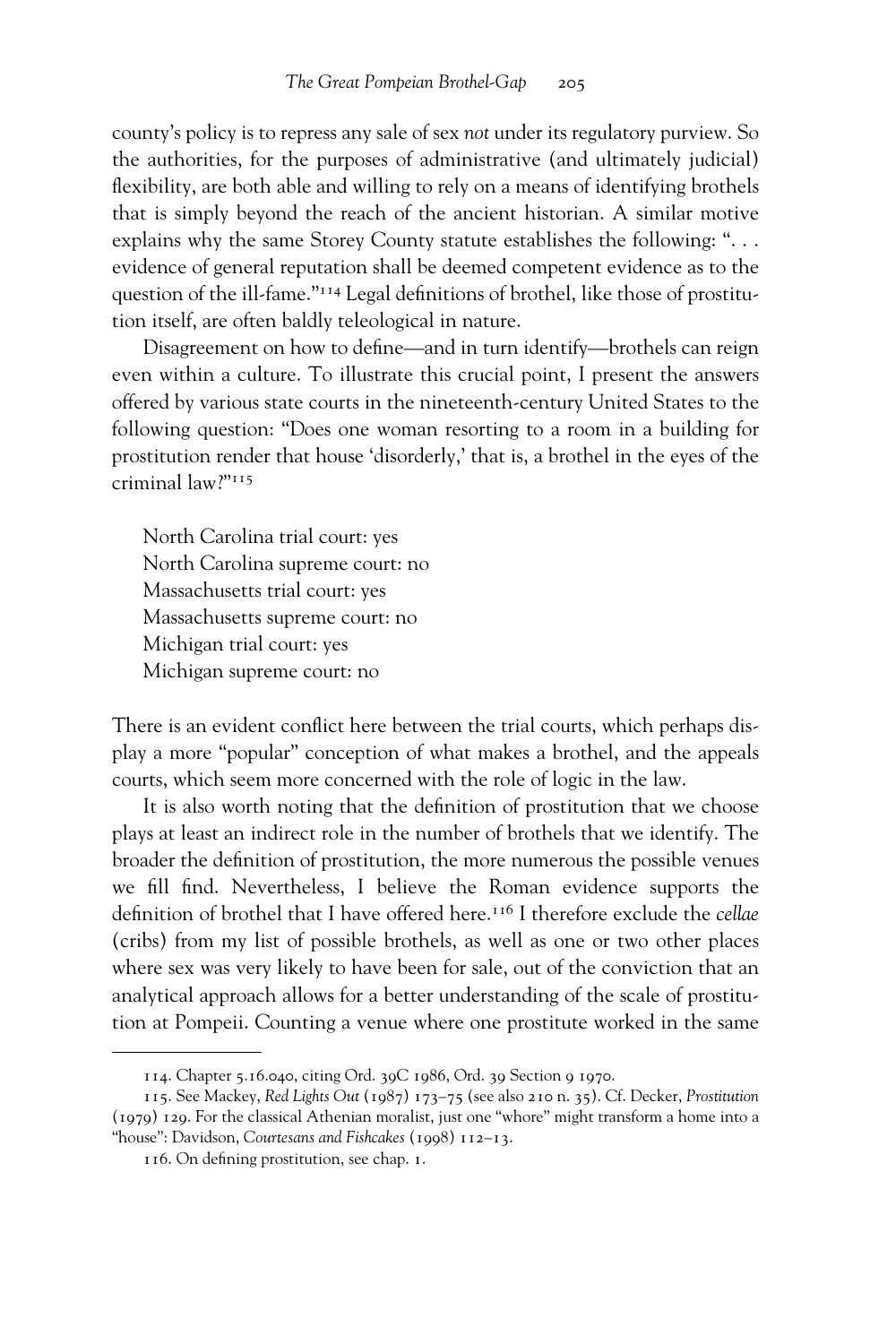total as one where five or ten worked does not aid the cause of clarity and merely inflates the number of brothels. At the same time, most of the Pompeian brothels seem to have been relatively small, containing no more than a half-dozen prostitutes at most, so that distortion generated by a contrast in the size of brothels from large to small is minimized.<sup>117</sup>

Our literary and legal sources make it reasonably clear that multiple prostitutes worked in brothels, so that my definition conforms in this sense to the Roman notion of "brothel."<sup>118</sup> It is not, however, absolutely bound by this notion. One example of a possible contradiction comes from Ulpian's definition of pimp under the Praetor's Edict.<sup>119</sup> The jurist draws a distinction between a pimp who prostitutes slaves in his *peculium* (fund-for-use) as a main component of his business and one who does this as a sideline to another type of business, such as managing a tavern, inn, or bath (*caupo, stabularius, balneator*). The legal consequences are the same in all of these cases, and Ulpian is of course defining pimp and not brothel. All the same, we could argue that he is operating from a core concept of brothel and extending this concept to other establishments, at least as far as the legal implications of defining pimp under the Edict are concerned.

Ulpian's method is similar to the one he employs in another passage in which he defines prostitute under the *lex Iulia et Papia* to include not only the woman who sells herself in a *lupanarium* but also the one who does so, for example, in a *taberna cauponia:* both are liable under the law's marriage prohibitions.<sup>120</sup> The aim here is to define prostitute, and not brothel, though the jurist does appear to depart from a notional distinction between brothel and tavern. He makes the relatively rare suggestion that the paradigmatic *lupanar/lupanarium* did not embrace the tavern. Ulpian, who is chiefly interested in the prostitute, does not draw any consequences at law from this, however, and it might even be said that he broadens the concept of brothel through the

119. Ulp. D. 3.2.4.2.

<sup>117.</sup> Cf. chap. 6, where a generous notional average of four prostitutes per brothel is adopted.

 $118$ . For the sources, see chaps. 1 and 3 and the discussion in the first appendix. On the importance of a culturally specific concept of "brothel," see P. Schuster, *Frauenhaus* (1992) 31–35; B. Schuster, *Freien Frauen* (1995) 12. An example may be taken from the complex scheme for classification of brothels in the licensed district of Yoshiwara in seventeenth- and eighteenth-century Japan, which depended on the type of courtesan, the size of the establishment, as well as the style of construction of an internal partition: see Seigle, *Yoshiwara* (1993) 233–35.

<sup>120.</sup> Ulp. D. 23.2.43 pr.; see also 9 for a similar implication regarding the definition of procuress. Even the woman who operates a *caupona* with prostitutes qualifies as a *lena* under the marriage law. Cf. Viv.-Cels.-Ulp. D. 4.8.21.11; Alex. Sev. C. 4.56.3 (a. 225).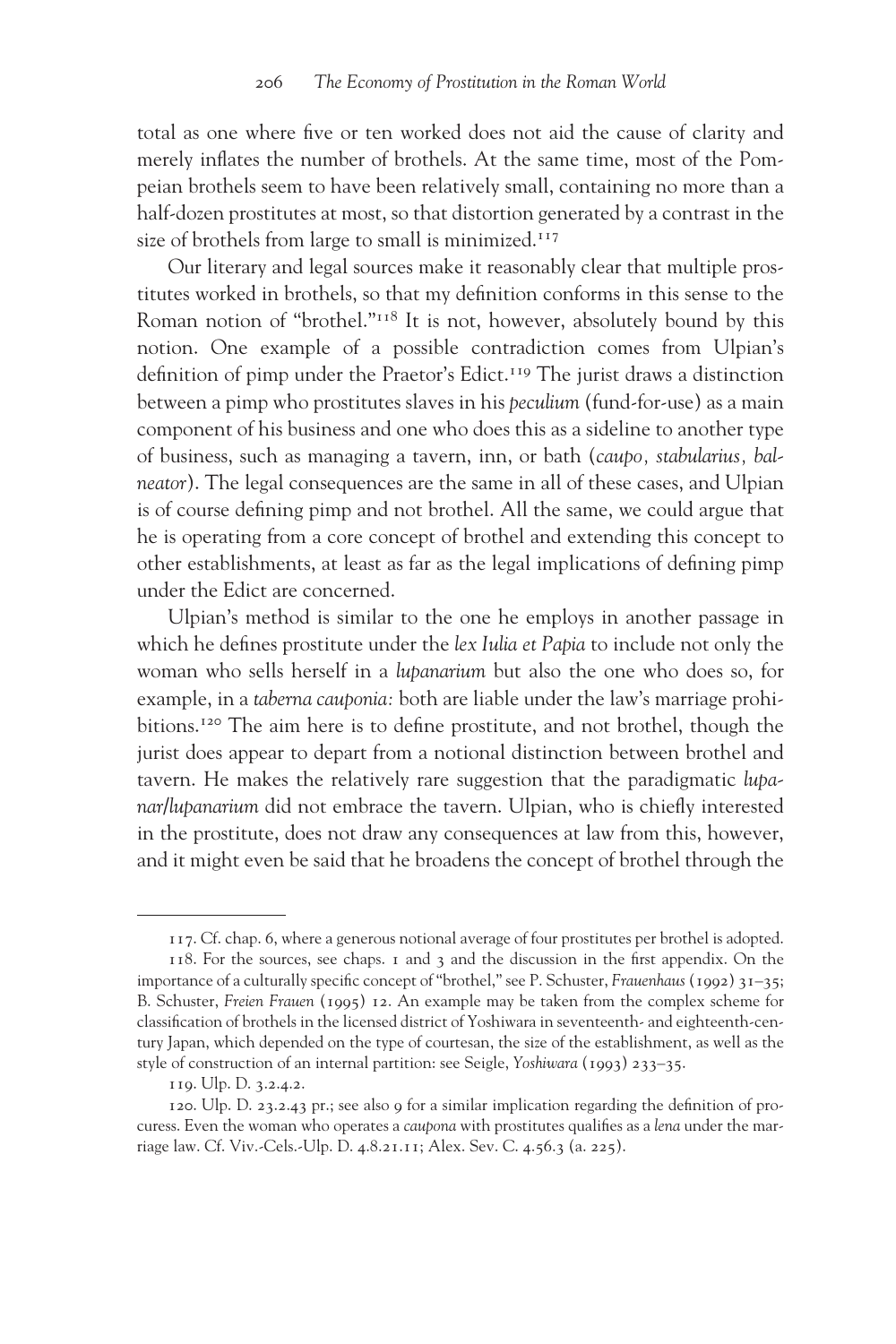inclusion of one or more new types of establishments, at least for the purpose of the Augustan marriage legislation.

All the same, even if we accept Ulpian's reasoning in a fairly broad sense, the postulated extension of the concept of "brothel" to baths in his fragment from the commentary on the Edict goes too far for us in most cases, for reasons explored below. As for the evidence from literature, this is so riddled with cliché that, used incautiously, it would place undue limits on its application to the archaeological evidence.121 For that reason, a somewhat broader definition than the one that is implied by the literary sources is desirable here.

My definition is an expansive one in that it does not attempt to distinguish between primary and secondary venues of prostitution.<sup>122</sup> There are two reasons for this. First, the Pompeian evidence does not as a rule allow us to distinguish a "brothel" from, say, a *caupona* when the brothel is in the back and/or upstairs. These represent at most subtypes of brothel. Second, such a distinction is unnecessary for the argument that the Romans did not know moral zoning, which is the main thesis of this book: for this latter purpose, to underline the point, cribs count as well. It would make no sense to zone one subtype of brothel and ignore others, as well as the cribs.

I confess to inconsistency in that I do not, in principle, include public buildings (e.g., baths), where prostitution was commonly practiced in my definition of brothel. I do this because prostitution rarely qualifies as the main or a major business of the bath and so fails to meet my definition of brothel.<sup>123</sup> Such edifices are unlikely to preserve archaeological evidence of the practice of prostitution, making it impossible to measure the extent, or even mark the presence, of prostitution at most sites. Even if we do not consider them—for the most part—to be brothels, however, the literary evidence for the practice of prostitution in baths is strong enough to cast doubt on any theory of zoning. They functioned in this sense in a manner analogous to that of cribs, which were not brothels and yet are highly relevant to the question of segregating prostitution. This is so in spite of the fact that we can rarely be certain as to

<sup>121.</sup> See chap. 9 and the first appendix.

<sup>122.</sup> See Hill, *Their Sisters' Keepers* (1993) 196, for the distinction—in nineteenth-century New York City—between, on the one hand, establishments such as the brothel, the prostitutionboarding house, and the assignation-house, all devoted to the express purpose of selling sex, and, on the other hand, other places of public entertainment, such as saloons, theaters, concert halls, and dance halls, which ostensibly served other commercial functions.

<sup>123.</sup> Prostitution is found in baths in a variety of cultures, such as ancient Greece, and medieval England, France, Germany, and Japan: Otis, *Prostitution* (1985) 98–99; Geremek, *Margins* (1987) 220; Seigle, *Yoshiwara* (1993) 45; Karras, *Common Women* (1996) index s.v. "Stews"; Kurke, *Coins* (1999) 199. On medieval Germany, see below in the text.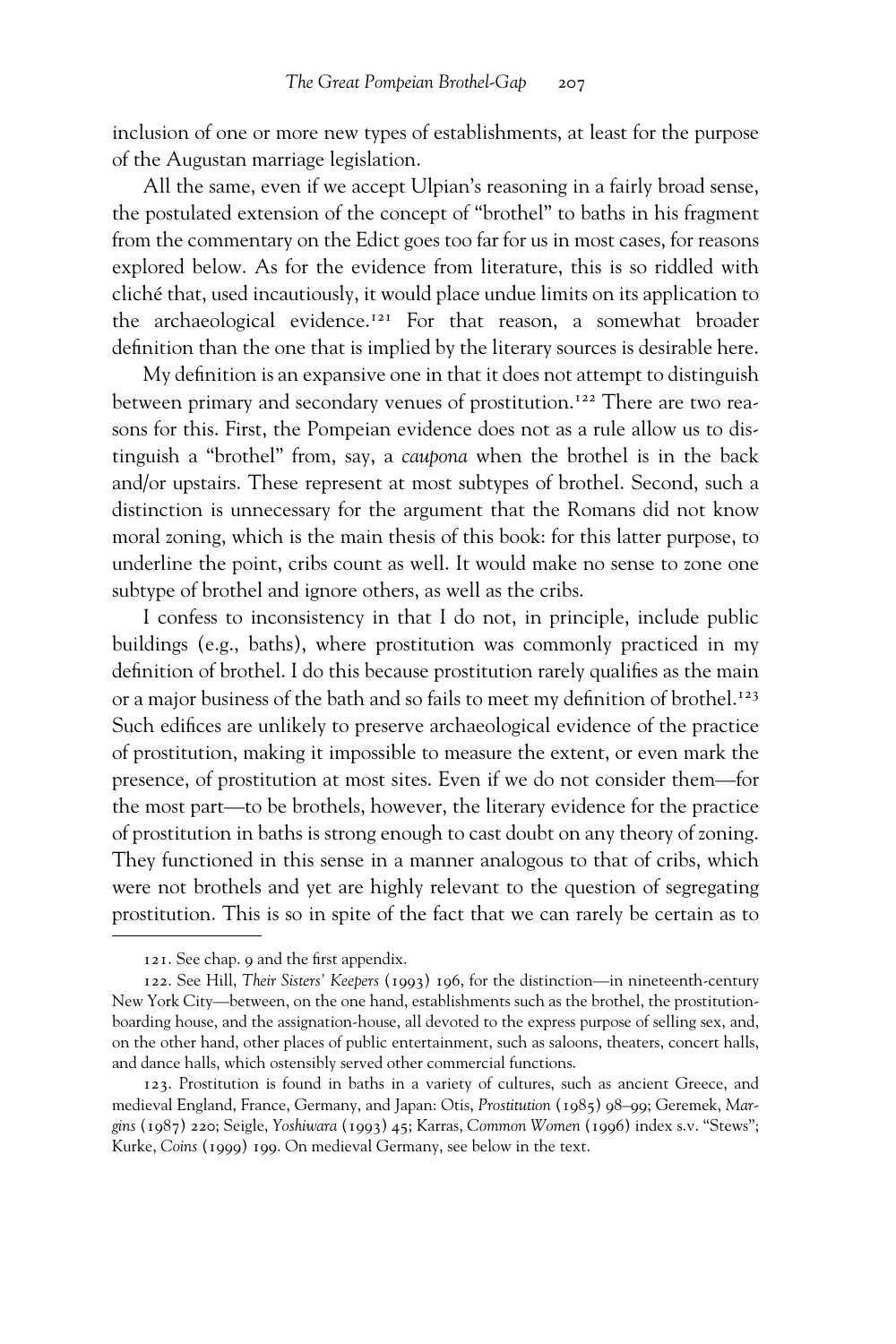precisely which baths had prostitutes working in them and which did not.<sup>124</sup>

The problem with identifying baths as brothels also holds for the *cauponae, popinae,* and *deversoria.* For all of these types of establishment, the possibility that sex was sold on site should not be completely dismissed in some doubtful instances. That does not necessarily make them brothels under my definition, which requires sale of sex as a major component of the business. A specific example of the sale of sex as a possible sideline to a larger business occurs with the Sarno Baths at Pompeii, discussed below.

Like baths, *popinae* and *cauponae* would, we can reasonably assume, often have had a sexually charged atmosphere, like their modern counterparts, bars.125 A factor to consider is the presence of waitresses assumed by their male customers to be sexually available and, if the modern parallel holds true, dependent on them for a share of their income, perhaps in the form of tips.<sup>126</sup> The physical proximity of waitresses to their customers when dispensing alcohol meant that they would have had to manage a balance between distance and intimacy that at times tipped toward prostitution.127 In *popinae* and *cauponae,* the role of liquor would have functioned like that of nudity (or nearnudity) at the baths in fostering this kind of atmospheric.<sup>128</sup> The modern phenomenon of stripper bars perhaps conveys this idea most acutely, though it must always be kept in mind, as we saw in chapter 2, that baths alone of this group were respectable places for members of the elite. In most cases involving *popinae, cauponae, deversoria,* and baths, we are strictly uncertain about the presence of prostitution.<sup>129</sup> I deal with this uncertainty by placing all Pompeian baths in operation near the time of the city's demise on the maps I

<sup>124.</sup> See the evidence collected by Fagan, *Bathing in Public* (1999) esp. 34–36. The issue is complicated by the fact that prostitutes at times attended the baths not to work but to bathe (see, e.g., Plaut. *Truc.* 324–25; Mart. 2.52, with Fagan, 45) and that at least some of the ambiguous evidence for their presence there might be explained by this factor. For more discussion of baths as venues for prostitution, see chap. 2.

<sup>125.</sup> See Prus and Irini, *Hookers* (1980) 116–17, 178–79, 202, 204, on the erotic atmospherics of twentieth-century bars. The authors find little or no substantive difference in the behavior of staff across different types of bars, meaning those with a reputation as havens for prostitution and notionally more respectable places: 189 with n. 40, 191.

 $126$ . On this assumption in antiquity, see McGinn, "Definition" ( $1997$  [ $1998$ ]). I know of no evidence for tips from antiquity, but believe that the crucial point in the next sentence in the text still holds.

<sup>127.</sup> See Prus and Irini, *Hookers* (1980) 148, 157–59, 168–74.

<sup>128.</sup> See Prus and Irini, *Hookers* (1980) 175.

<sup>129.</sup> Cf. the medieval English tavern, where every female role might be suspected of involving prostitution: Hanawalt, *Repute* (1998) 108–9.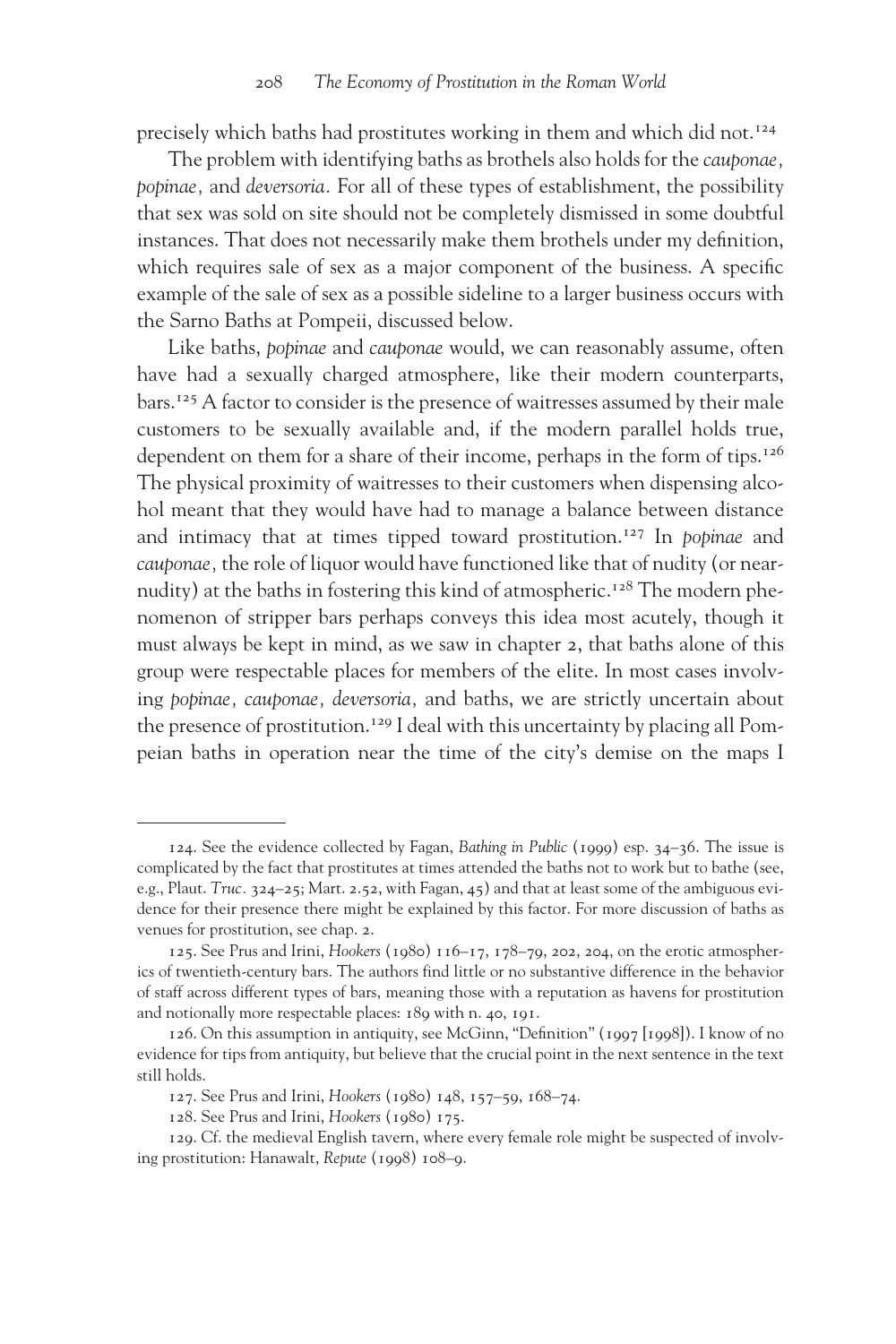include in this book, but indicating only those taverns that might actually be brothels (see maps  $1, 3$ , and  $5$ ).

When we attempt to link baths with brothels, we experience a few near misses, which are worth citing in order to drive home the difficulty inherent in making such connections. First, at Roman Ephesus an inscription that appears to mention a brothel has been found, while the brothel itself remains impossible to locate.<sup>130</sup> At Ostia, a mosaic inscription in the Trinacrian Baths commemorating the "meeting place of cunt-lickers" ("statio cunnulingiorum") is better understood as a joking reference to the clubhouses of merchants and members of the *collegia* than as evidence of venal sex on the premises.<sup>131</sup> At most the epigraph helps confirm the idea that baths were highly sexualized places.

An even less likely example comes from late-antique Ascalon (Ashkelon) in Palestine, where archaeologists have raised the possibility that a fourthcentury bath might have also functioned as a brothel.<sup>132</sup> Aside from a fragmentary Greek inscription found on a plastered panel of a bathtub that read "*eiselthe apolauson kai* [. . . .]" ("Enter, enjoy, and [. . . .]") which, as the principal author of this theory acknowledges, might have been found in almost any bath in the eastern half of the Empire, the excavators found the remains of nearly one hundred newborns in a sewer under the bathhouse.

Unfortunately, there are more plausible explanations for this burial than that prostitutes working in the bathhouse placed their newborn babies there. More likely, the local community buried in this place babies who were stillborn, cut down by an epidemic (older children were presumably buried elsewhere), and/or victims of infanticide. At the site in Ascalon we have no satisfactory epigraphic evidence, no erotic art, and no remains of rooms or beds that might have been used for sex to suggest the presence of prostitution. We are not even certain whether the bathhouse was public or private. To admit this bath as a brothel, we would almost have to identify all baths in the Roman world as brothels, including a recent example asserted for Thessalonica. Here too there is no evidence to justify identifying the bath as a brothel, apart from the presence of a bath.133 On the other hand, I hasten to add, we cannot prove

<sup>130.</sup> See the discussion of this site in chap. 8.

<sup>131.</sup> See Pavolini, *Ostia*<sup>3</sup> (1989) 130; Jacobelli, *Terme Suburbane* (1995) 46–47; Scarano Ussani, "*Lenocinium*" (2000) 262 n. 93; Clarke, "Laughing" (2002) 180 n. 32.

<sup>132.</sup> Stager, "Eroticism and Infanticide at Ashkelon" (1991) 45–46. In this article, the author, to be sure, suggests the presence of a brothel and then backs away from the brothelidentification. It is accepted, however, by Dauphin, "Bordels" (1998) 189–90.

<sup>133.</sup> See Stavrakakis, "Brothel" (1998).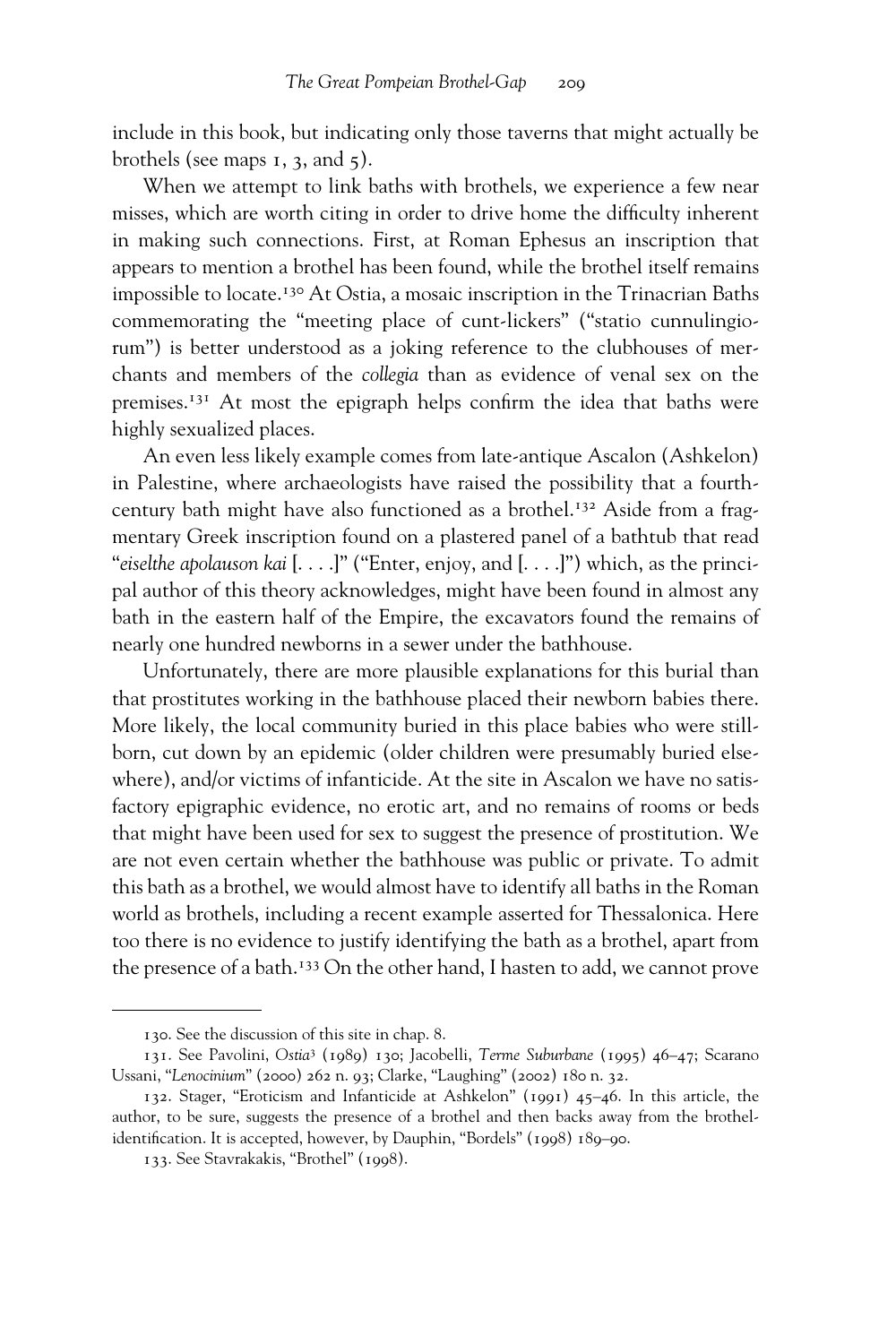that prostitution was *not* practiced here, or at any other bath catering to male clients.

To make a point that is explored at greater length in chapter 2, baths were, apart from the issue of prostitution, highly sexualized places, and they might easily acquire a reputation as centers of prostitution, especially if both sexes were present. Peter Schuster makes an interesting argument along these lines for the baths of medieval Germany, which have been regarded by contemporary moralists and modern scholars as havens for venal sex. Schuster holds that this was in fact a fantasy—unlike in the case of baths in southern France of the same period, which did in fact function as brothels—promoted if not created by critics agog at the eroticism inherent in the enterprise.<sup>134</sup> The argument, despite its difficulties, makes for a good point.<sup>135</sup> We encounter more or less the same problem as the medievalist in our evaluation of Roman baths as havens of prostitution or loci of male fantasy about sexually available women. But in our case, the evidence is much, much more meager.

At Pompeii, the case of the Suburban Baths perhaps illustrates the problem of identifying baths as brothels most clearly. All three criteria for brothelidentification are found scattered throughout the complex, and so do not line up as neatly as we would like. Still, the possible presence of semiseparate facilities on-site makes, not precisely the Baths themselves, but an upstairs residential area a strong candidate for inclusion on the list of Pompeian brothels.<sup>136</sup>

The quality of the evidence, poor as it is, makes it worthwhile for us to focus on this one example. The changing room of the Baths (*apodyterium*) contains some notably erotic paintings, which are explicit to the point of being over the top (see figs.  $13-17$ ).<sup>137</sup> The jurist Ulpian, when defining "pimp" in the context of the Praetor's Edict, mentions ". . . the bath-manager who, as is the practice in certain provinces, keeps in his baths slaves hired to watch over clothing and they ply this sort of trade in the workplace.  $\dots$ <sup>138</sup> There is in fact a great deal of literary evidence for sex, and specifically prostitution, in the Roman baths, as seen in chapter 2. As noted in appendix 1, the location shows a few sexual graffiti, including a prostitute's price. Finally, the upper-level complex of apartments, connected to the *apodyterium,* but also

<sup>134.</sup> Schuster, *Frauenhaus* (1992) 129–33.

<sup>135.</sup> For evidence that prostitution was in fact practiced in medieval German baths, see B. Schuster, *Freien Frauen* (1995) 217–21.

<sup>136.</sup> See cat. no. 32 in appendix 1.

<sup>137.</sup> See the discussion in chap. 4.

<sup>138.</sup> Ulp. (6 *ad edictum*) D. 3.2.4.2: ". . . sive balneator fuerit, velut in quibusdam provinciis fit, in balineis ad custodienda vestimenta conducta habens mancipia hoc genus observantia in officina. . . .", with McGinn, *Prostitution, Sexuality, and the Law* (1998) 53–58.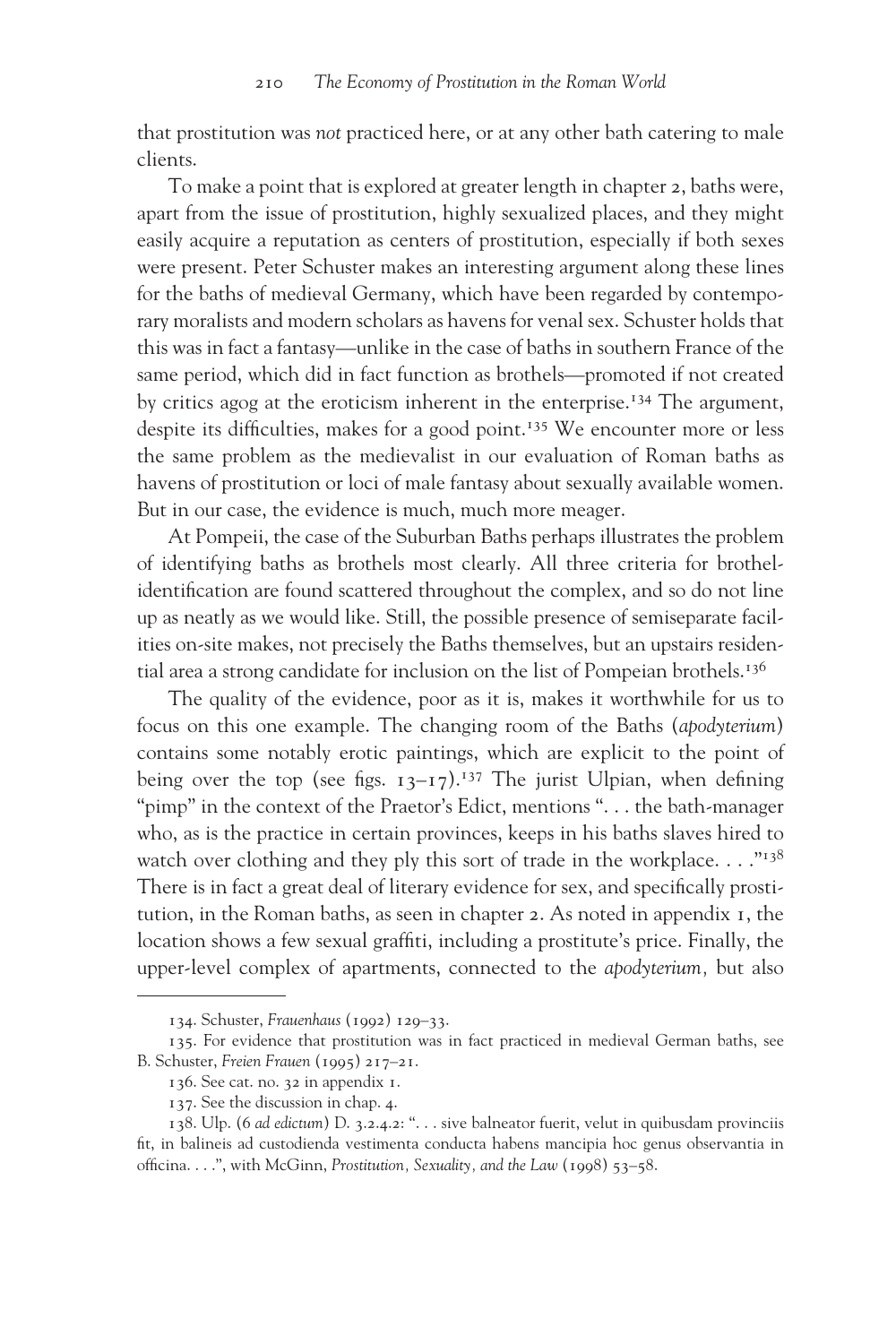equipped with an independent street entrance, seems a very likely venue for the sale of sex.

The conclusion is easy to criticize. The evidence relevant to the three criteria—graffiti, art, and design—is scattered throughout the complex, instead of cohering in one part of it. The evidence for the design-criterion is weak, insofar as there are no masonry beds and no obvious *cellae,* as in the Purpose-Built Brothel. The graffiti are hardly numerous, and, for the most part, they are not very clear. The art is perhaps a bit *too* erotic, if we agree with the point, advanced in earlier chapters, that over-the-top presentations were intended to provoke mirth, rather than sexual arousal, in many or even most viewers. There is also the problem that sex seems unlikely to have been sold in the *apodyterium* itself, which must reduce the probative value of the paintings, even if we concede that their content is suitable for a brothel. As for Ulpian's locker-room prostitutes, we can perhaps ignore his implication that this is provincial, as opposed to Roman or Italian, usage. Pompeii no longer existed in his day, anyway. But it seems highly unlikely that every bath complex sponsored prostitution, and he in no way implies that every changing room contained prostitutes. How can we be certain then that prostitutes plied their trade in this location?

Perhaps in this case we are being far too skeptical. Though the evidence is uncertain enough to deny the Suburban Bath complex status as a "definite" brothel, it is adequate to characterize it as "more likely" than not a brothel. The archaeological evidence may be as good as we can ever reasonably expect to get from such an establishment. In fact, it is better than any other bath complex excavated thus far at Pompeii, Herculaneum, or elsewhere in the Roman world. What distinguishes this location as a brothel, and not merely as baths with prostitutes operating in or near them, is precisely the feature of a quasi-independent residential quarters, quasi-independent in the sense that it is accessible both from the baths and from the street. The same person or persons, however, would have owned both baths and brothel.<sup>139</sup>

A more difficult example, again from Pompeii, is the series of seven (or more) small rooms at the privately owned Sarno Baths, which possibly were intended to serve as venues for venal sex.<sup>140</sup> If so, the fact that these cubicles,

<sup>139.</sup> See the discussion of the Purpose-Built Brothel in chap. 8 for the legal principle. For the evidence of private ownership of the Suburban Baths, see Jacobelli, *Terme Suburbane* (1995) 20. On the basis of a comparison with the Purpose-Built Brothel, Clarke, "Laughing" (2002) 151–55 argues that there is no brothel here. In my view, it is unsafe to generalize from that example in attempting to identify other brothels: chap. 8.

<sup>140.</sup> In regard to the Sarno Baths, I prefer the cautious acceptance by Koloski Ostrow, *Sarno Bath Complex* (1990) 94–95 and by Fagan, *Bathing in Public* (1999) 67, against what I regard as the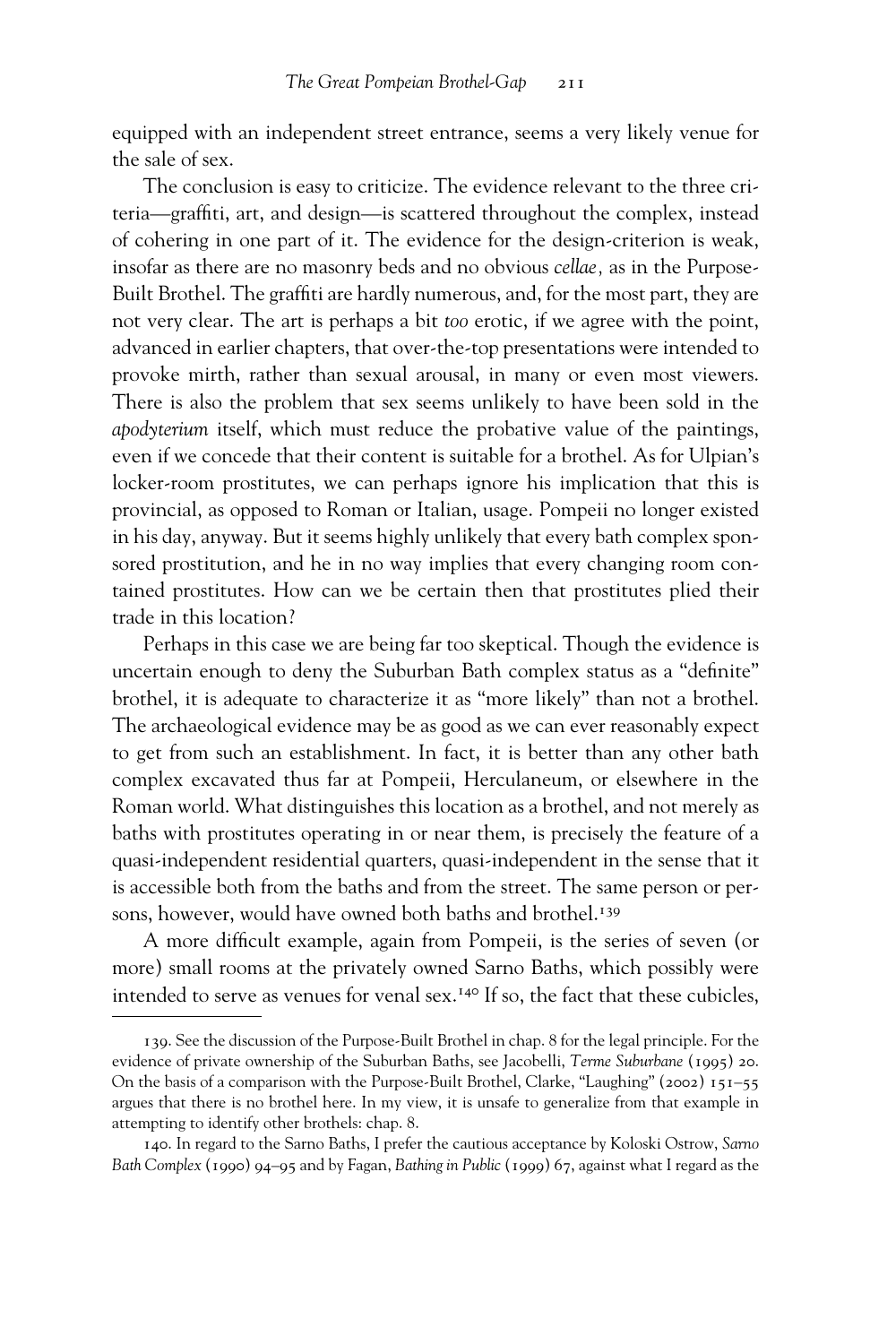though secluded, were not as isolated from the baths proper as the residential quarters were atop the Suburban Baths, suggests the practice of prostitution was merely a sideline in the context of the baths themselves. These small rooms very likely had other uses, such as massage, besides prostitution. All of this makes it difficult for us to characterize the Sarno Baths as a brothel. Complicating matters still further is the fact that these baths were under construction at the time of Vesuvius' eruption.<sup>141</sup> Expert opinion, however, does hold it possible that visitors enjoyed access to the cubicles and the surrounding area by then.142

There are other examples where the possibility of prostitution has been detected at baths open to the public but caution militates against identification of the baths as brothels. These include two small rows of rooms flanking the *apodyterium* of the Baths of Faustina at Miletus.<sup>143</sup> Another is the Suburban Baths of Herculaneum, where epigraphs seem to testify to the availability of on-site sex.144

One more example exists at Pompeii of a privately owned bath complex that, like the Sarno Baths, may have accommodated prostitution as a sideline, though the evidence is even more tenuous. This is the complex located near the amphitheater known as the *Praedia Iuliae Felicis* (2.4.4, 6), which advertises a *balneum* described (in part) as *venerium.*<sup>145</sup> This adjective does not necessarily stand as a specific or exclusive reference to prostitution, but may communicate broadly a sense of the availability of sexual pleasure.<sup>146</sup> The matter is far from clear.147

Unlikely as a brothel, but still worth mentioning as a possible venue for

142. Koloski Ostrow, *Sarno Bath Complex* (1990) 53.

143. See Guzzo and Scarano Ussani, *Veneris Figurae* (2001) 70 n. 87. For similar structures in baths at Tarracina and Magnesia-on-the Meander, see Fagan, *Bathing in Public* (1999) 67 n. 92.

144. Jacobelli, *Terme Suburbane* (1995) 97; Guzzo and Scarano Ussani, *Veneris figurae* (2000) 21.

145. *CIL* 4.1136.

146. Thus I agree with Pirson, *Mietwohnungen* (1999) 19, that the adjective need not refer to prostitution, at least not exclusively so. Perhaps the word has a double meaning here, referring both to the luxurious accommodation and to sexual pleasure. This would explain why the adjective was used instead of a substantive (i.e., *Veneris*), which we might otherwise expect on the basis of the comparative evidence cited by Pirson.

147. For attempts to elucidate the meaning of the adjectives *venerium* and *nongentum* (the latter is even murkier than the former) in describing this *balneum,* see Fagan, *Bathing in Public*  $(1999)$  318–19.

hyperskepticism of Ioppolo, *Terme del Sarno* (1992) 70–75 (who would raise the number of rooms in question from seven to nine); Savunen, *Women* (1997) 114 n. 174.

<sup>141.</sup> See Fagan, *Bathing in Public* (1999) 66–67, who emphasizes that the connection between the Sarno Baths and the nearby Palaestra Baths, which were in operation in 79, remains unclear (see below).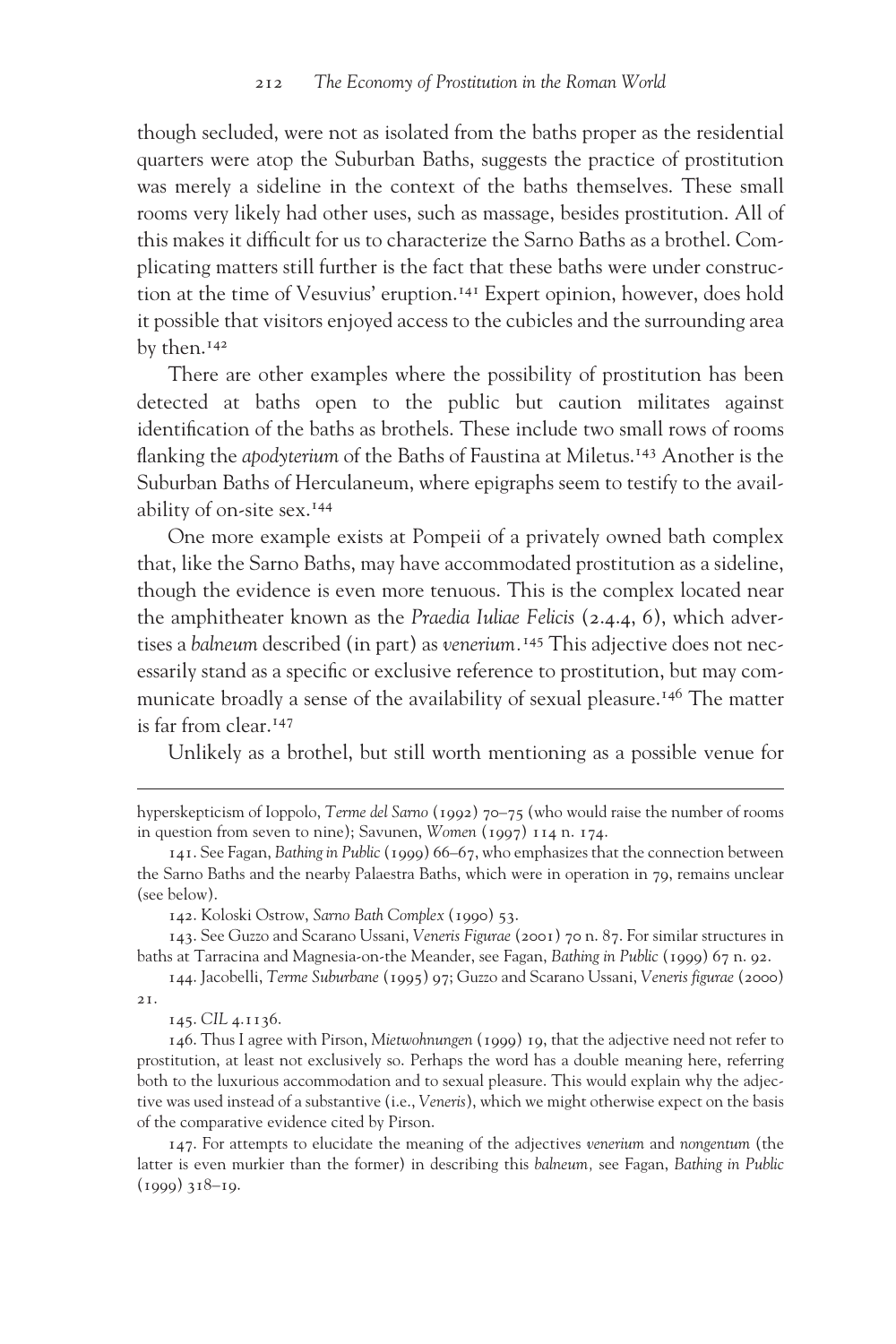prostitution, are the Stabian Baths, also of Pompeii. It appears that some erotic art was found in a *nymphaeum* in the complex, though the art has long since disappeared without being properly documented.<sup>148</sup> It is uncertain whether facilities for venal sex, like those postulated for the Sarno Baths, were available on-site.<sup>149</sup> What is really striking about these baths is their location, not simply in the center of the city, but in the midst of an area thickly populated by brothels, cribs, taverns, and hotels.<sup>150</sup> This hardly makes the Stabian Baths a brothel, but does put the complex on the map of prostitution at Pompeii.

The discussion of the uses and limits of the archaeological evidence in defining and identifying baths as brothels suggests the possible utility of setting forth the status of baths as possible venues for prostitution from our single richest source for such evidence, the city of Pompeii. It is necessary, however, to omit examples that had long since ceased operating at the time of the eruption, such as evidently the Republican Baths, as well as those that were incomplete at that time, namely the Central Baths, and those whose location is not known, such as the Baths of M. Crassus Frugi (thought to have been outside the city).<sup>151</sup> This leaves us with six sites for baths that were accessible to the public in Pompeii in the mid-first century A.D., though not all of these sites may have been operating precisely in 79 owing to seismic damage caused in or after 62 (see maps 3 and  $5$ ):<sup>152</sup>

- The Forum Baths  $(7.5.2, 7-8, 10, 12, 24)$
- The Baths of Julia Felix (2.4.4, 6)
- The Palaestra Baths (8.2.22–24)
- The Sarno Baths (8.2.17–20)
- The Stabian Baths (7.1.8, 14–15, 17, 48, 50–51)
- The Suburban Baths (7.16.A)

The evidence for prostitution differs from place to place. There is no direct evidence for the Forum Baths, and that for the privately owned Baths of Julia Felix is very thin indeed.

For the privately owned Palaestra Baths, we depend on an inference that

<sup>148.</sup> See Jacobelli, *Terme Suburbane* (1995) 10.

<sup>149.</sup> The Stabian Baths did have a row of secluded cubicles, which evidently included tubs for individual bathers, according to Fagan, *Bathing in Public* (1999) 67.

<sup>150.</sup> See chap. 8.

<sup>151.</sup> See Fagan, *Bathing in Public* (1999) 59–67.

<sup>152.</sup> See Fagan, *Bathing in Public* (1999) 64–65.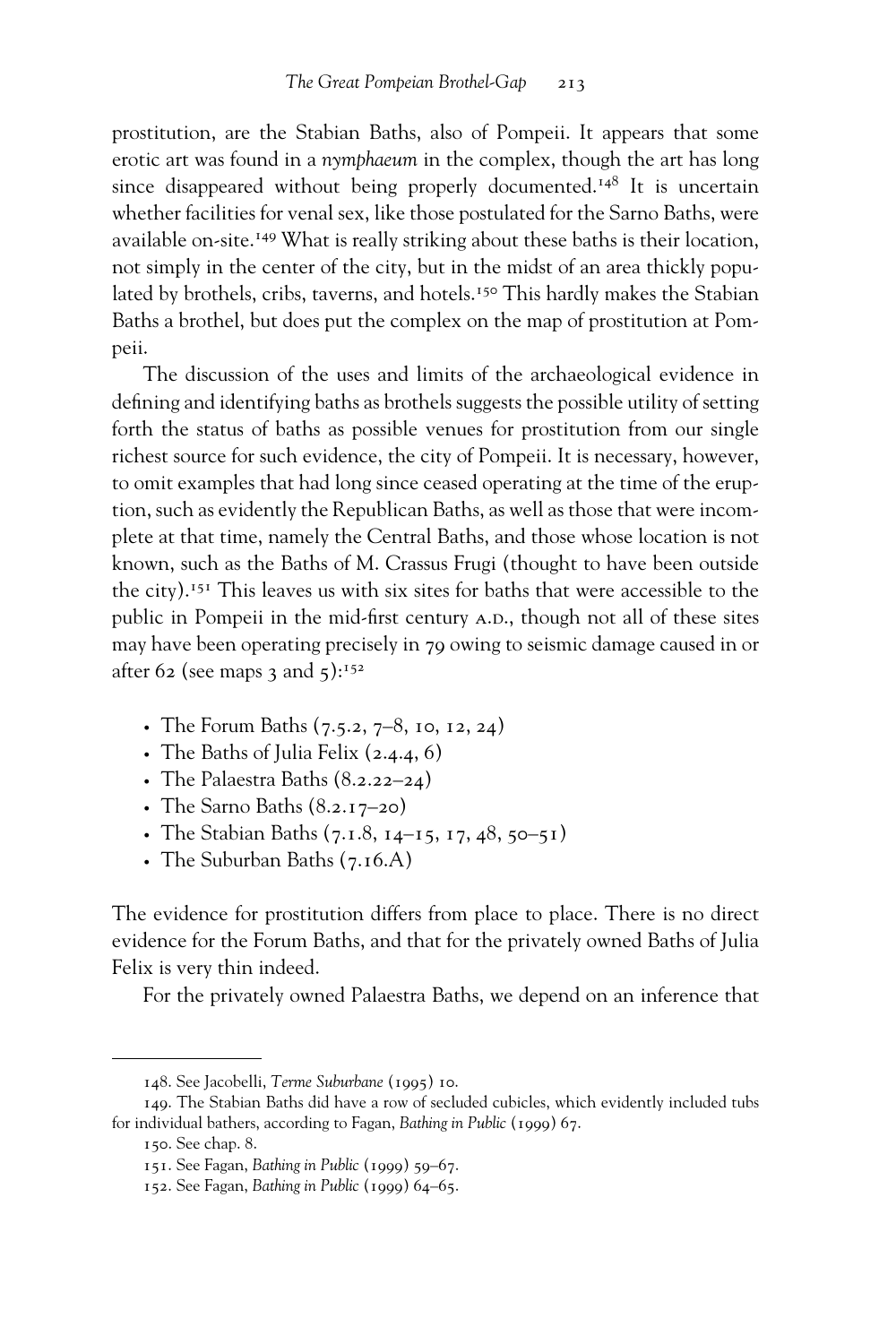can be drawn from the seven (or nine) cubicles in the nearby Sarno Baths, which were also privately owned. As seen in the notes above, the relationship between these two baths remains to be clarified. I think it fair to suppose, however, that whether or not they were meant to be part of the same complex, merely had the same owner, or were in fact business rivals, the result for us is the same, in that the possible presence of prostitutes at the one spells the same possibility for the other. The cubicles in the Sarno complex may have been intended to supplement, or to surpass, whatever facilities for paid sex, if any, were available at the Palaestra Baths. This is not to deny that the evidence is thin and that it is hardly any better for the Stabian Baths. In fact, the privately owned Suburban Baths are among the baths the only example of a possible brothel, in my view.

How do we reconcile this poor showing with the thrust of the literary evidence for prostitution in baths, which I set forth in chapter 2? It seems that most baths fall into a different category than brothels, regardless of whether they contained on-site facilities for prostitution or did not. They were likely places for prostitutes to meet clients, even if the operators of the baths did not themselves sponsor prostitution. So it seems right that they take their place on the map of possible venues for the sale of sex, provided that they are distinguished from brothels in most cases.

As we have seen above in this section, the relationship between baths and prostitution is not exactly unique. A similar argument might be made regarding taverns, for example, which also might have been havens for prostitutes even if not they did not qualify as brothels. In this case, however, the Pompeian evidence does allow us to draw a more satisfactory distinction between tavern-brothels and other kinds of taverns. Though we can never be absolutely sure that the latter were in each and every case free of prostitutes, the archaeological evidence for prostitution in taverns does a better, by which I simply mean more adequate, job of accounting for what the texts tell us, so that we can more confidently set them aside where explicit evidence is lacking. That approach does not seem prudent in the case of baths.

Baths join some other places of public resort that, again on the basis of the literary evidence, we may reasonably suppose functioned in a similar fashion in regard to prostitution, at least on the occasion of a public performance. These are the two theaters  $(8.7.20-21, 27, 30; 8.7.17-20)$  and the amphitheater  $(2.6.1 - I)$ . All may be found on map 3 and again on the composite map 5.

So much can be said for the definition of brothel. Beyond this, I make no claims. Unfortunately, this definition, like any reasonable alternative one might propose, will not get us very far, as we shall see in chapter 8, where the problem of defining and identifying brothels is put to the test.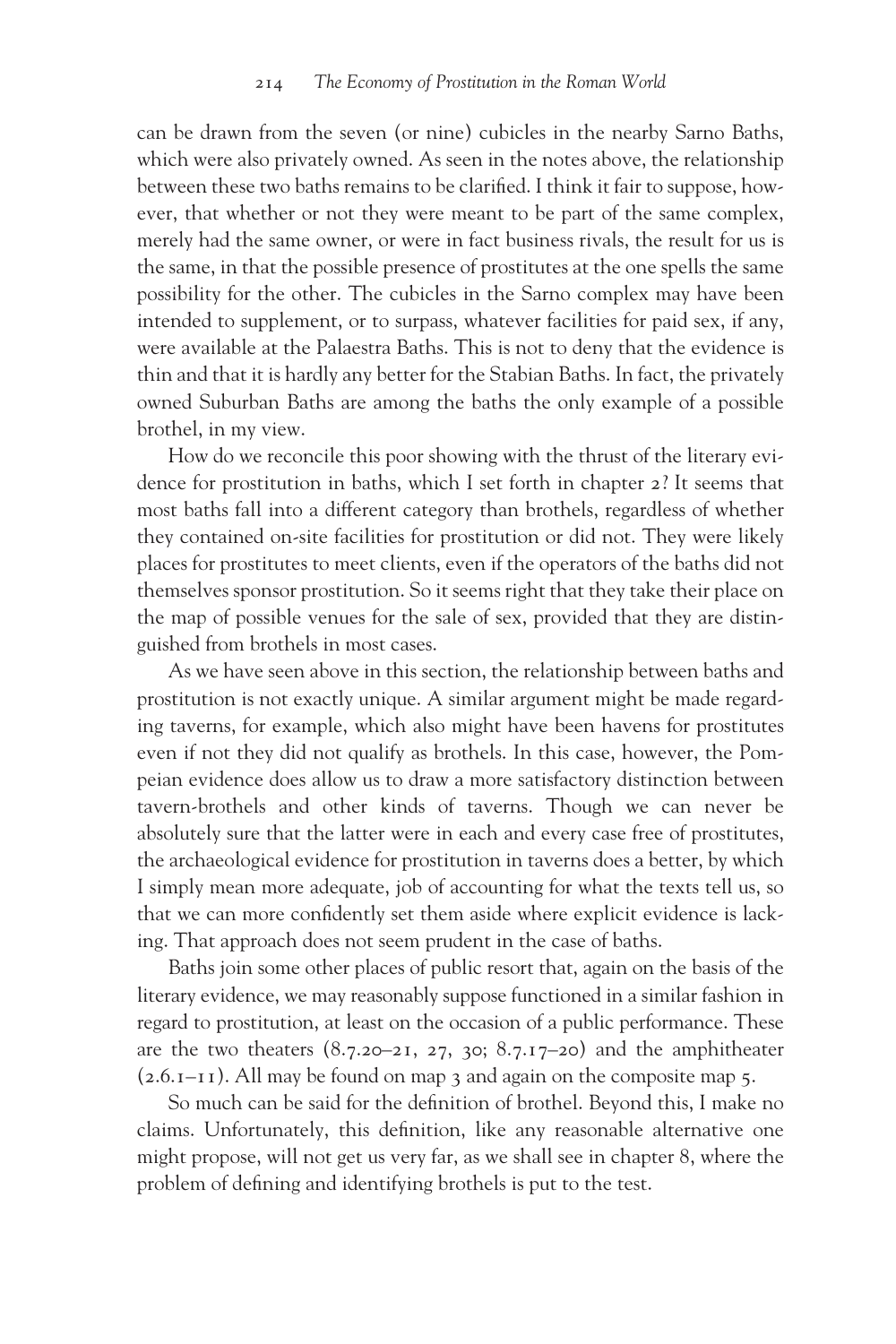#### cribs

The *cella meretricia,* or crib, is an important nonbrothel venue for prostitution (see fig. 3 and maps 2 and 5). The crib was a single room used by a lone prostitute (or perhaps more than one working in shifts) to entertain customers, and it often opened directly onto the street. Since Hans Eschebach compiled a list of them in 1970, there has been general agreement on the number and location of the *cellae meretriciae,*<sup>153</sup> with only two new candidates proposed by Liselotte Eschebach in 1993.<sup>154</sup> What makes the identification convincing is not so much the presence of a masonry bed,<sup>155</sup> but the presence of a single small room with direct access to the street. This corresponds closely with what in another culture is termed a "crib," signifying a small, crude building or room which is used by a prostitute who does not work in a brothel and which is often clustered with other cribs in an alley or along a roadway.<sup>156</sup>

I introduce this term because it is convenient to do so and for the same reason continue to use the phrase *cella meretricia,* though I have not been able to find attestation of the latter in the ancient evidence.<sup>157</sup> It seems doubtful in any case that we would find this phrase used in a technical sense for the facility described here. When used to refer to a facility for prostitution, *cella* refers invariably to a booth in a brothel.158 *Calyba,* featured in the *Copa* attributed to Vergil, appears to be a literary version of this.159 This also seems true of *meritorium* as it appears in the scholia to Juvenal, if it does not simply mean "brothel."160 *Pergula* in Plautus may also refer to a crib, perhaps at the back of a shop or tavern.<sup>161</sup>

156. For the crib, a common feature in American frontier towns of the nineteenth century, and elsewhere as well, see Symanski, "Prostitution in Nevada" (1974) 357; Goldman, *Gold Diggers* (1981) 74, 93, 147; Butler, *Daughters of Joy* (1985) xviii, 60, 86; Otis, *Prostitution* (1985) 53 (described here as "huts"); Mackey, *Red Lights Out* (1987) 192, 195–96; Hill, *Their Sisters' Keepers* (1993) 223, 226; Bernstein, *Sonia's Daughters* (1995) 153; Davidson, *Courtesans and Fishcakes* (1998) 90–91; Cohen, "Economic Analysis" (forthcoming).

157. See, for example, *TLL* s.v. "*cella, meretricius."*

<sup>153.</sup> The 1970 list of *cellae meretriciae* consists of 7.4.42, 7.11.12, 7.12.33, 7.13.15, and 16 and 19, 9.6.2, 9.7.15, and 17.

<sup>154.</sup> Eschebach and Müller-Trollius, *Gebäudeverzeichnis* (1993) 492: 7.2.28 and 7.16.8. The former, which may have been associated with the brothel at  $7.2.32-33$ , is identified as a public latrine at Pugliese Carratelli, *Pompei 6* (1996) 718.

<sup>155.</sup> Only 7.16.8 seems to lack this feature, at least among the group of those *cellae* already identified: see Eschebach and Müller-Trollius, *Gebäudeverzeichnis* (1993) 347. The point is that a masonry bed is a sine qua non either for brothel or crib.

<sup>158.</sup> See, for example, Petron. 8; Iuv. 6.122, 128.

<sup>159. [</sup>Verg.] *Copa* 7 (cf. *calybita* at 25). See Goodyear, "*Copa*" (1977) 125; Franzoi, *Copa* (1988) 68, 86; Rosivach, "Sociology" (1996) 609–10.

<sup>160.</sup> Schol. *ad Iuv. 125, 127.* Cf. *HA Tac.* 10.2, where *meritoria* must mean "brothels." 161. Plaut. *Pseud.* 214, 229.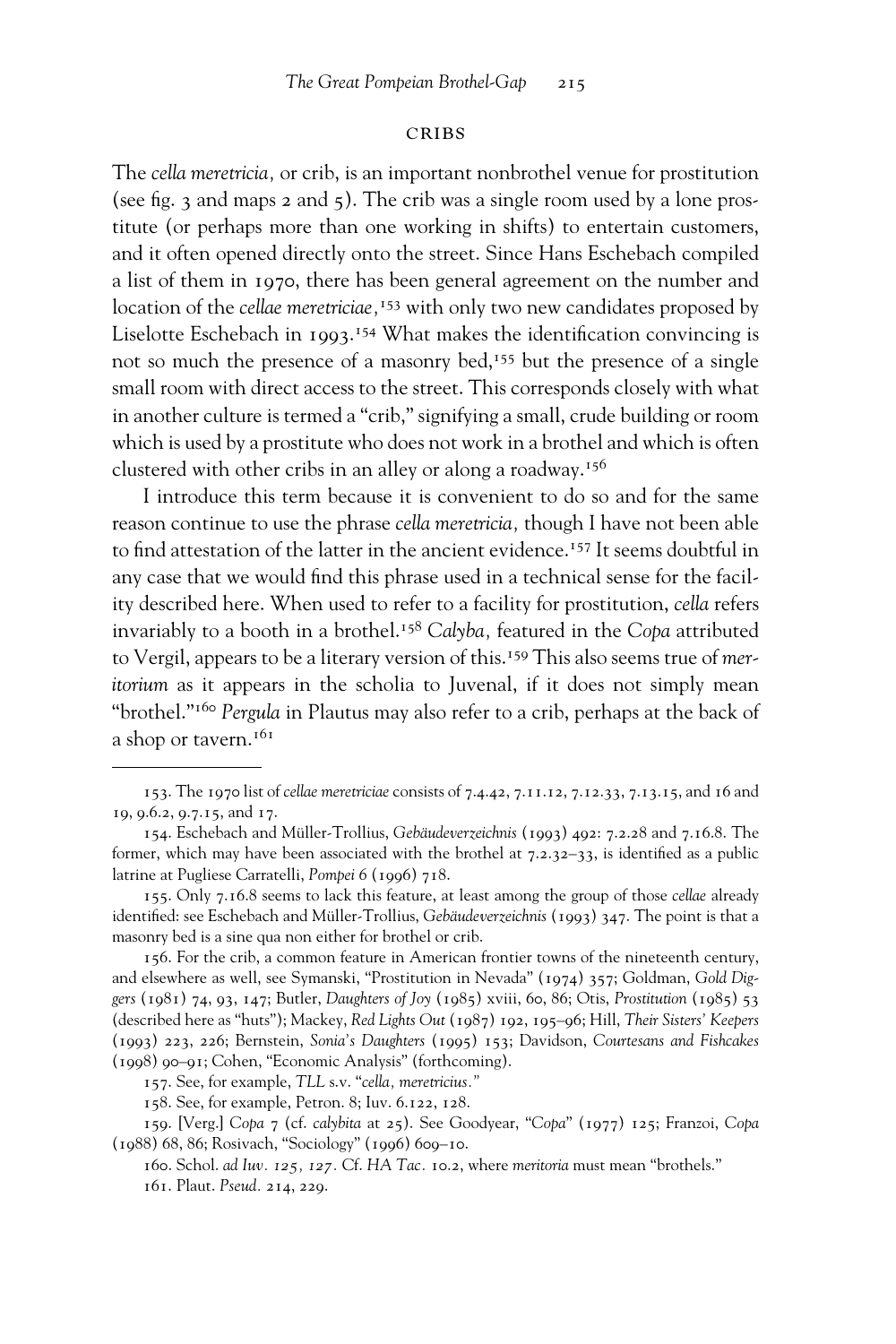Of the eleven Pompeian cribs known up to this date, five are clustered together in two groups of three and two respectively,<sup>162</sup> while two others are in close proximity to the Purpose-Built Brothel.<sup>163</sup> Their location suggests they were used by prostitutes rather than by watchmen, for example.<sup>164</sup> My knowledge of Pompeian topography is not adequate to inspire confidence that these eleven examples exhaust the range of possibilities for Pompeian cribs. The (re)excavation of various sites might turn up more examples. A more expedient procedure would be to survey these eleven sites and then to look for other candidates whose dimensions and layout correspond closely. The presence of a masonry bed should not be an absolute requirement. All known examples appear to be located on the ground floor of a building; owing to the destruction pattern in Pompeii, where even second stories are rare to find, we will never know how many upstairs cribs we are missing.

The possibility of another subtype of crib, not directly accessible to the street, but located in the back room of a bar, is offered by two examples found adjacent to each other at  $7.6.14 - 15$ . These have together been identified as a brothel on the basis of their decoration with erotic art.<sup>165</sup> The two taverns are joined together, and each has a back room in which sex might have been sold. Therefore, they may be identified as a brothel only if we use the most technical of definitions. It seems better to classify them as cribs, since explicit recognition might facilitate the discovery of new specimens.166 Thus the number of cribs now rises to a minimum of thirteen.

What sorts of prostitutes used cribs in Pompeii? Direct evidence is lacking, but it seems unlikely that most of them were affiliated with brothels. Streetwalkers and waitresses working in bars and restaurants without on-site facilities for the sale of sex are leading candidates.<sup>167</sup> Such prostitutes may also have

<sup>162. 7.13.15</sup> and 16 and 19; 9.7.15 and 17.

<sup>163. 7.11.12; 7.12.33. 7.2.28</sup> is not that far removed; 7.16.8 is located near a town gate.

<sup>164.</sup> Byzantine prostitution knew the *kellion* (derived from the Latin *cella*), also called the tamieion, which has been identified as a room for sex in a prostitute's house, but which in some cases at least might have been a crib in the sense described here: evidence and discussion in Leontsini, *Prostitution* (1989) 59–60, 104. We cannot exclude the notion that at times these cribs were used for storage rather than for sex, as Wallace-Hadrill, p.c., suggests to me.

<sup>165.</sup> By A. De Vos and M. De Vos, *Pompei* (1982) 52; Jacobelli, *Terme Suburbane* (1995) 96.

<sup>166.</sup> It is almost possible to identify the crib at 7.13.19 as an intermediate subtype between these two; though it opens on to the street, it is part of the same building plot as the possible tavern-brothel at 7.13.20–21 (see cat. no. 30): see the reconstruction by Pirson, *Mietwohnungen*  $(1999) 154.$ 

<sup>167.</sup> Waitresses in nineteenth-century Parisian brasseries are thought to have worked mainly as prostitutes, though they often went off-site to service their clients: Clayson, *Painted Love* (1991) 138–42. For a contemporary parallel from New York City, see Hill, *Their Sisters' Keepers* (1993) 206. And from York in that period, see Finnegan, *Poverty* (1979) 61, 93, 102.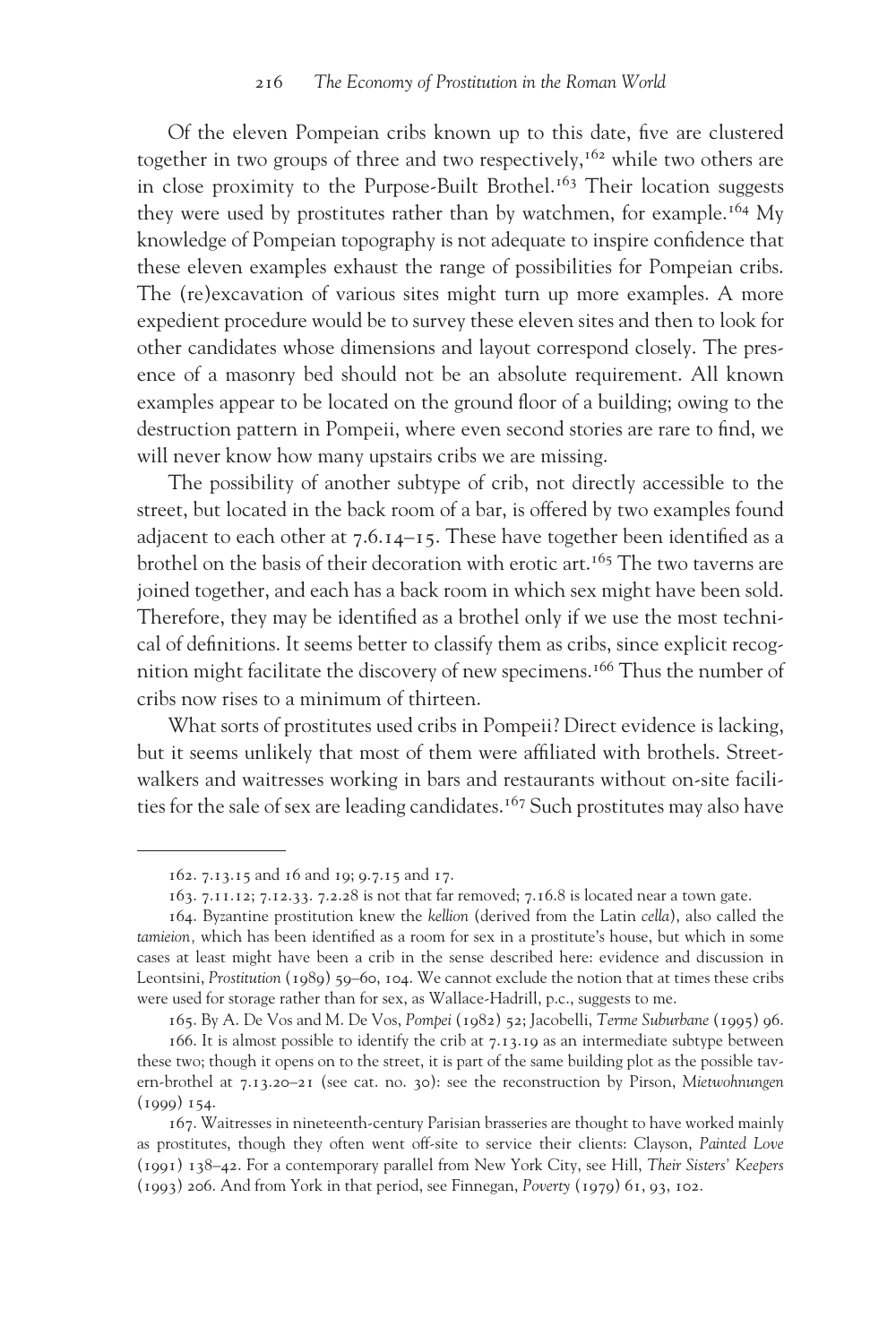taken their clients to brothels or hotels.<sup>168</sup> In other words, the client would be expected to pay for the room as well as sex with a woman who worked independently, or quasi-independently, of the brothel itself. Another conclusion to draw is that there is little to distinguish, even if we accept Tönnes Kleberg's characterization of the first as offering food, drink, and lodging and the second only food and drink, between *cauponae* and *popinae* as centers for prostitution, if members of the staff did indeed sell sex.<sup>169</sup> What makes examples of either type brothels or cribs is the presence of on-site facilities for this purpose.

### adultery and brothels

The idea that some prostitutes more or less freelanced in brothels is suggested by Juvenal's tale of the empress Messalina setting up shop in one, though most historians now would not accept this story as literal truth.<sup>170</sup> Some brothelprostitutes may have solicited on the street as well. We also know that brothels functioned in part as assignation-houses. This is securely attested, I believe, by the incident recounted by Petronius, where a prostitute charges the companion of Ascyltos for the use of a room (*cella*).171

Occasional use of brothels for such purposes perhaps helped fuel the recurrent fantasy (realized by Caligula, at any rate) that respectable women worked in them as prostitutes.<sup>172</sup> This fantasy is reflected in the idea, popular with the writers of Comedy but above all with the declaimers, that adultery committed in a brothel was not in fact adultery.<sup>173</sup> This notion is consistent of course with the exemptions for prostitutes and their partners from the criminal penalties that came to be enacted in the Augustan law on adultery.174 The idea that paid sex in a brothel could not qualify as adultery was a popular one in medieval Germany, though there it was the status of the *male* partner (as a married man) to the act that determined the issue of liability, an interesting departure from the Roman model.<sup>175</sup>

<sup>168.</sup> An obvious point, but the reader might still with profit consult Prus and Irini, *Hookers*  $(1980)$  15.

<sup>169.</sup> For Kleberg's distinction between *cauponae* and *popinae* see *Hôtels* (1957) 17. On the validity of such distinctions, see chap. 2. For the point about sale of sex, see Scarano Ussani, "*Lenocinium*" (2000) 256 (257) n. 9.

<sup>170.</sup> Iuv. 6.115–32.

<sup>171.</sup> Petron. 8.

<sup>172.</sup> For evidence and discussion, see McGinn, "Caligula's Brothel" (1998).

<sup>173.</sup> This idea does provide a kind of popular pretext for the exemption of prostitutes from penalty under the adultery law of Augustus: evidence and discussion at McGinn, *Prostitution, Sexuality, and the Law* (1998) 198.

<sup>174.</sup> McGinn, *Prostitution, Sexuality, and the Law* (1998) 194–202.

<sup>175.</sup> Schuster, *Frauenhaus* (1992) 61, 116–17, 216.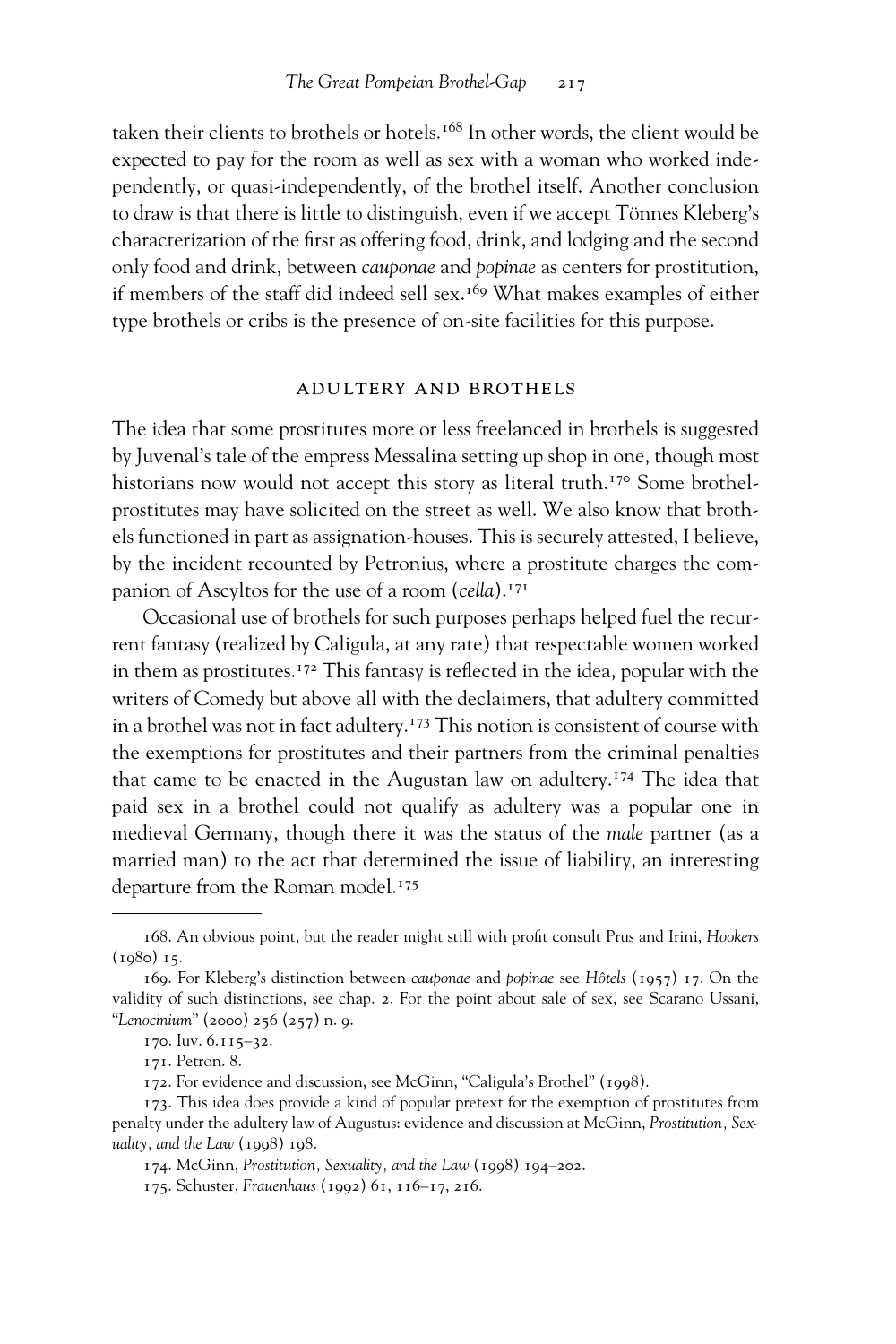In the *Story of Apollonius of Tyre,* the idea that Tarsia's recounting of her noble lineage and cruel fate deterred, rather than encouraged, the men who approached her in a brothel, including the pimp's henchman, the brothelmanager (*villicus puellarum*), may safely be reckoned among the more miraculous aspects of that tale.<sup>176</sup> The cynicism displayed by Seneca's declaimers at the would-be priestess' allegation that she similarly fended off clients is telling in this regard.<sup>177</sup> It presents itself as a convincing reflection of the psychology of the vast majority of patrons of Roman brothels. The chance however remote—of enjoying or humiliating a woman of higher status is very likely to have attracted many Roman men to the brothel in the first place.178

The line between brothels and assignation-houses is a thin one in many cultures.179 What is more, in a Roman context, it makes sense that the latter would have operated discreetly, that is, as brothels, in light of the harsh punishment stipulated for persons who furnished venues to violators of the Augustan law on adultery.<sup>180</sup> The fact that brothels might have accommodated noncommercial sexual trysts means of course that we cannot strictly calculate numbers of prostitutes by counting cubicles and cribs. This does not, however, mean that the facilities outnumbered the personnel, since it is quite possible that some prostitutes worked in shifts.181 And, surely, resort to brothels by adulterous couples did not have to be all that commonplace, in the sense of statistically significant, to ensure the notoriety of this practice.<sup>182</sup> Its role in the fantasy life surrounding the brothel was without doubt the most important aspect, as images and imaginings of sex with upper-class women came to be

179. On assignation-houses (and brothels that have functioned as such), see Harsin, *Policing Prostitution* (1985) 246; Schuster, *Frauenhaus* (1992) 124; Hill, *Their Sisters' Keepers* (1993) 93–94, 198; Karras, *Common Women* (1996) 67.

180. On the offense of *domum praebere* under the *lex Iulia* on adultery, interpreted extensively by the jurists, see McGinn, *Prostitution, Sexuality, and the Law* (1998) index of subjects s.h.v.

181. See Hill, *Their Sisters' Keepers* (1993) 223.

182. On the assignation-house as a locus for male fantasy and fear in nineteenth-century New York City, see Hill, *Their Sisters' Keepers* (1993) 382.

<sup>176.</sup> *Hist. Ap. Tyr.* 34–36.

<sup>177.</sup> Sen. *Contr.* 1.2.

<sup>178.</sup> See Roper, "Discipline and Respectability" (1985) 20, on the similar attraction of the brothel in late medieval Germany. Schuster, *Freien Frauen* (1995) 239, tells of a procuress in fourteenth-century Nuremberg who pretended to set her out-of-town clients up with the wives and daughters of the elite, whereas in fact these women were only spruced-up prostitutes. When these men returned home to their own cities to brag about their "conquests," word eventually got back to the town council of Nuremberg, brewing trouble quickly.